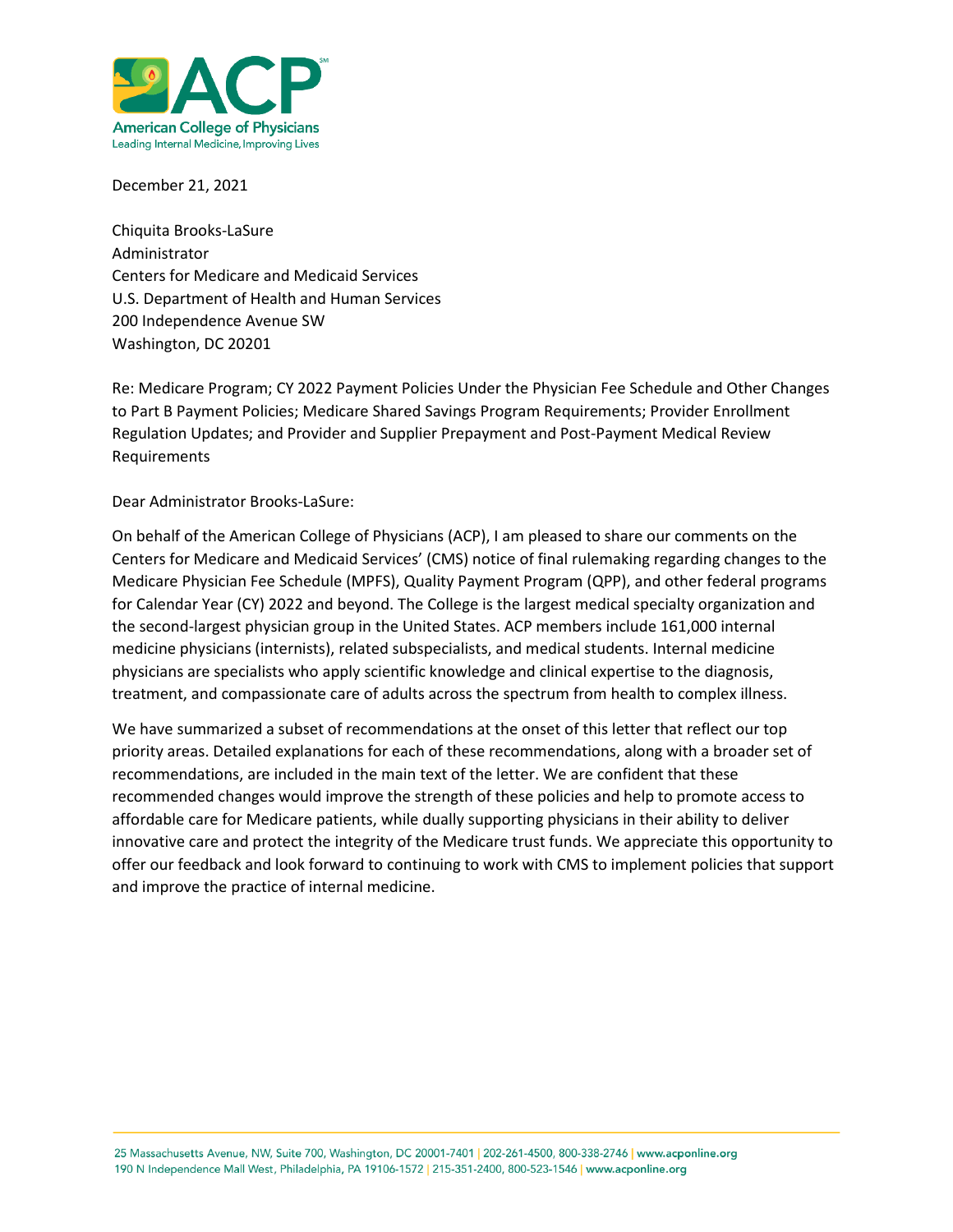# **Table of Contents**

|                                                                                    | 3  |
|------------------------------------------------------------------------------------|----|
|                                                                                    | 9  |
| Payment and Documentation Proposals for Evaluation and Management (E/M) Services   | 11 |
|                                                                                    | 14 |
|                                                                                    | 18 |
| Modifications Related to Medicare Coverage for Opioid Use Disorder (OUD) furnished |    |
|                                                                                    | 19 |
|                                                                                    | 20 |
| Requiring Certain Manufacturers to Report Drug Pricing Information for Part B, and |    |
|                                                                                    | 21 |
|                                                                                    | 21 |
|                                                                                    | 22 |
| Innovative Technology and Artificial Intelligence (AI) Request for Information     | 23 |
| Advancing to Digital Quality Measurement and the Use of FHIR® in Physician         |    |
|                                                                                    | 23 |
|                                                                                    | 24 |
|                                                                                    | 25 |
|                                                                                    | 25 |
|                                                                                    | 29 |
|                                                                                    | 29 |
|                                                                                    | 33 |
|                                                                                    | 34 |
|                                                                                    | 35 |
|                                                                                    | 35 |
|                                                                                    | 36 |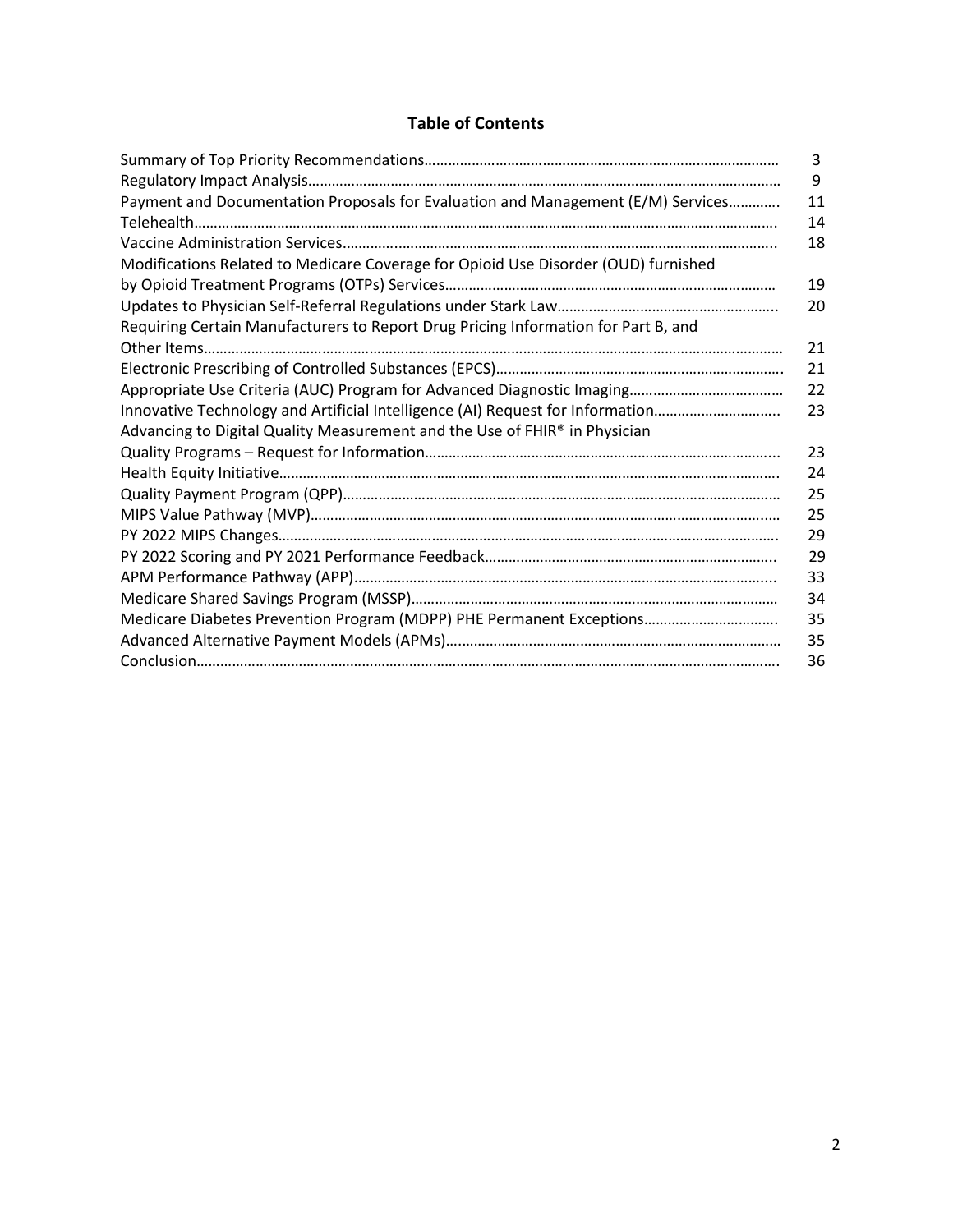### **I) Summary of Top Priority Recommendations:**

### **A) Regulatory Impact Analysis**

- **i.** ACP believes the decrease in the conversion factor is a disappointing devaluation of E/M services, which collectively represent a significant portion of the work of internal medicine physicians. The College remains concerned that the realized impact to physicians will be even greater when coupled with the huge losses of revenue from the COVID-19 pandemic and huge losses in practice volumes experienced by internal medicine specialists and other frontline physicians.
- **ii.** At the outset of CMS' rulemaking process, physicians were set to experience massive cuts to Medicare payments. It is the College's strong belief that cutting Medicare reimbursement to the nation's physicians during a pandemic is simply unacceptable. Therefore, ACP deeply appreciates that the Senate recently passed legislation, S. 610, the Protecting Medicare and American Farmers from Sequester Cuts Act, which had previously been passed by the House, that includes a provision providing for a temporary three percent increase to *all* services under the MPFS. Moving forward, the College continues to urge CMS and Congress to remain cognizant of the effect that these payment cuts, albeit largely suspended for now, and revenue reductions due to the COVID-19 pandemic have on the ability of health care to invest in care transformations, such as the move to value-based care. ACP encourages CMS to quickly publish revised tables displaying the impact of congressional action on RVUs and payments.

# **B) Payment and Documentation Proposals for Evaluation and Management (E/M) Services**

- **i. Refinements to "Split" or "Shared" E/M Visits:** The College encourages the Agency to identify one appropriate path forward to better inform physicians and their care teams of the required actions for implementation. Regarding the required use of a modifier on the claim to identify these services, ACP continues to urge CMS not to require a modifier to be reported for split (or shared) visits, as this policy is contrary to the purpose of the new E/M code structure: alleviating burden. ACP strongly recommends CMS work with the CPT/RUC Workgroup on E/M to create a proposal to the CPT Editorial Panel to address the Agency's policy and to lend clarity to reporting in CPT Guidelines.
- **ii. Teaching Physician Services and Primary Care Exception Flexibilities:** ACP continues to believe that both time and MDM should be allowed as options for selecting the appropriate level of visit and should extend to all times when the teaching physician was present via audio, video, or in-person. Therefore, the College re-emphasizes its recommendations that *both* time and MDM be allowed as options for selecting the appropriate level of visit. ACP also continues to encourage CMS to maintain modifications that grant attending physicians and residents/fellows additional flexibilities that prioritize patient safety and meeting patients where they are.

# **C) Telehealth**

**i. Temporary Additions to the Medicare Telehealth Services List, and Codes Not Granted Category 3 Status:** ACP appreciates CMS finalizing its proposal to retain all services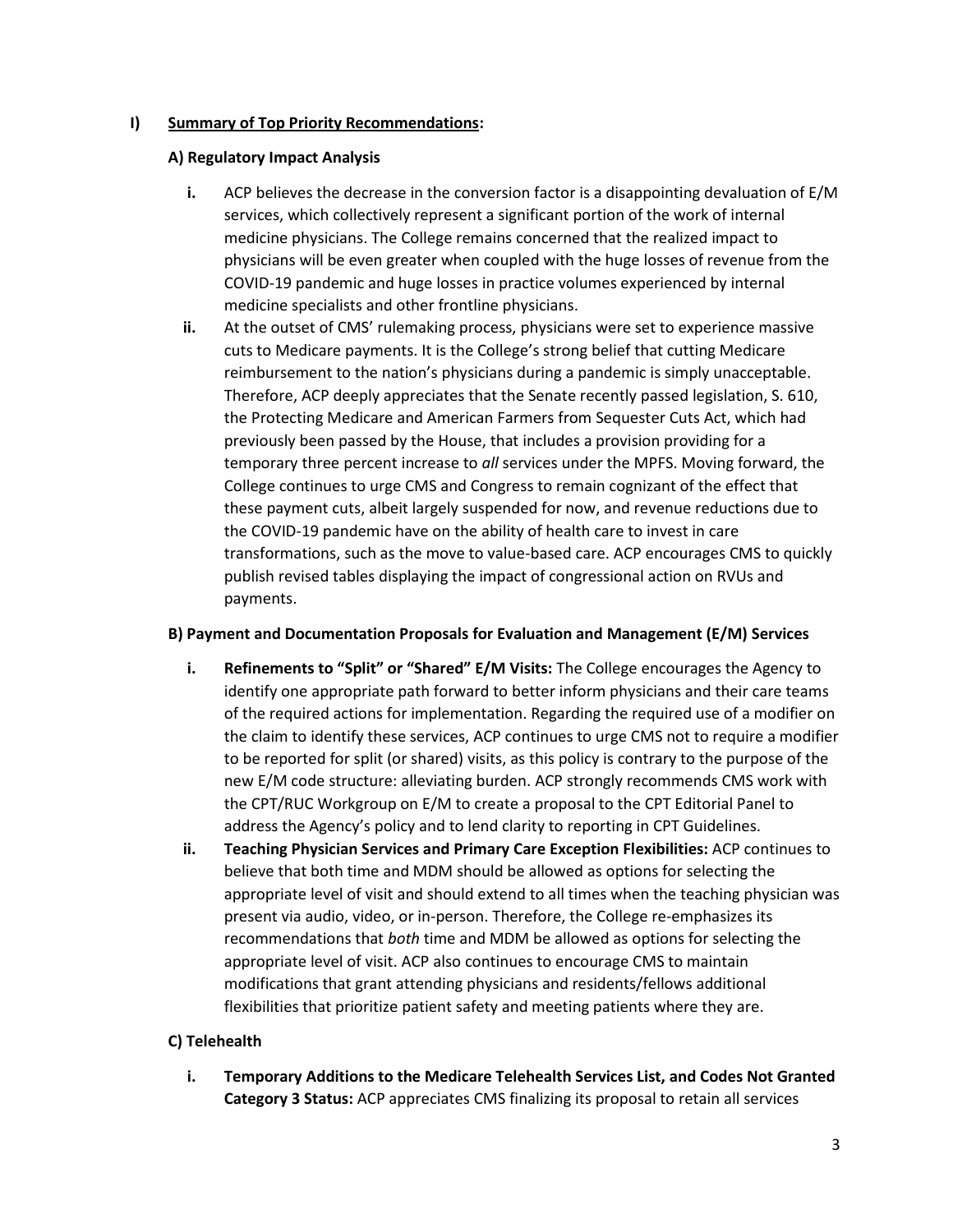added to the Medicare telehealth services list on a temporary, Category 3 basis until the end of CY23. While the College supports this extension[, we continue to strongly](https://www.acponline.org/acp_policy/letters/acp_response_to_senate_finance_committee_inquiry_concerning_policies_to_improve_behavioral_health_care_nov_2021.pdf)  [recommend](https://www.acponline.org/acp_policy/letters/acp_response_to_senate_finance_committee_inquiry_concerning_policies_to_improve_behavioral_health_care_nov_2021.pdf) that Category 3 be made permanent as to provide for a more consistent and efficient on-ramp for new services to be added. The College strongly encourages CMS add codes 99441-99443 back to the Category 3 list and retain these services until at least the end of CY23.

- **ii. New Originating Site:** The College continues to recommend that CMS permanently extend the policy to waive geographical and originating site restrictions after the conclusion of the PHE for *all* telehealth services. The College is also disappointed that CMS finalized the requirement that an in-person, non-telehealth visit must be furnished at least every 12 months for these mental health services. The College believes that there are many positive aspects of both phone and video visits that benefit patients (i.e., access to other family members, transportation issues, the ability to check medications, etc.) and urges the Agency to avoid any physician requirements that have no solid rationale or clinical application, including requiring a physician to see a patient in person for a mental health exam.
- **iii. Payment for Services Using Audio-Only Communication Technology:** The College remains supportive of broadened flexibilities to allow other evaluation and management (E/M) services to be provided using audio-only communication. ACP vigorously opposes CMS' policy to end coverage for audio-only E/M services (CPT codes 99441-99443) at the end of the PHE and continues to believe that coverage should extend at least to the end of 2023, along with other temporarily covered telehealth services. The College continues to believe that CMS should maintain pay parity between telephone E/M claims and in-person E/M visits and between all telehealth and in-person visits even after the PHE is lifted. This extension should last at least through the end of 2023 with an option to extend it even further or consider making it permanent, based on the experience and learnings of patients and physicians who utilize these visits. Furthermore, ACP encourages CMS to place trust in clinicians regarding their ability to assess the appropriateness of an audio-only visit.
- **iv. Direct Supervision:** Based on the experience and learnings of patients and clinicians who are utilizing these supervision flexibilities, [ACP continues to believe](https://www.acponline.org/acp_policy/testimony/acp_statement_for_the_record_to_the_senate_health_education_labor_and_pensions_committee_for_the_hearing_examining_our_covid-19_response_an_update_from_the_front_2021.pdf) that providing for a permanent flexibility in this space supports the expansion of telehealth services and protects frontline health care workers by allowing appropriate social distancing measures. Similarly, we believe that clinicians should feel empowered to supervise clinical staff virtually, at their discretion, regardless of whether there is a declared PHE. ACP would be supportive of the use of a service level modifier if it does not add additional burden to the patient or physician.
- **v. Virtual Check-In Code:** ACP reiterates our strong disagreement with any conflation by CMS between virtual check-ins, regardless of length, with an audio-only E/M service. Telephone E/M services are not just a longer virtual check-in service; they are an E/M service. Additionally, while ACP does not support the use of G2252 as a replacement for telephone E/M visits, it should be noted that the crosswalk to the current value of 99442 continues to be flawed. Rather than adopting a substitute and establishing a workaround for parity, ACP strongly recommends that CMS maintain pay parity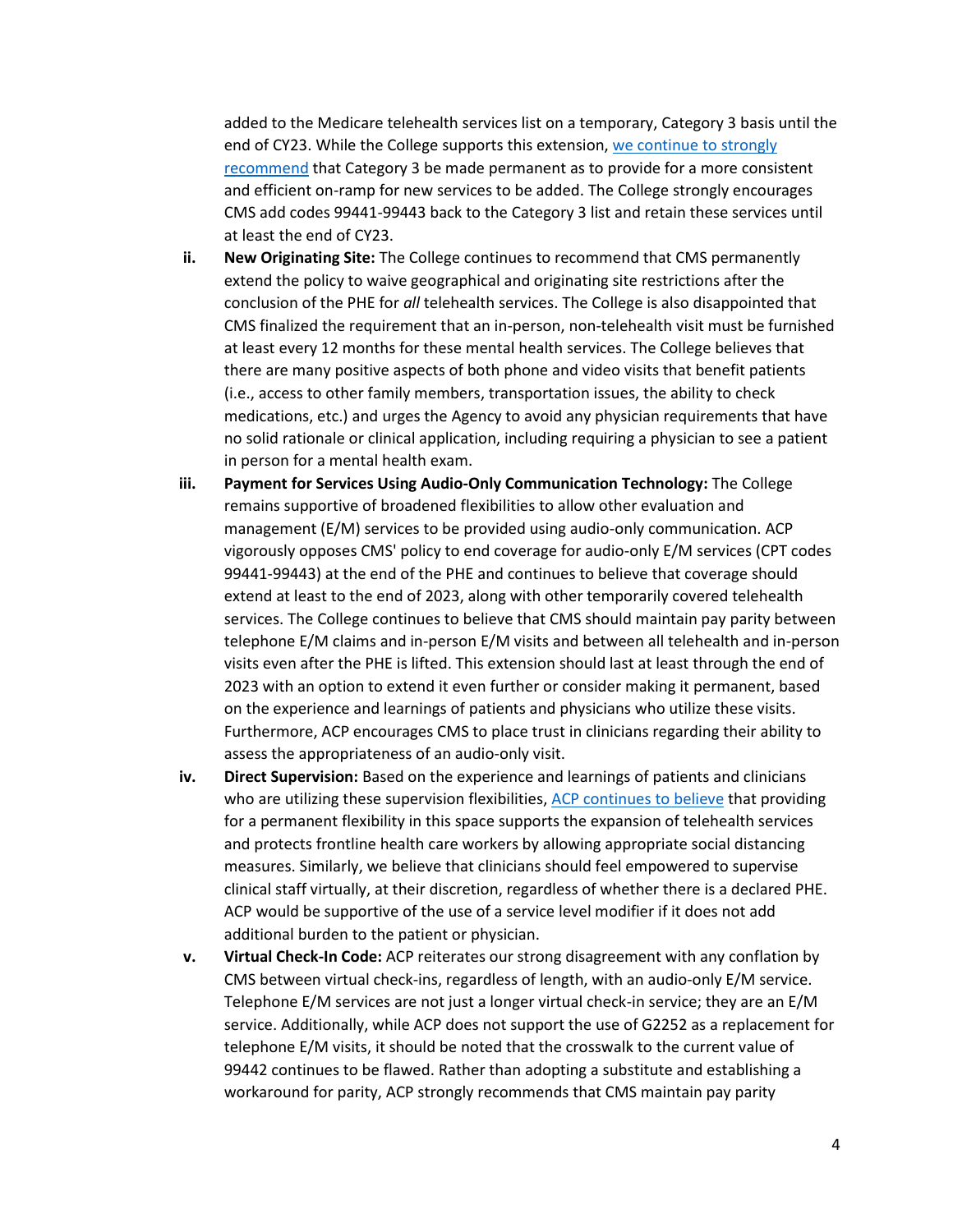between telephone E/M claims and in-person E/M visits – and between all telehealth and in-person visits – even after the PHE is lifted.

### **D) Vaccine Administration Services**

**i.** The College continues to strongly urge CMS to make coding and payment available for time spent by physicians providing counseling services to patients who are seeking to mitigate their risk for COVID-19 infection. Specifically, ACP encourages CMS to make payment and coverage available for CPT code 99401 (Preventive medicine counseling and/or risk factor reduction intervention(s) provided to an individual (separate procedure); approximately 15 minutes), wRVU 0.48. The College believes that this code adequately describes the resources and physician work involved in providing counseling and risk factor reduction services to patients with inquiries about COVID-19. We encourage CMS to temporarily make payment available for this code through at least December 31, 2023, and waive the face-to-face requirement associated with this service. ACP further urges CMS to make payment for CPT code 99401 retroactive for physicians that have provided this service on or after January 1, 2021.

# **E) Modifications Related to Medicare Coverage for Opioid Use Disorder (OUD) furnished by Opioid Treatment Programs (OTPs) Services**

**i.** ACP [recommends](https://www.acpjournals.org/doi/10.7326/M16-2953) reducing barriers to accessing medications to treat opioid use disorder, including eliminating onerous prior authorization requirements for buprenorphine, and exploring limiting restrictions on office-based methadone treatment provided by trained physicians.

# **F) Updates to Physician Self-Referral Regulations under Stark Law**

**i.** The College believes the finalized policy around "indirect compensation arrangements" is counterproductive and reintroduces the burdensome elements of Stark, since rather than being excluded from the definition altogether because they are not deemed to create a financial relationship, these arrangements will need to satisfy an exception. Considering the legal and regulatory complexities of the Stark Law, ACP is supportive of the intent behind CMS' proposals and subsequent clarifications. However, echoing our previous concerns regarding the 'turnaround-time' for compliance, significant burden will arise from the finalized compliance timeline. Therefore, ACP strongly recommends CMS re-examine the ever-growing complexity of the statute, the likelihood its policy will succeed in lending greater clarity to the regulations, and continue to collaborate with health care entities and physicians to better understand the downstream effects and burden of Stark regulations.

# **G) Requiring Certain Manufacturers to Report Drug Pricing Information for Part B, and Other Items**

**i.** [ACP renews its call](https://www.acpjournals.org/doi/10.7326/M15-2768) for the federal government to go further in requiring the reporting of additional price and cost information, including the disclosure of actual material, production, and research and development costs to regulators[. The College further](https://www.acpjournals.org/doi/10.7326/M19-0013)  [implores CMS](https://www.acpjournals.org/doi/10.7326/M19-0013) to explore, study, and implement additional approaches that are effective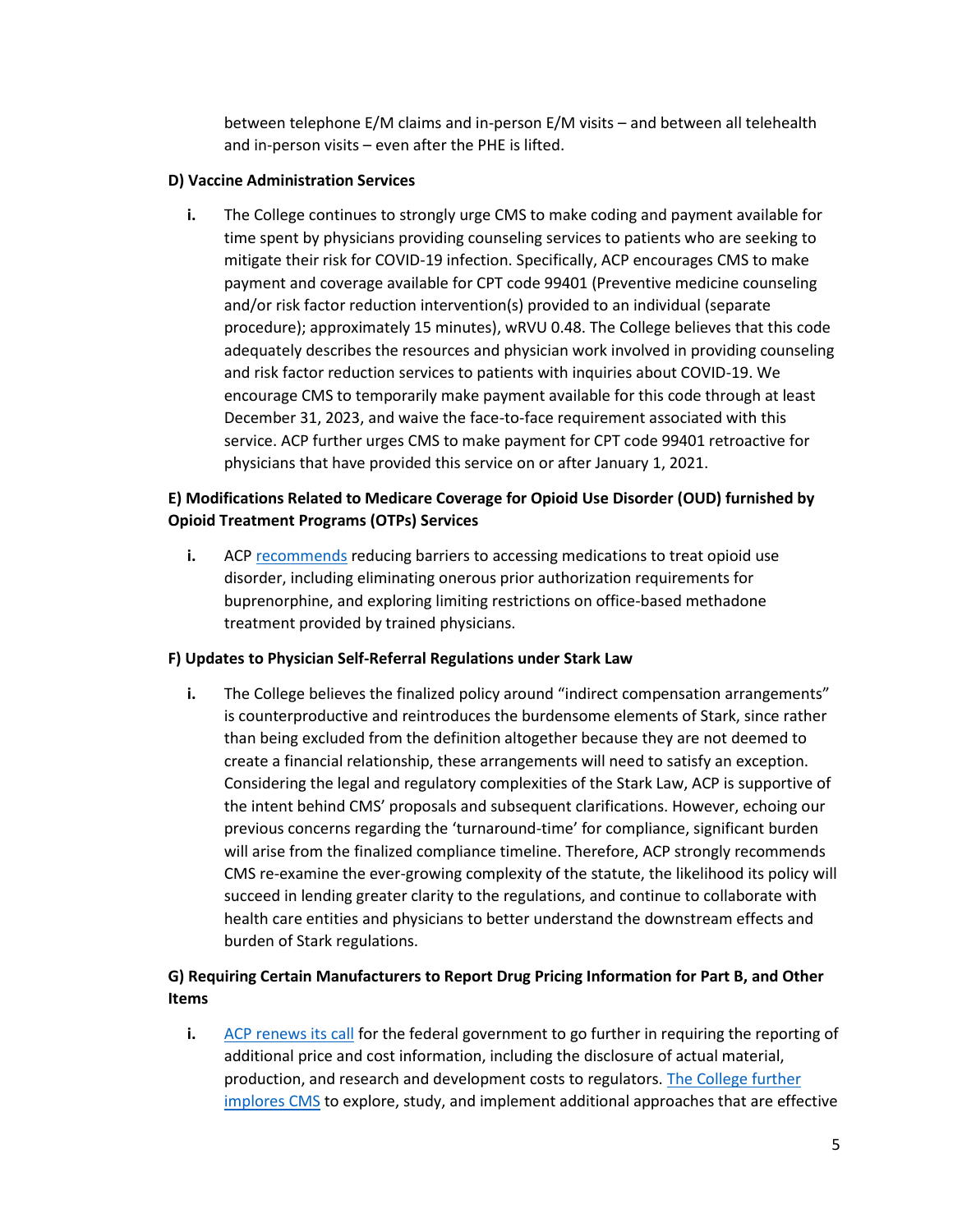in aligning Medicare Part B payment for prescription drugs administered in-office in a way that would reduce incentives to prescribe higher-priced drugs when lower-cost and similarly effective drugs are available.

### **H) Electronic Prescribing of Controlled Substances (EPCS)**

**i.** Where the practice is less burdensome for both patients and clinicians, ACP supports [the use of electronic prescribing for controlled substances,](https://www.acponline.org/acp_policy/policies/coding_nomenclature_compendium_2012.pdf) though we caution it is not always true that e-prescribing of controlled substances is *actually* less burdensome. [ACP](https://www.acponline.org/acp_policy/letters/acp_comments_on_proposed_2021_medicare_physician_fee_schedule_rule_oct_2020.pdf)  [continues to recommend](https://www.acponline.org/acp_policy/letters/acp_comments_on_proposed_2021_medicare_physician_fee_schedule_rule_oct_2020.pdf) CMS study the true costs and implications of this mandate on clinicians. Additionally, ACP strongly recommends that a backup system, such as paper or telephone, be established in order to accommodate systems going down or other technological barriers. In looking forward to January 1, 2023, CMS should pay close attention to the real, true conditions in practices and the downstream implications of its policies – especially to small, independent practices and those in rural areas – and be willing to extend the date of compliance actions in further rulemaking if it is determined that a significant percentage of small, rural, or independent practices are still facing implementation barriers.

### **I) Appropriate Use Criteria (AUC) Program for Advanced Diagnostic Imaging**

**i.** The College continues to believe that CMS should continue voluntary participation in the AUC Program. Physicians and other health care professionals are unprepared for yet another burdensome regulatory requirement.

### **J) Innovative Technology and Artificial Intelligence (AI) – Request for Information**

**i.** The College re-emphasizes its belief that, because of its importance and implications, this RFI should be removed from the MPFS rulemaking process and should be re-opened to allow more time to gather stakeholder feedback. The College continues to caution against establishing precedent-setting payment policy based on limited experience and data.

# **K) Advancing to Digital Quality Measurement and the Use of FHIR® in Physician Quality Programs – Request for Information**

**i.** The College continues to believe that CMS' finalization of its plan to move fully to digital quality measures (dQMs) by 2025 is far too aggressive and unreasonable. Therefore, the College continues to ask CMS to focus on one significant modification at a time and support the transition to MVPs being the priority, given that their development is further along than dQMs and because they are more comprehensive of a change. While the College remains supportive of FHIR, we must reiterate that small and independent practices that are dependent upon third-party vendors to enable this functionality are worried by these proposals. As before, the College recommends CMS consider issuing an Interim Final Rule (IFR) with an additional 30- or 60-day comment period prior to finalizing any recommendation for the use of FHIR.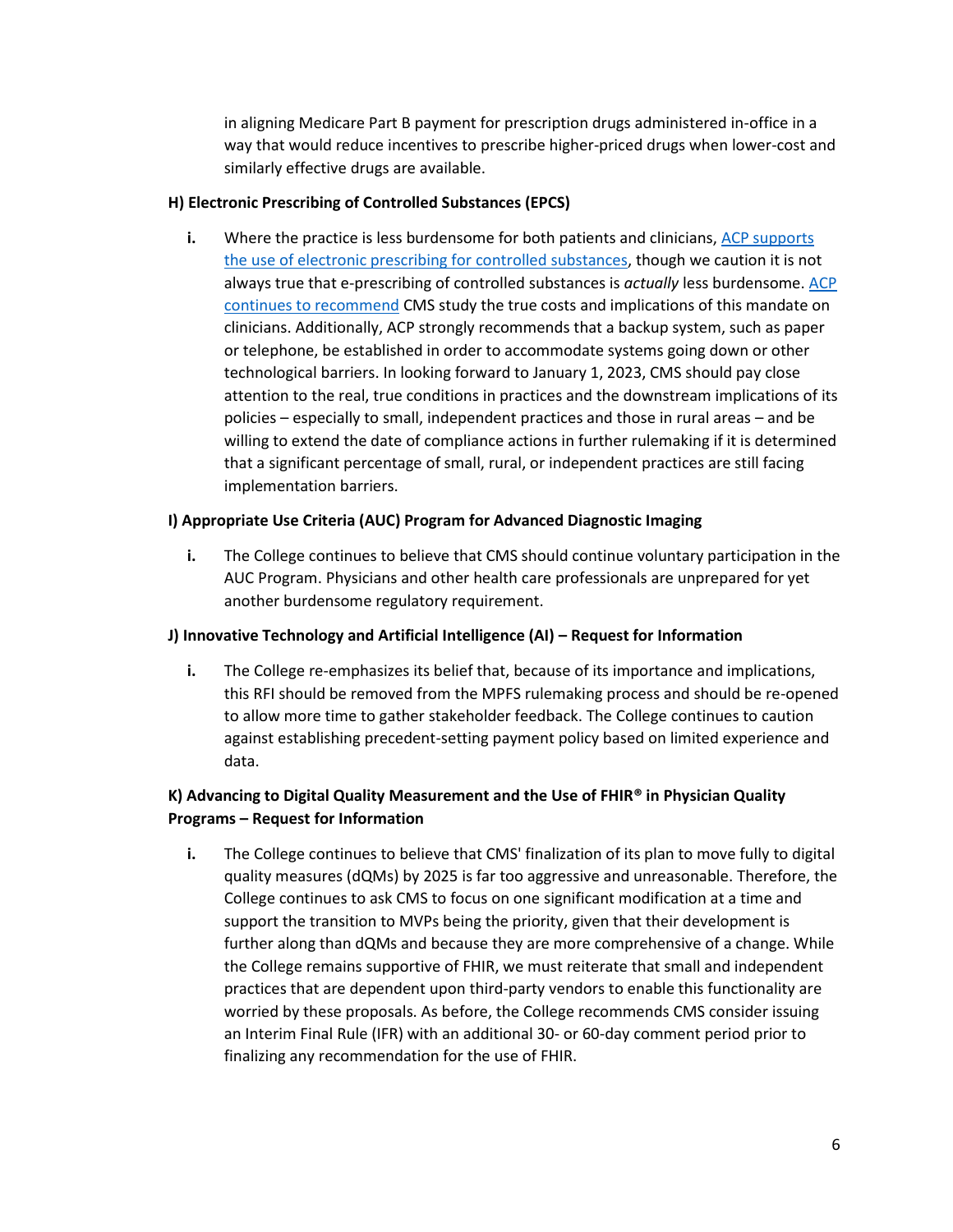#### **L) Health Equity Initiative**

**i. While the College agrees that the collection of this data is a valuable effort, we recommend postponing any additional requirements until staffing shortages have eased.** The College proposes that when CMS considers adding something new to the physician workload, there also be consideration of whether anything else in the workload could stop being done (e.g., consider eliminating other current collection requirements that may be of lower overall value to patient care or CMS' goals). ACP also proposes that CMS consider technology or informatics-based solutions for collecting this data that would not require actual staff time. ACP strongly believes CMS should develop the kind of information exchange system that would allow health systems to connect with state identification databases to reduce clinician burden and increase accuracy of information.

### **M) MIPS Value Pathway (MVP)**

- **i.** Promoting Interoperability: ACP remains committed to the idea of MVPs moving toward a wholescale departure from traditional MIPS in order to offer a true onramp for practices to APMs and is concerned these finalized regulations do not fully address issues raised by the College in [earlier comments.](https://www.acponline.org/acp_policy/letters/acp_comments_on_2022_physician_fee_schedule_and_quality_payment_program_proposed_rule_sept_2021.pdf)
- **ii. MVP Review: Quality Measure, Patient Reported Outcome Measure, Population Health Measure and Cost Measure:** ACP does not support CMS' inclusion of the new measure "Person-Centered Primary Care Measure Patient Reported Outcome Performance Measure" (PCPCM PROM) to the Optimizing Chronic Disease Management MVP. ACP also does not support the TPCC (Total Per Capita Cost) cost measure, which the Agency finalized to be included in three MVPs. ACP strongly supports the development of cost measures targeted to specific specialties, patient populations, and conditions and believes the measures should be attributed at the group practice level or higher; however, we do not support the current use of one-size-fits-all cost metrics. The College additionally does not support the MIPS 479 - Hospital-Wide, 30-Day, All-Cause Unplanned Readmission (HWR) Rate for the MIPS Eligible Clinician Groups measure because of uncertain validity.

### **N) PY 2022 Scoring and PY 2021 Performance Feedback**

- **i.** ACP supports the approach of aligning MVP Scoring with Traditional MIPS Scoring, and the College appreciates CMS introducing a new scoring policy for new measures from 2022. However, we do not support CMS removing the high-priority measures and endto-end electronic bonuses in PY 2022. Additionally, the College opposes CMS' proposal to make MVP participation mandatory starting in PY 2028.
- **ii. Quality Category: Quality Measure Scoring Changes:** ACP does not support CMS' decision to remove the high priority/outcome measure bonuses from Traditional MIPS Quality scoring during this PHE in 2022. We continue to urge CMS to reconsider the removal of the three-point floor for scoring measures from 2023 performance period.
- **iii. Promoting Interoperability Changes:** While the College strongly agrees that the accurate, timely collection of this information is crucial, we encourage CMS to, at minimum, delay the timeline for making the Immunization Registry Reporting a required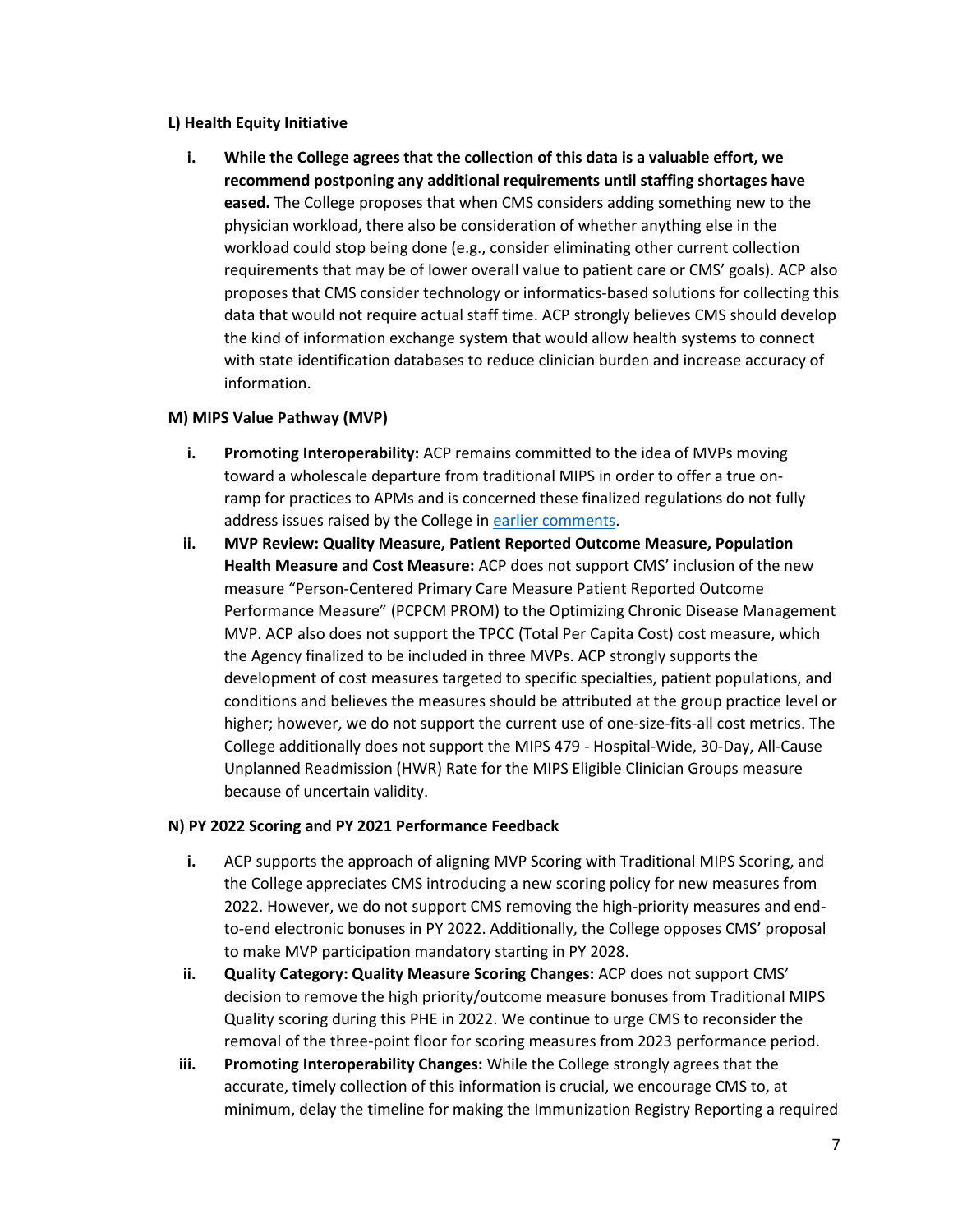measure under the Public Health and Clinical Data Exchange objective of the Promoting Interoperability performance category. With widespread reports of physician burnout and the knowledge that EHRs and performance measure reporting are cited as internists' greatest source of administrative burden, we recommend a phased approach to combining these two elements into one.

- **iv. Improvement Activities (IA) Category:** ACP continues to be concerned that the criteria to "drive improvements that go beyond purely common clinical practices" is unrealistic. ACP believes the current weighting system is sufficient to help physicians prioritize highweighted activities that go beyond standard clinical activities.
- **v. Cost Performance Category:** ACP continues to have specific concerns about these finalized regulations, including attributing costs at the group practice level or higher, not attributing the same costs to multiple clinicians/groups, and risk adjusting for social determinants of health. We continue to urge CMS whenever possible to make technical improvements to measures, as opposed to removing them.

### **O) APM Performance Pathway (APP)**

- **i.** ACP supports efforts to promote consistency across the QPP and to offer clinicians flexible reporting options, which reduces burden. The College supports the proposal that data could be reported at the clinician, group, or APM Entity level and that the highest available TIN/NPI level score would apply.
- **ii. Complex Patient Bonus:** The College encourages CMS to continue to support the reporting bonuses in future reporting years. However, ACP is critical of CMS making the complex patient bonus more tedious by adding the social complexity component and by removing the high-priority measure and e-prescribing bonuses.

#### **P) Medicare Shared Savings Program (MSSP)**

**i.** ACP maintains strong reservations about the alignment of ACO and MIPS quality standards. ACP continues to encourage CMS to work collaboratively with the ACO, vendor, and medical community to resolve these barriers.

### **Q) Advanced Alternative Payment Models (APMs)**

**i.** ACP continues to strongly oppose CMS' new approach for distributing Advanced APM incentive payments that prioritizes payment year TINs, which minimizes the clinical care team model and moves further from actions completed during the performance year. ACP is not supportive of CMS' decision to make no changes to timing of incentive payments to earlier in the payment year, which would have lessened the window for NPI-TIN changes to occur.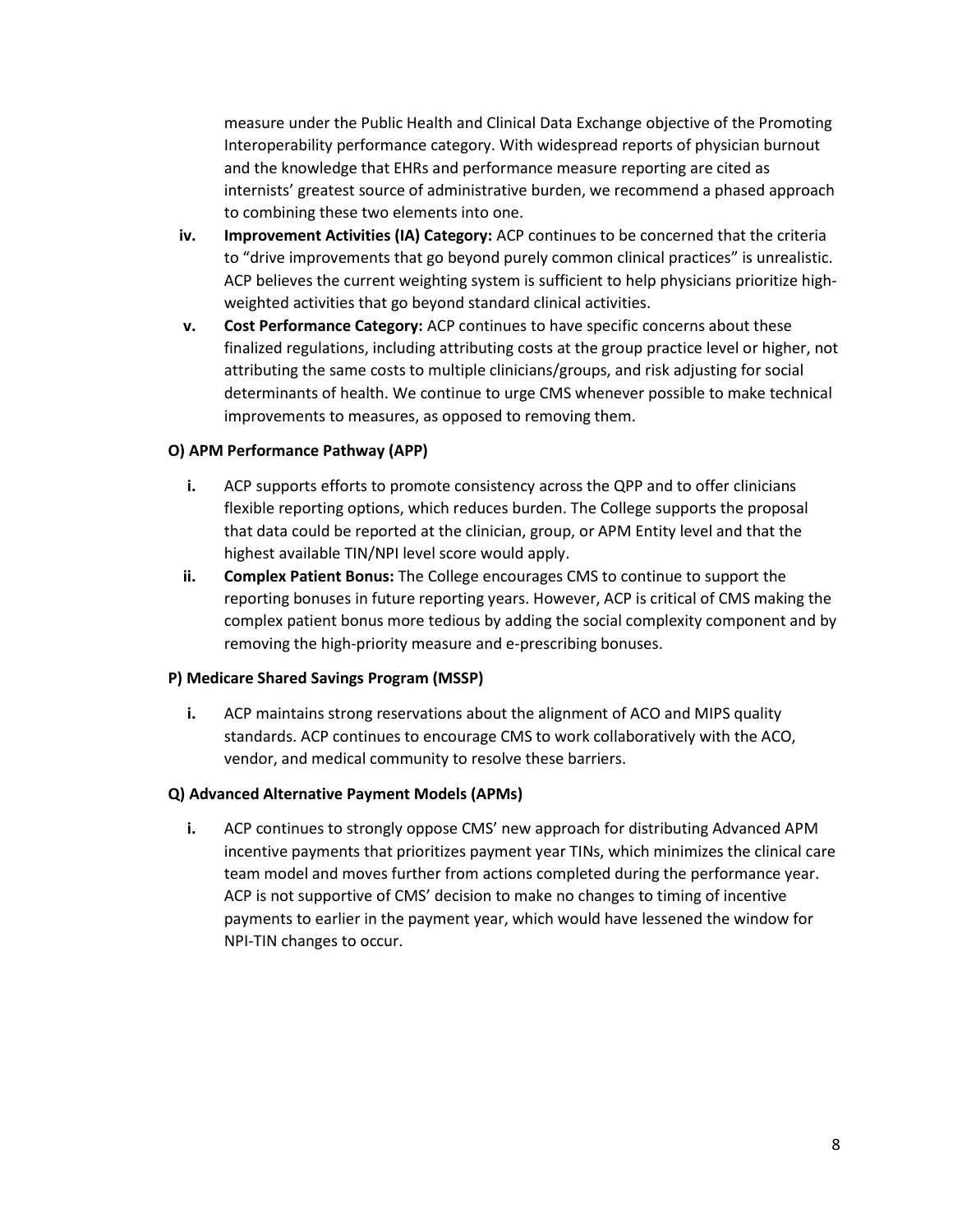### **II) PFS Detailed Recommendations:**

### **Regulatory Impact Analysis**

**CMS Finalized Policy:** For CY22, CMS finalized the proposed \$33.59 conversion factor. This represents a nearly four percent decrease from the \$34.89 conversion factor for 2021, and a nearly seven percent decrease from the 2020 conversion factor. The reduction reflects the expiration of the 3.75 percent increase for services furnished in 2021, the 0.00 percent update adjustment factor specified under section 1848(d)(19) of the Social Security Act, and a budget neutrality adjustment of -0.10 percent. [Table](https://www.federalregister.gov/documents/2021/11/19/2021-23972/medicare-program-cy-2022-payment-policies-under-the-physician-fee-schedule-and-other-changes-to-part#page-65620)  [136](https://www.federalregister.gov/documents/2021/11/19/2021-23972/medicare-program-cy-2022-payment-policies-under-the-physician-fee-schedule-and-other-changes-to-part#page-65620) shows the overall estimated impact on total allowed charges for internal medicine. The specialty impacts displayed in [Table 136](https://www.federalregister.gov/documents/2021/11/19/2021-23972/medicare-program-cy-2022-payment-policies-under-the-physician-fee-schedule-and-other-changes-to-part#page-65620) reflect changes that take place within the pool of total RVUs. Therefore, this table includes any changes in spending which result from finalized policies within budget neutrality, such as the revaluation of Evaluation and Management (E/M) codes in CY21 or the clinical labor pricing update in CY22 but does not include any changes in spending which result from finalized policies outside of budget neutrality. The expiration of the 3.75 percent Consolidated Appropriations Act (CAA) of 2021 provision for CY22 is a statutory change that takes place outside of budget neutrality, and therefore is not captured in the specialty impacts displayed i[n Table 136.](https://www.federalregister.gov/documents/2021/11/19/2021-23972/medicare-program-cy-2022-payment-policies-under-the-physician-fee-schedule-and-other-changes-to-part#page-65620)

In the CY22 final rule, the Agency additionally reminded commenters that CMS does not have the legal authority to alter the 3.75 percent increase in PFS payment amounts that was specified under section 101 of the CAA (2021) for services furnished during CY21. This means that the expiration of this 3.75 percent increase in payment amounts will result in the CY22 conversion factor being calculated as though the 3.75 percent increase for the CY21 conversion factor had never been applied.

ACP Comments: As stated in [our comments on the CY22 proposed rule,](https://www.acponline.org/acp_policy/letters/acp_comments_on_2022_physician_fee_schedule_and_quality_payment_program_proposed_rule_sept_2021.pdf) ACP believes the decrease in **the conversion factor is a disappointing devaluation of E/M services, which collectively represent a significant portion of the work done by internal medicine physicians.** The College remains concerned that the realized impact to physicians will be even greater when coupled with the huge losses of revenue from the COVID-19 pandemic and huge losses in practice volumes experienced by internal medicine specialists and other frontline physicians. Unfortunately, though temporary measures were implemented during the PHE and more recently by congressional leaders, these cannot adequately address the ongoing structural problems with the MPFS. The physician community will eventually be expected to withstand steep cuts, which could result in many beneficiaries losing timely access to essential health care services.

At the outset of CMS' rulemaking process, physicians were set to experience massive cuts to Medicare payments. Together, the Medicare sequestration and PAYGO sequester cuts would have reduced Medicare payments to physicians by about six percent. These cuts are in addition to the 3.75 percent reduction in Medicare reimbursements that CMS finalized in the MPFS. **It is the College's strong belief that cutting Medicare reimbursement to the nation's physicians during a pandemic is simply unacceptable.**

**Therefore, ACP deeply appreciates that the Senate recently passed legislation, S. 610, the Protecting Medicare and American Farmers from Sequester Cuts Act, which had previously been passed by the House, that includes a provision providing for a temporary three percent increase to** *all* **services under the MPFS.** This is a slight decrease from the 3.75 percent provided by Congress last year for FY21 under the CAA (2021). The College is also pleased that the House and Senate acted to provide a three-month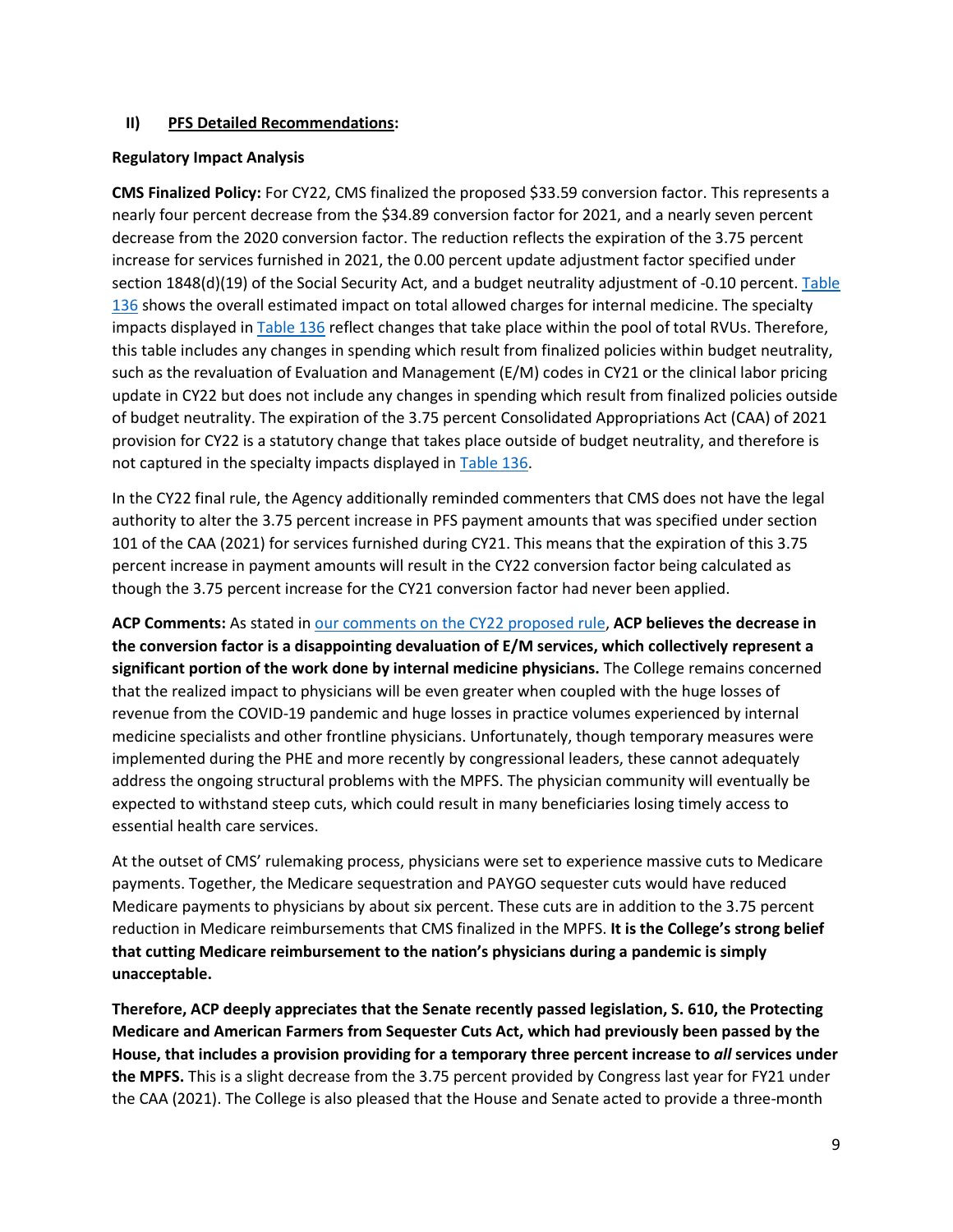delay of the Medicare sequester payment reductions (January 1, 2022 – March 31, 2022), a threemonth, one percent reduction in Medicare sequester payment reductions (April 1, 2022 – June 30, 2022), and included a provision that would delay the application of the PAYGO cuts from 2022 to 2023. Taken together, these measures will mitigate a substantial portion of the cuts that were set to take effect on January 1, 2022. We continue to note, however, that our greatest public health and financial challenges lie ahead, and these actions are unsustainable to the point of requiring structural change.

**Moving forward, the College continues to urge CMS and Congress to remain cognizant of the effect that these payment cuts, albeit largely suspended for now, and revenue reductions due to the COVID-19 pandemic have on the ability of health care to invest in care transformations, such as the move to value-based care.** It is very expensive to transform the way that physicians deliver care to a model that breeds accountability, value, and outcomes. For the betterment of both physicians and patients, it is necessary that the health care community is equipped with the environment and resources to do so. [ACP continues to advocate for these transformations,](https://www.acponline.org/advocacy/where-we-stand/better-is-possible-acps-vision-for-the-us-health-care-system) but the constant state of flux regarding payment and revenue makes it increasingly difficult as practices – especially small and independent – need to invest in personnel, technology, and infrastructure. These are impossible tasks considering the circumstances.

**For these reasons, ACP would welcome the opportunity to work with both CMS and Congress to address long-term challenges associated with Medicare payment policy, especially the budget neutrality provision in the MPFS.** The College re-emphasizes our deep appreciation for the recent acts of congressional leaders and remains encouraged by ongoing discussions with leadership and staff who acknowledge the need to maintain and address payment stability for physicians. The fact remains, though, that both physicians and beneficiaries deserve more, and subsequent action must be taken to avert situations like these in the future and move us towards structural change. **As CMS grapples with the effect of recent legislation on payments under the MPFS, ACP encourages CMS to quickly publish revised tables displaying the impact of congressional action on RVUs and payments.**

### *Clinical Labor Pricing*

**CMS Finalized Policy:** In the CY22 MPFS final rule, CMS finalized its proposed changes to the practice expense (PE) methodology, in particular, the clinical labor pricing component. The Agency stated that it believes the update to the clinical labor pricing is necessary to maintain relativity with the recent supply and equipment pricing update, as well as to address the disparity between CMS' clinical wage data and the market average for clinical labor. CMS last updated the clinical labor component almost twenty years ago when the Agency used 2002 Bureau of Labor Statistics (BLS), with some supplementation from other sources. CMS will follow the same approach in the CY22 final rule, using 2019 BLS data, with some supplementation. To address the effect that the budget neutrality adjustment will have, CMS will implement the new values with a four-year transition period. Specific to internal medicine, payments to services comprising internal medicine would be expected to increase as a result of this clinical labor pricing update, since there is a higher share of direct costs associated with clinical labor.

**ACP Comments: ACP is pleased that CMS finalized the phased-in implementation of the clinical labor update over four years to transition from the current prices to the final updated prices in 2025.** The College is encouraged that the Agency has recognized these provisions to update the clinical labor rates in conjunction with the final year of the supply and equipment pricing update are necessary. Additionally, we agree that this multi-year implementation will help to address concerns that current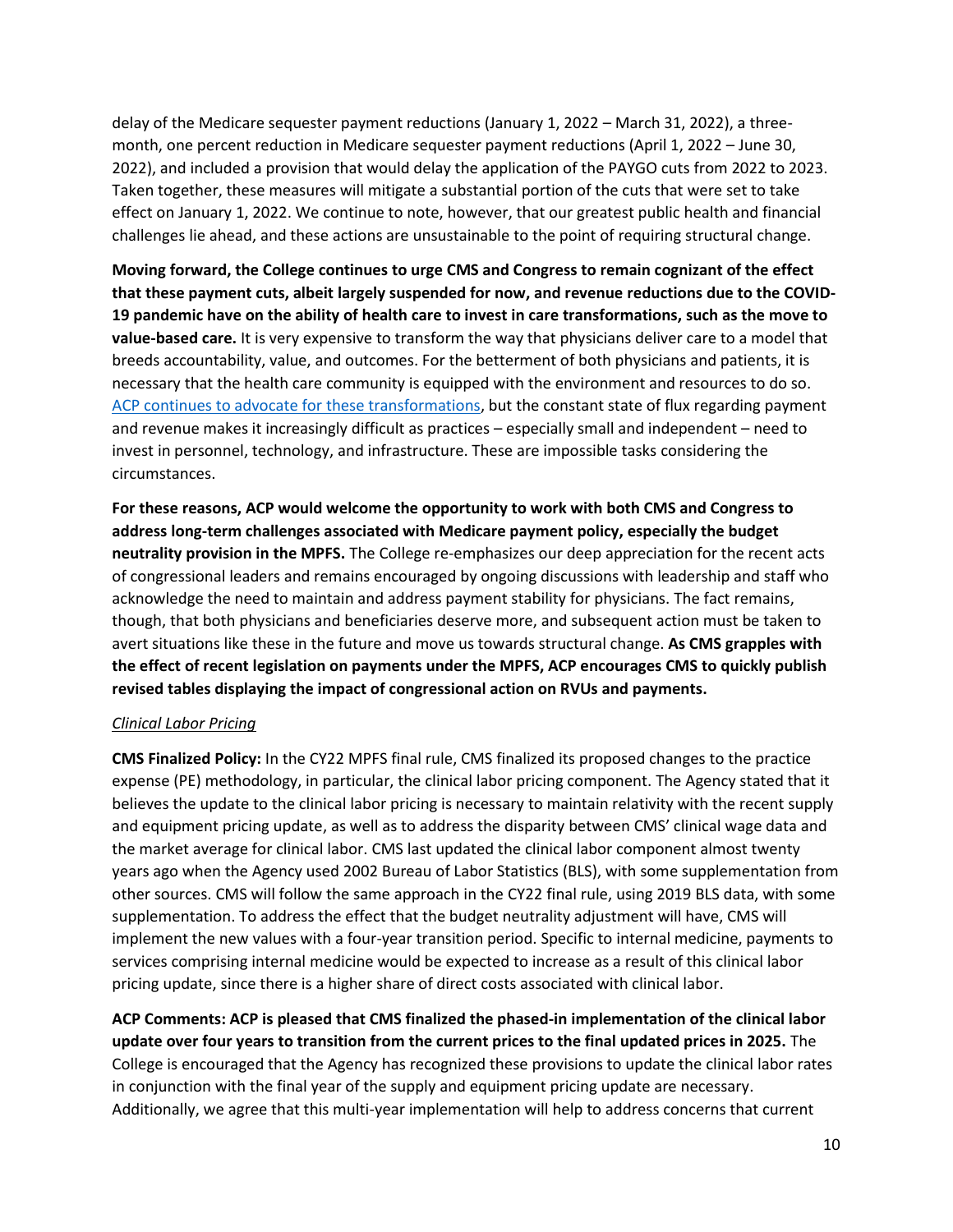wage rates are inadequate, do not reflect current labor rate information, and that updating the supply and equipment pricing without updating the clinical labor pricing creates distortions in the allocation of the direct PE. While ACP understands that these payment impacts do not show the impact of the expiration of the 3.75 percent increase to MPFS payments for 2021 from the CAA (2021), we are hopeful that internal medicine physicians who rely primarily on clinical labor rather than supplies or equipment will receive relative increases that are appropriately commensurate with their costs.

### **Payment and Documentation Proposals for Evaluation and Management (E/M) Services**

### *Refinements to "Split" or "Shared" E/M Visits*

**CMS Finalized Policy:** CMS has finalized several policies related to split (or shared) visits, including:

- *Medical Record Documentation:* For purposes of documentation requirements for these services, CMS finalized that, by 2023, the "substantive portion" of the visit will be defined as more than half of the total time spent. For 2022, the "substantive portion" can be history, physical exam, medical decision-making, or more than half of the total time (except for critical care, which can only be more than half of the total time). Additionally, documentation in the medical record must identify the two individuals who performed the visit. The individual providing the substantive portion must sign and date the medical record.
- *Same Group:* CMS has finalized its policy to define split (or shared) E/M visits as E/M visits provided in the facility setting by a physician and a non-physician practitioner (NPP) in the same group. The visit would be billed by the physician or NPP who provides the substantive portion of the visit.
- *Claim Identification:* CMS has also finalized that a modifier is required on the claim to identify these services to help inform policy and ensure program integrity.

**ACP Comments:** In our comments on the CY22 proposed rule, we emphasized to CMS the importance of physicians having one consistent set of guidelines in reporting their services. In the CY22 final rule, the Agency has finalized that, by 2023, the substantive portion of the visit will be defined as more than half of the total time spent. For 2022, the substantive portion can be history, physical exam, or more than half of the total time (except for critical care, which can only be more than half of the total time). **Given the difference from year-to-year in what qualifies as a "substantive portion," ACP is concerned that the finalized policy will significantly add administrative burden to an already burdensome task and will only further complicate medical record documentation for these visits.** For those physicians that have deeply integrated NPP's into their care teams and practice, this change will be especially burdensome and problematic. **Therefore, the College encourages the Agency to identify one appropriate path forward to better inform physicians and their care teams of the required actions for implementation.**

Regarding the required use of a modifier on the claim to identify these services, **ACP continues to urge CMS not to require a modifier to be reported for split (or shared) visits, as this policy is contrary to the purpose of the new E/M code structure: alleviating burden.** Much like the finalized policy for medical record documentation, the required use of a modifier will only increase the administrative burden that physicians face and will ultimately prove to be more problematic than beneficial.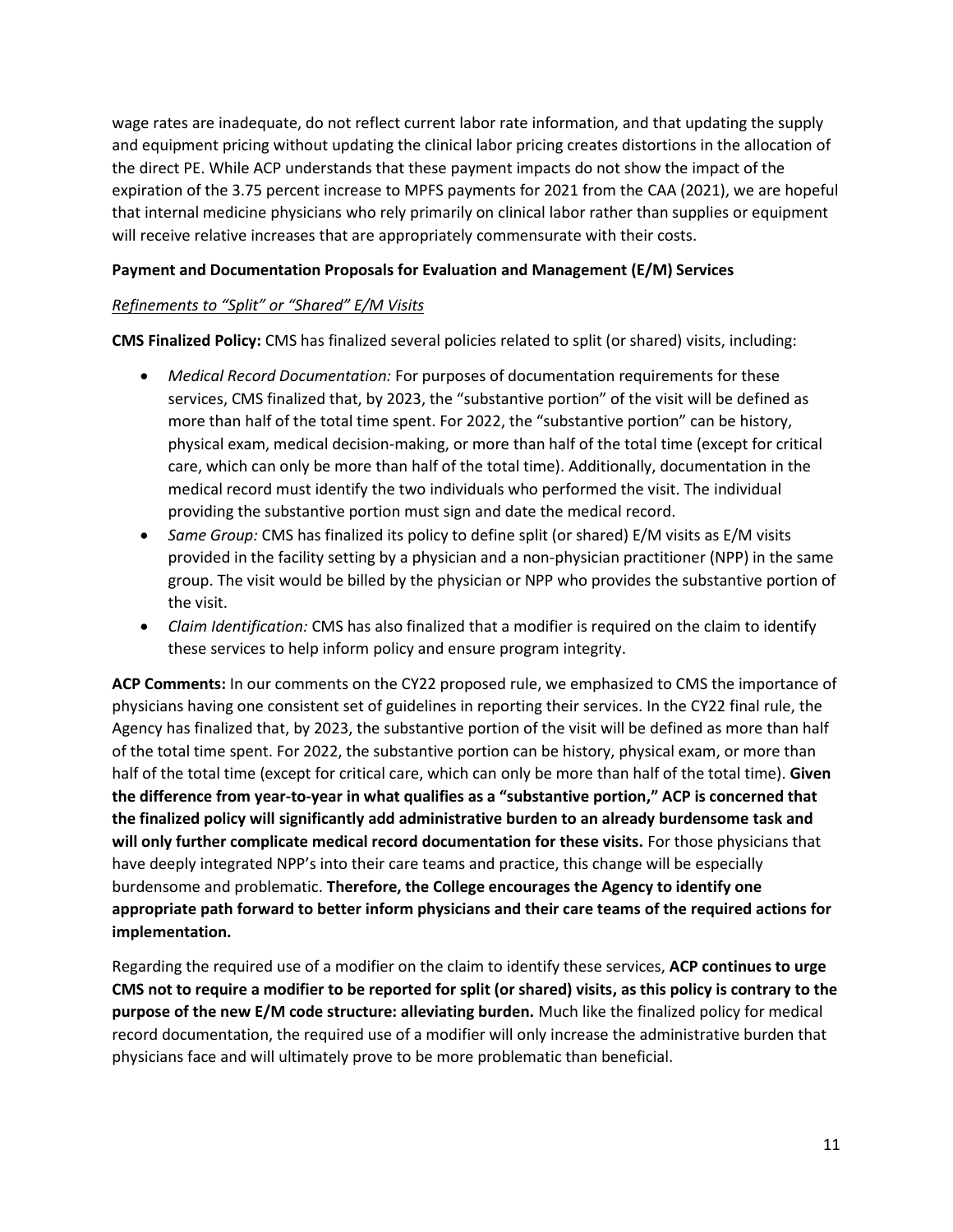Overall, the College is concerned about the finalized policy from CMS for "split" or "shared" E/M visits. This shift in payment for physician time will be detrimental to many practices in internal medicine and sets a bad precedent for inpatient visits in future years. When taken in conjunction with the aforementioned cuts to physician payments in the MPFS, this will only depreciate the value physicians bring to the table. To address some of these concerns, **ACP strongly recommends CMS work with the CPT/RUC Workgroup on E/M to create a proposal to the CPT Editorial Panel to address the Agency's policy and to lend clarity to reporting in CPT Guidelines.** 

### *Critical Care Services*

**CMS Finalized Policy:** In a reversal to its initial proposal, CMS finalized that critical care services may be paid on the same day as other E/M visits by the same practitioner or another practitioner in the same group of the same specialty. The practitioner is required to document that the E/M visit was provided prior to the critical care service at a time when the patient did not require critical care, the visit was medically necessary, and the services were separate and distinct. The Agency also stated there cannot be any duplicative elements from the critical care service provided later in the day. CMS is additionally finalizing its proposal that the modifier -25 must be reported on the claim.

**ACP Comments: ACP is greatly appreciative of CMS' finalized policy regarding payment and reporting requirements for E/M services performed on the same date as a critical care visit.** The College believes the Agency's shift away from its initial proposal is positive, though we are concerned that the billing and reporting requirements are burdensome. In our comments on the CY22 proposed rule, we emphasized our concern about the proposal to no longer allow clinicians to report other E/M services on the same date as a critical care visit. Specifically, the College stated this was contrary to CPT's specific instruction and although not typical, there are instances where a patient may be seen on an inpatient floor, ED, or clinician office, and then later require critical care services on the same day. ACP is encouraged to see that CMS has taken heed of these concerns and will allow each visit to be reported and paid as a separate service.

# *Office Visits Included in Codes with a Surgical Global Period*

**CMS Finalized Policy:** In another reversal to its proposed policy, CMS finalized that critical care services may be paid separately in addition to a procedure with a global surgical period if the critical care is unrelated to the surgical procedure. Additionally, preoperative and postoperative critical care may be paid if the patient is critically ill (per the critical care definition), requires full attention of the physician, and the critical care is above and beyond and unrelated to the specific surgical procedure performed. The Agency is also creating a new modifier for use on these claims to identify that the critical care is unrelated to the procedure.

The Agency additionally stated it found the comments about how the proposed policy would negatively impact the quality and safety of patient care, health system resiliency, health equity, and the surgical workforce especially compelling. Thus, after considering these comments, CMS decided not to finalize the proposal to always bundle critical care visits with procedure codes that have a global surgical period.

**ACP Comments:** As discussed in our comments to the CY22 proposed rule, the College believes this is an inaccurate position and advocated heavily for the reversal of such proposal. In light of this, **ACP is very pleased that CMS reversed course from its initial proposal and will allow critical care services to be**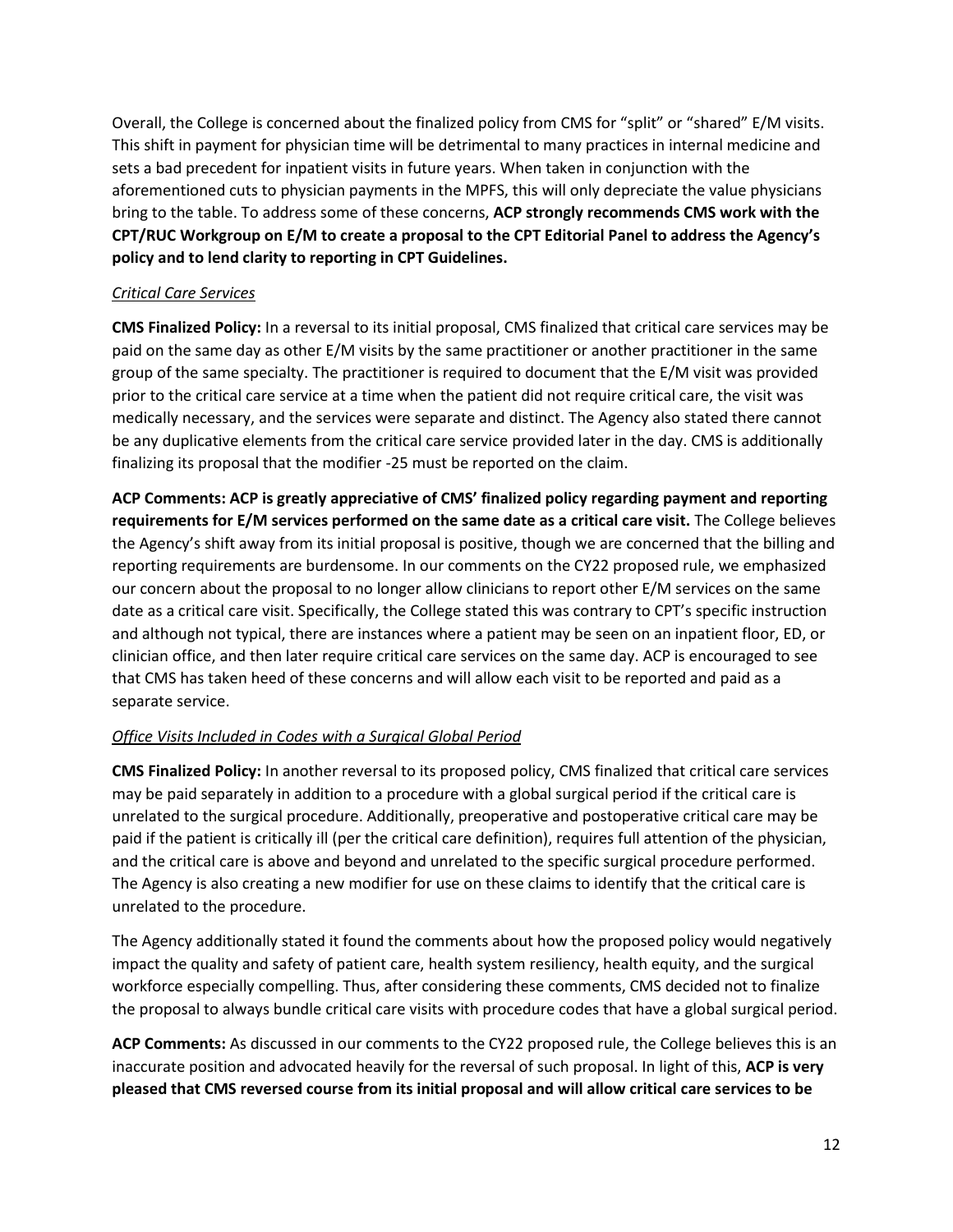**paid separately in addition to a procedure with a global surgical period if the critical care is unrelated to the surgical procedure.**

### *Teaching Physician Services and Primary Care Exception Flexibilities*

**CMS Finalized Policy:** At this time, qualifying activities for selecting the office/outpatient E/M visit level using the reporting practitioner's time are specified by the CPT guidebook. In the 2021 CPT E/M guidelines, the CPT Editorial Panel published a correction addressing teaching physician time by excluding time spent in "teaching that is general and not limited to discussion that is required for the management of a specific patient." CMS is clarifying that only time spent by the teaching physician performing qualifying activities listed by CPT (with or without direct patient contact on the date of encounter), including the time the teaching physician is present when the resident is performing such activities, may be counted for purposes of visit level selection. Regarding extension beyond the COVID-19 pandemic, CMS stated that the issue of making the virtual presence flexibility permanent and extending the flexibility to include residency training centers located inside a metropolitan statistical area was not part of their proposal for general primary care office/outpatient E/M visit level selection.

CMS also acknowledged opposition to their proposal to allow medical decision-making (MDM) as the only option for E/M visit level selection under the primary care exception; however, they believe that using MDM to inform office/outpatient E/M visit level selection, rather than time, is appropriate given concerns about accuracy of counting time spent by residents in training. CMS believes that MDM is far more practical and less burdensome because it allows residents in training to take more time to perform services. Therefore, CMS is finalizing their proposal that MDM is used to determine the visit level for office/outpatient E/M visits furnished under the primary care exception.

**ACP Comments:** As discussed in our comments to the CY22 proposed rule, **ACP continues to believe that** *both* **time and MDM should be allowed as options for selecting the appropriate level of visit. This should extend to all times when the teaching physician was present via audio, video, or in-person.** In either the non-teaching or teaching setting, physicians will spend time reviewing the chart and discussing, among other tasks, and all of this time should count in determining the E/M visit level. The College is disappointed that the finalized policy from CMS does little to consider the time spent by the teaching physician completing these tasks. Therefore, ACP re-emphasizes its recommendation that both time and MDM be allowed as options for selecting the appropriate level of visit.

Additionally, while the College understands the intent of the finalized policy is to guard against the possibility of inappropriate coding that reflects residents' inefficiencies rather than a measure of the total medically necessary time required to furnish the E/M services, we are concerned this is misguided. As stated in our comments on the CY22 proposed rule, there is no evidence that MDM is a more accurate indicator than time in selecting the appropriate level of the visit in the context of the primary care exception. Likewise, it remains in question whether there is any evidence to support CMS' assertion regarding the inefficiencies of residents in the context of the primary care exception.

For these reasons, **ACP continues to encourage CMS to maintain modifications that grant attending physicians and residents/fellows additional flexibilities that prioritize patient safety and meeting them where they are.** These important steps promote efficient patient care and allow physicians and supervisees to work together unencumbered by social distancing restrictions. As physicians continue to fight to control the spread of infection, we urge CMS to continue these modifications for a period after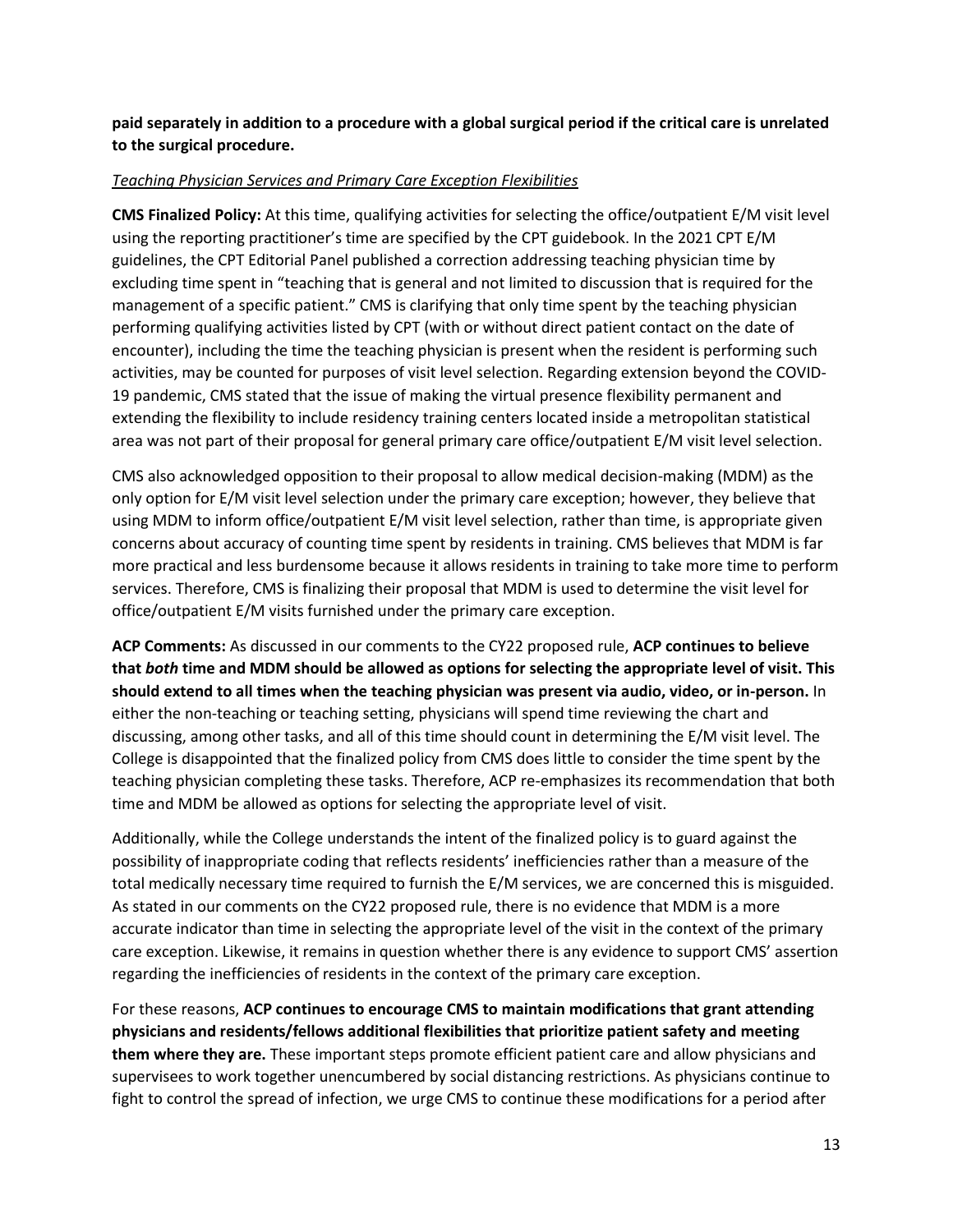the PHE ends. To be most flexible, this extension should last at least through the end of 2023 with an option to extend it further, based on the experience and learnings of patients and physicians who are utilizing these supervision flexibilities.

### **Telehealth**

### *Temporary Additions to the Medicare Telehealth Services List, and Codes Not Granted Category 3 Status*

**CMS Finalized Policy:** CMS is finalizing its proposed revised timeframe for inclusion of the services added to the Medicare telehealth services list on a temporary, Category 3 basis. The Agency will retain all services added to the Medicare telehealth services list on a Category 3 basis until the end of CY 2023.

**ACP Comments:** ACP appreciates CMS finalizing its proposal to retain all services added to the Medicare telehealth services list on a temporary, Category 3 basis until the end of CY23. **While the College supports this extension, [we continue to strongly recommend](https://www.acponline.org/acp_policy/letters/acp_response_to_senate_finance_committee_inquiry_concerning_policies_to_improve_behavioral_health_care_nov_2021.pdf) that Category 3 be made permanent as to provide for a more consistent and efficient on-ramp for new services to be added.** ACP also appreciates the Agency adding CPT codes 93797 and 93798 and HCPCS codes G0422 and G0423 to the Category 3 Medicare telehealth services list. **The College strongly encourages CMS add codes 99441- 99443 back to the Category 3 list and retain these services until at least the end of CY23.**

### *New Originating Site*

**CMS Finalized Policy:** CMS is finalizing its proposals with some modifications. Specifically, the Agency is: adding the home of a beneficiary as an originating site for telehealth services for the diagnosis, evaluation, or treatment of mental health disorders and specifying that the geographic restrictions do not apply to these services; adding the conditions of payment requiring an in-person, non-telehealth visit within six months of the mental health telehealth service in the patient's home, and; adding the exception for subsequent mental health telehealth services when the risks and burdens outweigh the benefits of this requirement. CMS is also modifying the proposed amendments to clarify that payment will not be made for a telehealth service furnished under the rule unless the following conditions are met:

- (1) The physician or practitioner has furnished an item or service in-person, without the use of telehealth, for which Medicare payment was made (or would have been made if the patient were entitled to, or enrolled for, Medicare benefits at the time the item or service is furnished) within six months prior to the initial telehealth service;
- (2) The physician or practitioner has furnished an item or service in-person, without the use of telehealth, at least once within six months of each subsequent telehealth service described in this paragraph, with exceptions as noted above, and;
- (3) The requirements of paragraph (2) may be met by another physician or practitioner of the same specialty and subspecialty in the same group as the physician or practitioner who furnishes the telehealth service, if the physician or practitioner who furnishes the telehealth service described under this paragraph is not available.

The Agency is also finalizing that an in-person, non-telehealth visit must be furnished at least every 12 months for these services; exceptions to the in-person visit requirement may be made based on beneficiary circumstances (with the reason documented in the patient's medical record), and; more frequent visits are allowed under CMS policy, as driven by clinical needs on a case-by-case basis.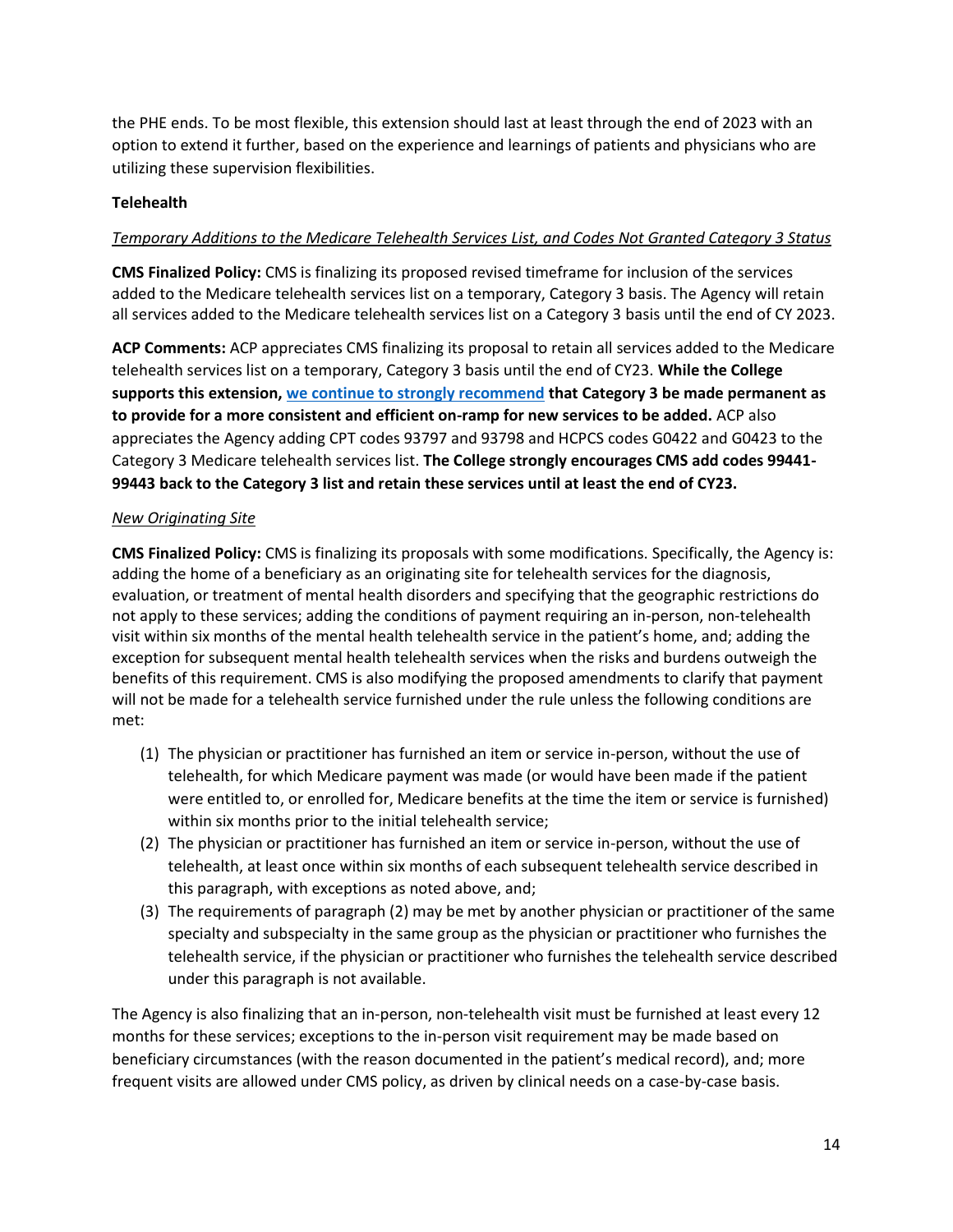The Agency has additionally finalized its proposal to add a rural emergency hospital as a permissible originating site and clarified that, as proposed, its definition of home can include temporary lodging such as hotels and homeless shelters, as well as locations a short distance from the beneficiary's home.

**ACP Comments:** The College thanks CMS for adding the home of a beneficiary as an originating site for telehealth services for the diagnosis, evaluation, or treatment of mental health disorders and for specifying that the geographic restrictions do not apply to these services. **ACP supports any efforts to expand access to mental and behavioral health services, including allowing beneficiaries to access services from home, or if the technology is not available at home, from a rural health clinic or hospital.**

However, the College is disappointed that CMS did not broaden the scope of services for which geographic restrictions do not apply to include telehealth services furnished *not only* for the purpose of diagnosis, evaluation, or treatment of a mental health disorder, but also all other telehealth services as approved at the time, effective for services furnished on or after the end of the PHE. **The College continues to recommend that CMS permanently extend the policy to waive geographical and originating site restrictions after the conclusion of the PHE for** *all* **telehealth services.**

**The College is also disappointed that CMS finalized the requirement that an in-person, non-telehealth visit must be furnished at least every 12 months for these mental health services.** The College believes that there are many positive aspects of both phone and video visits that benefit patients (i.e., access to other family members, transportation issues, the ability to check medications, etc.) and sees no solid rationale or clinical application for requiring a physician to see a patient in person for a mental health exam. This requirement is not based on medical necessity, and the College is opposed to imposing regulations that do not improve patient safety or outcomes. This policy would additionally hamper many psychiatrists who care for patients outside of their locality from continuing to care for many of their patients, unless the in-person visit could be local for the patient and conducted in partnership with a primary care physician. If CMS' imposition of this requirement is based on fraud and abuse concerns for audio-only visits, the Agency should consider the many informatics solutions could be implemented to eliminate such concerns (e.g., two-factor authentication).

# *Payment for Services Using Audio-Only Communication Technology*

**CMS Finalized Policy:** CMS is finalizing its proposal to create a service-level modifier for use to identify mental health telehealth services furnished to a beneficiary in their home using audio-only communications technology. The Agency is amending the current definition of "interactive telecommunications system" for telehealth services ̶ which is defined as multimedia communications equipment that includes, at a minimum, audio and video equipment permitting two-way, real-time interactive communication between the patient and distant site physician or practitioner ̶ to include audio-only communications technology when used for telehealth services for the diagnosis, evaluation, or treatment of mental health disorders furnished to established patients if:

- (1) The patient is located in their home at the time of service;
- (2) The distant site physician or practitioner has the technical capability at the time of the service to use an interactive telecommunications system that includes video, and;
- (3) The patient is not capable of, or does not consent to, the use of video technology for the service.

CMS is also clarifying that substance use disorder (SUD) services are considered mental health services for purposes of the amended definition of "interactive telecommunications system" to include audio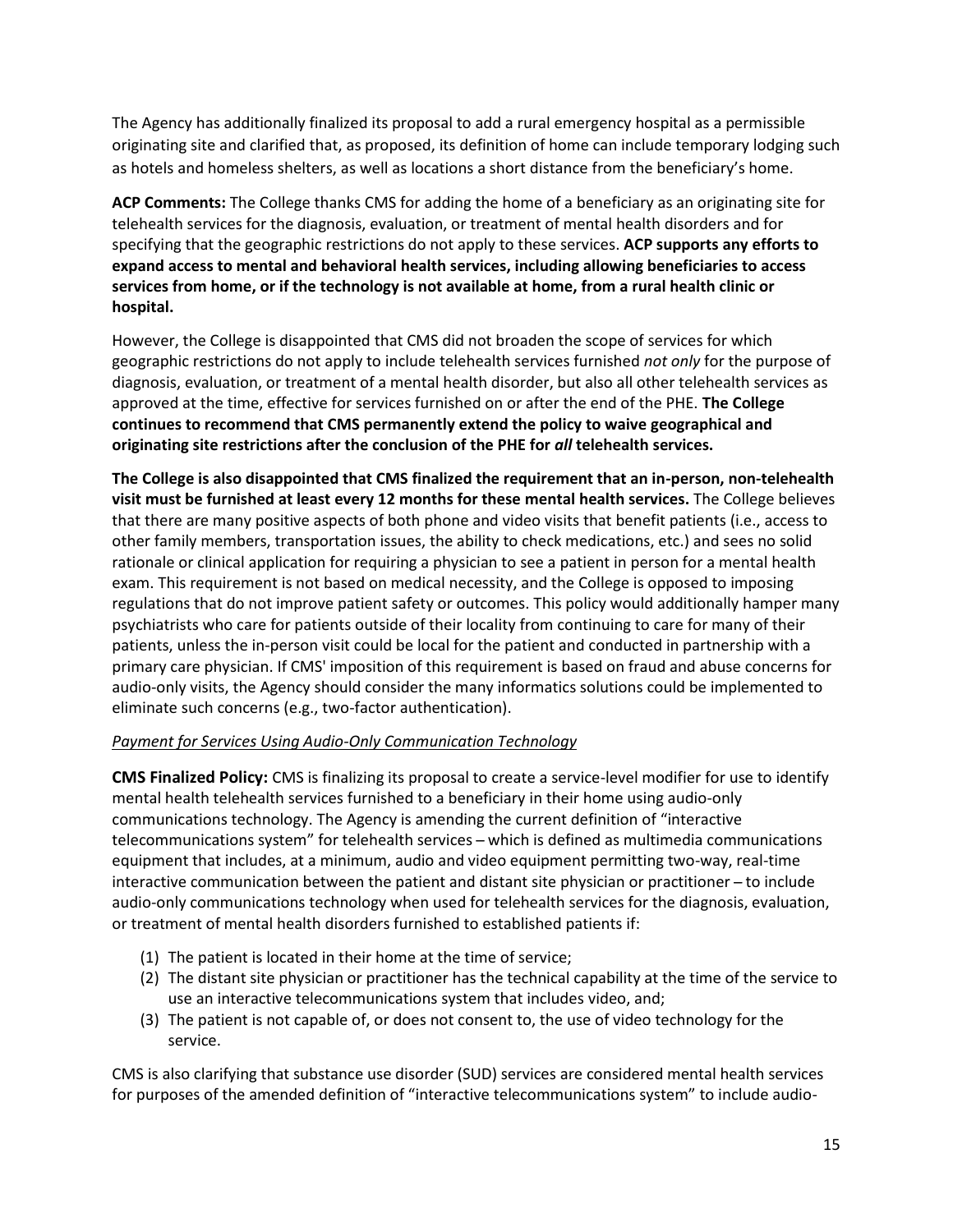only services. The Agency anticipates that this will have a positive impact on access to care for mental health conditions and contribute to overall health equity.

Outside of the context of mental health services, CMS did not approve any policies related to pay parity for E/M services and did not provide any additional information on such. Currently, pay parity provisions for E/M services are set to expire at the end of the PHE.

**ACP Comments:** ACP is extremely supportive of CMS expanding audio-only communications technology for mental health telehealth services. **ACP continues to believe that because audio-only telehealth services are an important tool for physicians to improve health equity and patient access, it should not be limited to only patients seeking behavioral and mental health services. The College remains supportive of broadened flexibilities to allow other evaluation and management (E/M) services to be provided using audio-only communication**. Although in-person care is preferred over audio-video care, which in turn is preferred over audio-only care, there are too many situations when audio-only care is the only option for patients. As parts of the country struggle with broadband connectivity and smartphone capabilities to support video visits, particularly in rural and economically-disadvantaged communities ̶ and some patients remain uncomfortable with video visit technology ̶ ACP encourages CMS to allow telephone E/M services to support these communities in their efforts to care for patients. The patient's personal clinician is able to make the professional determination on when the use of audio-only technology is appropriate and when the patient needs to come into the office or to a location that has audio-video technology available (when getting to the office for an in-person visit is not possible). In addition, these changes have greatly aided clinicians who have had to make up for lost revenue and still provide accessible and appropriate care to patients. Further, by excluding higher-level services, such as level four or five E/M visit codes, CMS is adding burden to both the clinician and the patient.

# **ACP vigorously opposes CMS' policy to end coverage for audio-only E/M services (CPT codes 99441- 99443) at the end of the PHE and continues to believe that coverage should extend at least to the end of 2023, along with other temporarily covered telehealth services.**

The College is disappointed that outside of the context of mental health services, CMS did not approve any policies related to pay parity for E/M services and did not provide any additional information on such. Currently, pay parity provisions for E/M services are set to expire at the end of the PHE. **The College continues to believe that CMS should maintain pay parity between telephone E/M claims and in-person E/M visits and between all telehealth and in-person visits even after the PHE is lifted. This extension should last at least through the end of 2023 with an option to extend it even further or consider making it permanent, based on the experience and learnings of patients and physicians who utilize these visits.** Furthermore, ACP encourages CMS to place trust in clinicians' ability to assess the appropriateness of an audio-only visit. The College believes CMS' intent to treat audio-only and inperson visits as wholly separate and distinct is misguided. It would also be inappropriate to treat documentation requirements for audio-only services and in-person visits differently as they are, indeed, not different.

### *Direct Supervision*

**CMS Finalized Policy:** Prior to the PHE, direct supervision required the "immediate availability" of the supervising physician or other practitioner. CMS interpreted this to mean in-person, physical availability,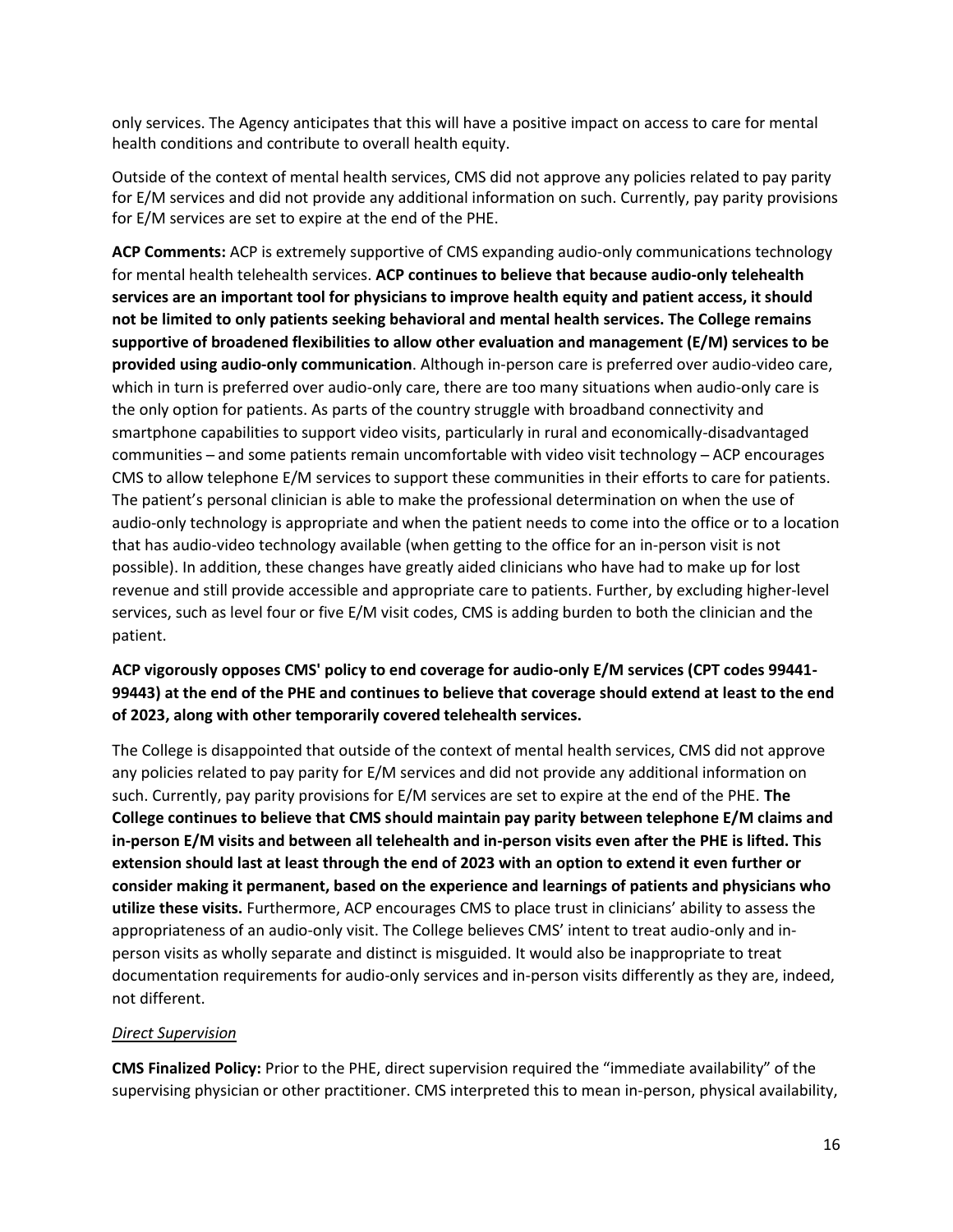and virtual availability was not permitted. During the PHE, CMS amended the definition of "direct supervision" to allow the supervising physician (or other practitioner) to be immediately available through a virtual presence, using real-time audio/video technology. CMS has finalized its continuation of this policy through the end of the year in which the PHE ends or December 31, 2021, whichever is later.

**ACP Comments:** ACP was pleased to see CMS respond to the needs of clinicians by finalizing an extension of this flexibility to continue to provide direct supervision via interactive audio/video technology through the end of the year in which the PHE ends or December 31, 2021, whichever is later. **Based on the experience and learnings of patients and clinicians who are utilizing these supervision flexibilities, [ACP continues to believe](https://www.acponline.org/acp_policy/testimony/acp_statement_for_the_record_to_the_senate_health_education_labor_and_pensions_committee_for_the_hearing_examining_our_covid-19_response_an_update_from_the_front_2021.pdf) that providing for a permanent flexibility in this space supports the expansion of telehealth services and protects frontline health care workers by allowing appropriate social distancing measures. Similarly, we believe that clinicians should feel empowered to supervise clinical staff virtually, at their discretion, regardless of whether there is a declared PHE.** ACP would be supportive of the use of a service level modifier if it does not add additional burden to the patient or physician. The use of a service level modifier could prove useful in tracking the experience and learnings of patients and physicians who utilize these services. The College looks forward to continued work with CMS to provide flexibility in this regard as we learn more about the impact of the COVID-19 pandemic.

### *Virtual Check-In Code*

**CMS Finalized Policy:** For CY22, CMS is finalizing its proposal to permanently establish separate coding and payment for the longer virtual check-in service described by HCPCS code G2252 using a crosswalk to the value of CPT code 99442, as proposed. As stated in the CY21 MPFS final rule, the Agency believes that the value of CPT code 99442 most accurately reflects the resources associated with a longer service delivered via synchronous communications technology, which can include audio-only communications. In support of the crosswalk to the CPT code 99442, CMS notes this is consistent with its approach to valuing the virtual check-in service (HCPCS code G2012), which used CPT code 99441 as the basis for the valuation. HCPCS code G2252 and CPT code 99442 both describe 11-20 minutes of medical discussion when the practitioner may not necessarily be able to visualize the patient and is used when the acuity of the patient's problem is not necessarily likely to warrant a visit, but when the needs of the particular patient require more assessment time from the practitioner. In the case of HCPCS code G2252, the additional time would be used to determine the necessity of an in-person visit and result in a work time/intensity that is similar to the crosswalk code.

# **ACP Comments**: **ACP reiterates our strong disagreement with any conflation by CMS between virtual check-ins, regardless of length, with an audio-only E/M service. Telephone E/M services are not just a longer virtual check-in service; they are an E/M service.**

Additionally, **while ACP does not support the use of G2252 as a replacement for telephone E/M visits, it should be noted that the crosswalk to the current value of 99442 continues to be flawed.** For G2252 (work RVU = 0.50), the associated physician work RVUs are considerably lower than those for 99442 (work RVU = 1.30) and the value of 99442 established by CMS through interim final rulemaking for the duration of the PHE. During the PHE, CMS has established a work RVU for 99442 that is a crosswalk to the value of 99213 (work RVU = 1.30). The use of G2252 would provide considerably less resources to physicians to enable them to provide effective care for their patients. The devaluation of G2252, then, may lead to many physicians deciding against using G2252, despite the Agency's best intentions.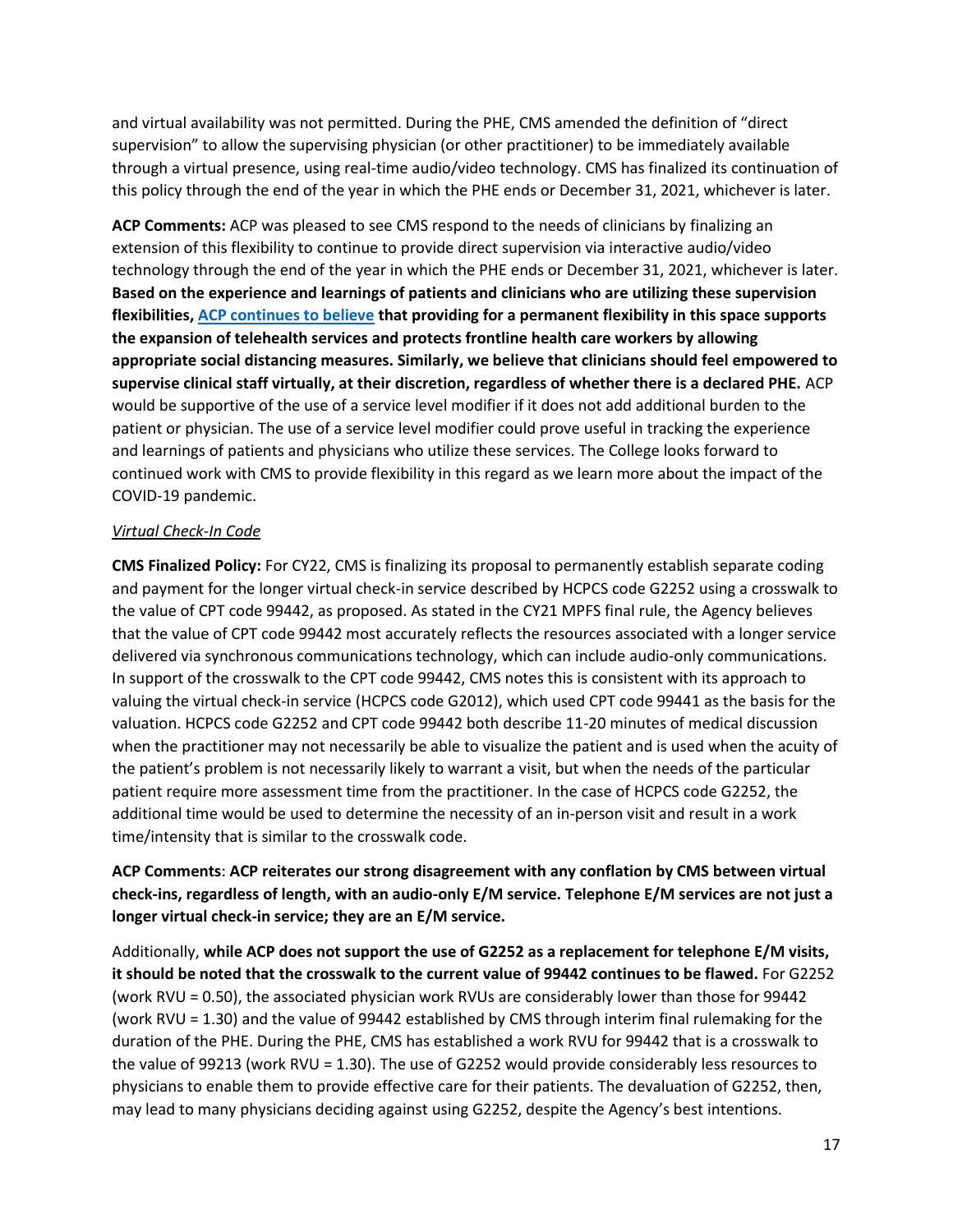**Rather than adopting a substitute and establishing a workaround for parity, ACP strongly recommends that CMS maintain pay parity between telephone E/M claims and in-person E/M visits – and between all telehealth and in-person visits – even after the PHE is lifted.** This extension should last at least through the end of 2023 with an option to extend further or consider making permanent, based on the experience and learnings of patients and physicians who are utilizing these services. The College additionally encourages CMS to work with physician stakeholder groups and the CPT Editorial Panel to ensure that coding and payment options for these services are made widely available.

### **Vaccine Administration Services**

**CMS Finalized Policy**: In the CY22 MPFS proposed rule, CMS announced a new add-on payment with a national rate of \$35.50 when a COVID-19 vaccine is administered in the home. The Agency has finalized this policy and will continue making the additional payment when a COVID-19 vaccine is administered in a beneficiary's home under certain circumstances until the end of the year in which the PHE expires. CMS noted that it believes this extension will maximize access to COVID-19 vaccines for vulnerable homebound beneficiaries during the gradual return to normal conditions following the formal termination of the PHE. For purposes of the add-on payment, CMS will maintain the policy that a home can be a private residence, temporary lodging (e.g., a homeless shelter or hostel), an apartment in an apartment complex or a unit in an assisted living facility or group home, or a patient's home that is made "provider-based" to a hospital during the PHE for COVID-19. In response to stakeholder feedback that encouraged CMS to consider maintaining the additional payment for in-home COVID-19 vaccination beyond the PHE and extending it to other preventive vaccines, the Agency stated it will continue to engage with the health care community to evaluate this topic.

**ACP Comments**: **The College appreciates that CMS finalized its proposal to pay \$30 per dose for the administration of the influenza, pneumococcal and hepatitis B virus vaccines and to maintain the current payment rate of \$40 per dose for the administration of the COVID–19 vaccines through the end of the calendar year in which the ongoing PHE ends.** ACP believes these policies will provide the financial support physicians need to continue administering crucial vaccines to their patients. This is particularly important as routine vaccination rates among adults have declined during the COVID-19 pandemic.

**ACP was also glad to see the Agency finalize its proposal to include a \$35 add-on payment for vulnerable beneficiaries to receive a COVID-19 vaccine at home,** which would include a private home, nursing home, assisted living facility, group home, or other congregate setting. This will help increase access and reduce the barriers to vaccination for high-risk and vulnerable populations.

**The College continues to strongly urge CMS to make coding and payment available for time spent by physicians providing counseling services to patients who are seeking to mitigate their risk for COVID-19 infection.** Specifically, ACP encourages CMS to make payment and coverage available for CPT code 99401 (Preventive medicine counseling and/or risk factor reduction intervention(s) provided to an individual (separate procedure); approximately 15 minutes), wRVU 0.48. The College believes that this code adequately describes the resources and physician work involved in providing counseling and risk factor reduction services to patients with inquiries about COVID-19. We encourage CMS to temporarily make payment available for this code through at least December 31, 2023, and waive the face-to-face requirement associated with this service. COVID-19 vaccines have been available since December of 2020 and physicians have been receiving inquiries from their patients and providing significant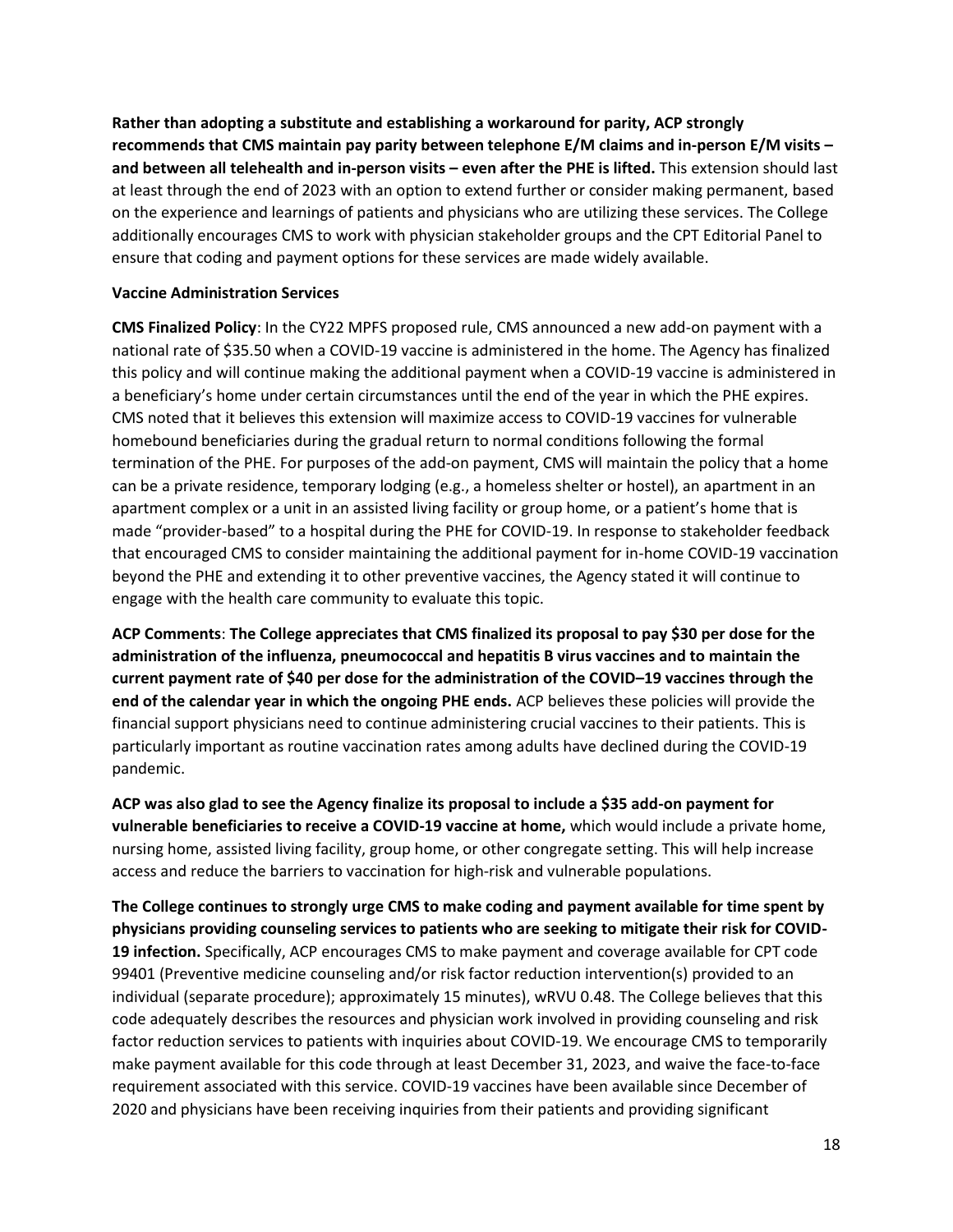counseling and risk factor reduction services to patients who are concerned about the COVID- 19 vaccines prior to that time. With the additional recommendations for COVID-19 booster doses, there is an increased need for vaccine counseling. ACP further urges CMS to make payment for CPT code 99401 retroactive for physicians that have provided this service until January 1, 2021.

# **Modifications Related to Medicare Coverage for Opioid Use Disorder (OUD) furnished by Opioid Treatment Programs (OTPs) Services**

**CMS Finalized Policy:** CMS has included the following in the CY22 final rule:

### *Medicare Payments to OTPs*

CMS is finalizing the proposal to codify the application of the annual updates and locality adjustments to the non-drug component of the codes describing add-on payments for opioid antagonist medications (i.e., naloxone) that were new for CY21. In addition, CMS has finalized the proposal to clarify that the prohibition on duplicative payments applies to drugs provided as part of an add-on payment, as well as the bundled payment.

# *OTP Coding and Payment for New Nasal Naloxone Product*

CMS is finalizing the proposal to establish a new code for a higher dose of naloxone hydrochloride nasal spray; the new code is G1028. The agency is also updating the code descriptor for HCPCS code G2215 to be "Take-home supply of nasal naloxone; 2-pack of 4mg per 0.1 mL nasal spray (provision of the services by a Medicare-enrolled Opioid Treatment Program".

### *Counseling and Therapy furnished via Audio-Only Telephone*

CMS is finalizing its proposal to allow OTPs to furnish individual and group therapy and substance use counseling using audio-only telephone calls rather than two-way interactive audio/video communication technology after the conclusion of the PHE for COVID-19 when audio/video communication is not available to the beneficiary, provided all other applicable requirements are met. "Not available to the beneficiary" includes situations where the beneficiary is not capable or has not consented to use of twoway communication technology because audio/video communication technology is not able to be used in furnishing services to the beneficiary. The Agency will defer to the judgment of treating clinicians to determine when audio-only or audio/video counseling or therapy are appropriate and whether there are certain circumstances, such as when patients are considered to be high risk, when in-person services are needed.

CMS is also finalizing the proposal that service-level modifier 95 (Synchronous Telemedicine Service Rendered via Real-Time Interactive Audio and Video Telecommunications System) be appended to claims submitted for the counseling and therapy add-on code (HCPCS code G2080) when services are furnished via an audio-only interaction. Following the COVID-19 PHE, if two-way interactive audio/video communication technology is used and billed under G2080, OTPs will be required to use modifier 95 in claims. For purposes of the bundled payment for additional counseling or therapy services furnished using audio-only technology, the Agency is amending its proposal to require that after the COVID-19 PHE, the practitioner must certify that they had the capacity to furnish the services using two-way, audio/video communication technology, but used audio-only technology because audio/video communication technology was not available to the beneficiary.

**ACP Comments:** The opioid epidemic has had a devastating impact on the United States and the coronavirus pandemic has exacerbated the crisis. Provisional data from the [Centers for Disease Control](https://www.cdc.gov/nchs/nvss/vsrr/drug-overdose-data.htm)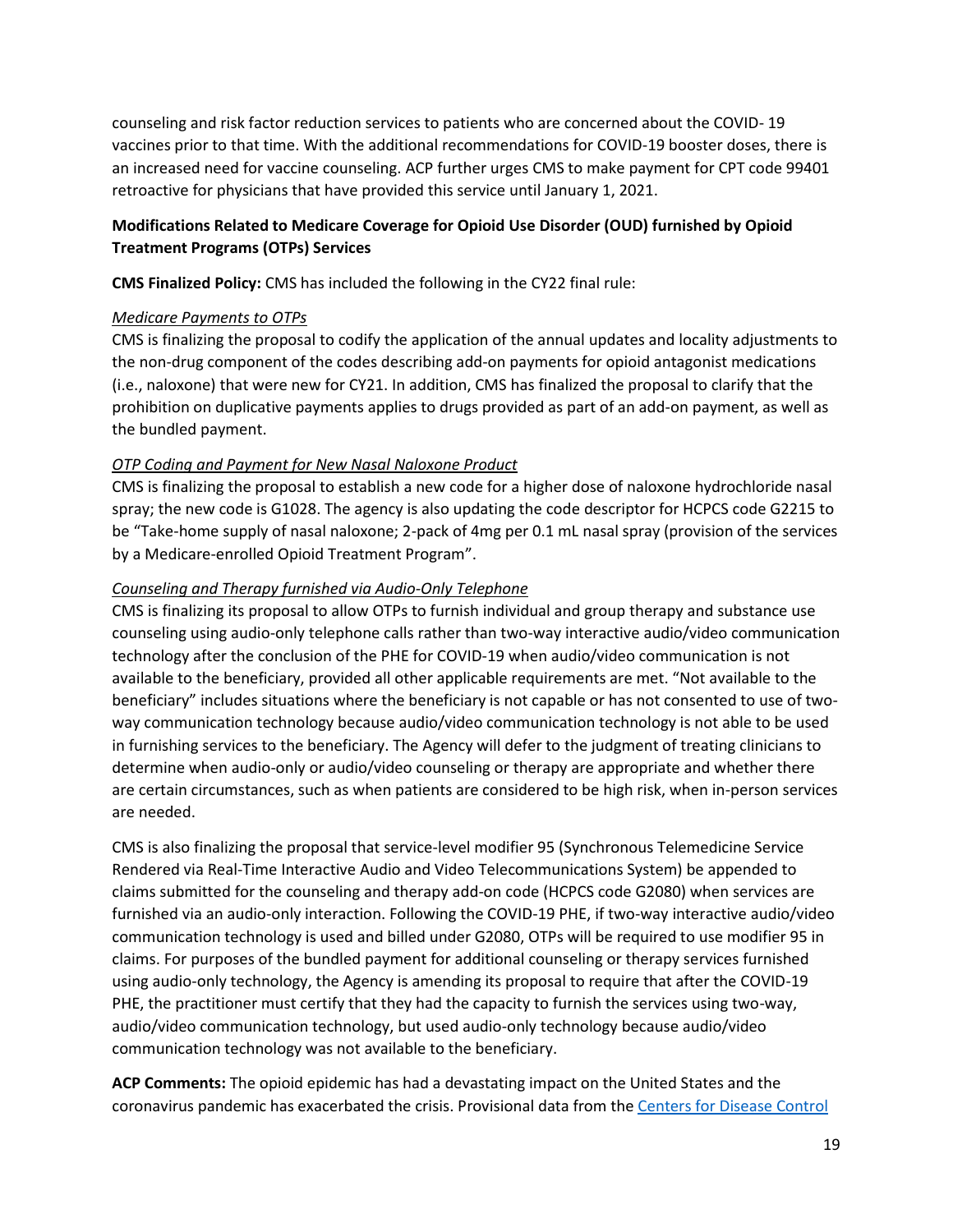[and Prevention s](https://www.cdc.gov/nchs/nvss/vsrr/drug-overdose-data.htm)how an accelerated increase in drug overdose fatalities during the pandemic. To enable social distancing, stay-at-home orders, and other pandemic response policies, the federal government took vital action to prevent disruptions in care for patients undergoing treatment for opioid use disorder, including permitting alternatives to in-person treatment for patients who receive care through opioid treatment programs (OTPs). CMS permitted OTPs to conduct counseling and therapy via audioonly communication when audio-video technology is unavailable to the beneficiary. **ACP commends CMS for finalizing the proposal to extend this policy after the conclusion of the PHE, which will help maintain continuity of care.** Additionally, ACP [recommends](https://www.acpjournals.org/doi/10.7326/M16-2953) reducing barriers to accessing medications to treat opioid use disorder, including eliminating onerous prior authorization requirements for buprenorphine, and exploring limiting restrictions on office-based methadone treatment provided by trained physicians.

#### **Updates to Physician Self-Referral Regulations under Stark Law**

**CMS Finalized Policy:** CMS is finalizing its proposal to amend the provisions of 42 CFR § 411.354(c)(2) identifying unbroken chains of financial relationships that constitute "indirect compensation arrangements" to ensure that a longstanding prohibition on certain per unit of service-based compensation formulas for determining charges for the rental of office space and equipment remains within the scope of the law. Additionally, CMS is adding provisions to assist stakeholders in identifying the individual unit to be analyzed under the provisions of § 411.354(c)(2)(ii)(A)(2)(*i*) through (*iv*), stating it believes this clarity will help facilitate compliance without adding burden.

**ACP Comments:** Over the years, significant confusion has arisen regarding when an "indirect compensation arrangement" triggers the Stark Law, which has led to frustration, especially for attenuated, innocuous physician relationships. ACP is appreciative of CMS' acknowledgment of these concerns in the December 2, 2020, final rule that implemented significant Stark Law regulatory changes; specifically, the recognition of the unnecessarily burdensome process where the prior regulatory scheme casted a wide net to include the vast majority of unbroken chains of financial relationships between an entity and a physician, which then had to be weeded out through applicability of a Stark Law exception. Accordingly, in that final rule, CMS changed when an indirect compensation arrangement is deemed to exist by significantly narrowing the scope of its application. The College welcomed these changes as they reduce the number of financial relationships subject to the Stark Law and reduces some of the confusion around applicability.

Unfortunately, however, CMS has yet again revised the applicable regulation (42 CFR 411.354(c)(2)) in the CY22 MPFS final rule to broaden the scope of indirect compensation arrangements. Under the new rule, many indirect arrangements will now be "indirect compensation arrangements". **The College believes the finalized policy around "indirect compensation arrangements" is counterproductive and reintroduces the burdensome elements of Stark** since rather than being excluded from the definition altogether because they are not deemed to create a financial relationship, these arrangements will need to satisfy an exception. Given the back-and-forth revisions to the Stark regulations over the past two years, it is possible that, without changing any details, a particular financial relationship may (1) have had an indirect compensation arrangement before January 19, 2021 (the effective date of the prior final rule), then, (2) not had an indirect compensation arrangement for the remainder of 2021, and (3) will now have an indirect compensation arrangement again starting in 2022. With physicians already stretched thin and lacking the resources to dedicate a compliance team to these matters, this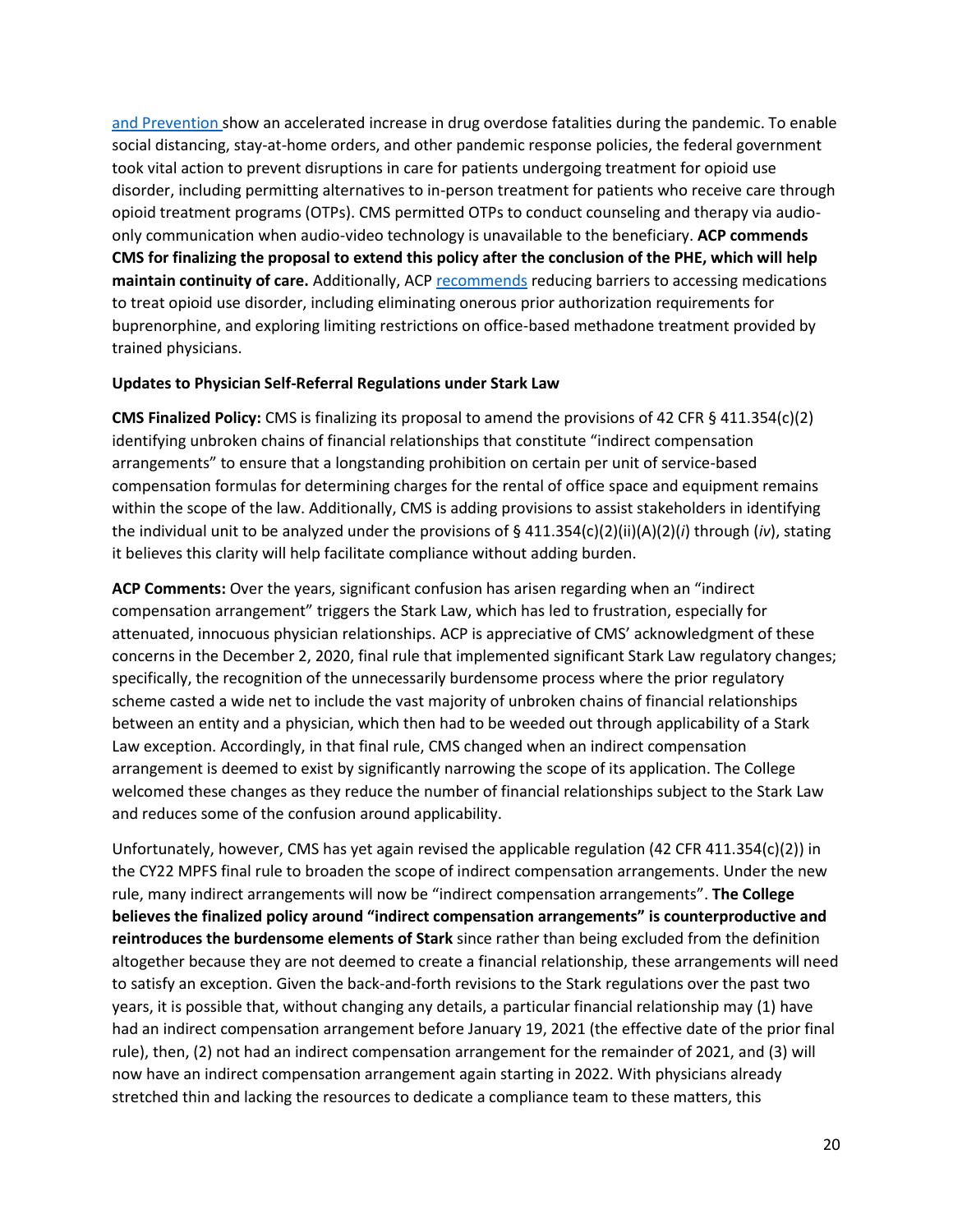inconsistency is incredibly burdensome and will only lessen the likelihood of conformity with the revised regulation.

**Considering the legal and regulatory complexities of the Stark Law, ACP is supportive of the intent behind CMS' proposals and subsequent clarifications.** However, echoing our previous concerns regarding the 'turnaround-time' for compliance, significant burden will arise from the finalized compliance timeline. For small and independent physicians who do not retain large legal and compliance teams, this is a tall task. Therefore, **in future rulemaking, ACP strongly recommends CMS re-examine the ever-growing complexity of the statute, the likelihood its policy will, in fact, lend greater clarity to the regulations, and continue to collaborate with health care entities and physicians to better understand the downstream effects and burden of Stark regulations.** 

### **Requiring Certain Manufacturers to Report Drug Pricing Information for Part B, and Other Items**

**CMS Finalized Policy:** CMS is finalizing their proposal to implement the reporting requirements of Section 401 of the CAA (2021). Section 401 established a requirement that manufacturers without Medicaid drug rebate agreements report quarterly average sales price (ASP) information beginning in January 2022 for drugs and biologics paid for by Part B. A civil monetary penalty of \$10,000 per price misrepresentation per day will be issued for the failure to report.

**ACP Comments: ACP commends CMS for finalizing requirements for manufacturers of drugs and biological products covered under Medicare Part B to provide CMS with regular and accurate average sales price information in order to ensure accurate payment.** Improved price transparency is an important first step to addressing the escalating price of prescription drugs; however, ACP is concerned that the true price of the drug remains distorted as the reported ASP includes discounts, rebates, and other payments and differs from the list price. [ACP renews its call](https://www.acpjournals.org/doi/10.7326/M15-2768) for the federal government to go further in requiring the reporting of additional price and cost information, including the disclosure of actual material, production, and research and development costs to regulators. The College further [implores CMS](https://www.acpjournals.org/doi/10.7326/M19-0013) to explore, study, and implement additional approaches that are effective in aligning Medicare Part B payment for prescription drugs administered in-office in a way that would reduce incentives to prescribe higher-priced drugs when lower-cost and similarly effective drugs are available.

# **Electronic Prescribing of Controlled Substances (EPCS)**

**CMS Finalized Policy:** The Agency is finalizing its proposal to extend the date of compliance actions to no earlier than January 1, 2023. CMS is also finalizing its proposal that the earliest date of compliance actions against prescribers writing Part D controlled substance prescriptions for beneficiaries in longterm care (LTC) facilities to be no earlier than January 1, 2025, to allow adequate time for EPCS to be adopted across the industry. In order to implement this provision, CMS will be excluding LTC prescriptions from its counting of compliance actions to help ensure that prescribers writing prescriptions for beneficiaries in these facilities do not have these prescriptions counted against them for purposes of the compliance threshold and the number of prescriptions written per prescriber for purposes of determining who is classified as a small prescriber under the rule.

The Agency is finalizing this provision as proposed, which would require prescribers to prescribe at least 70 percent of their Schedule II, III, IV, and V controlled substances that are Part D drugs electronically, except in cases where an exception or waiver applies. CMS notes that prescriptions for beneficiaries in LTC facilities would be excluded from the calculation of the compliance threshold until the January 1,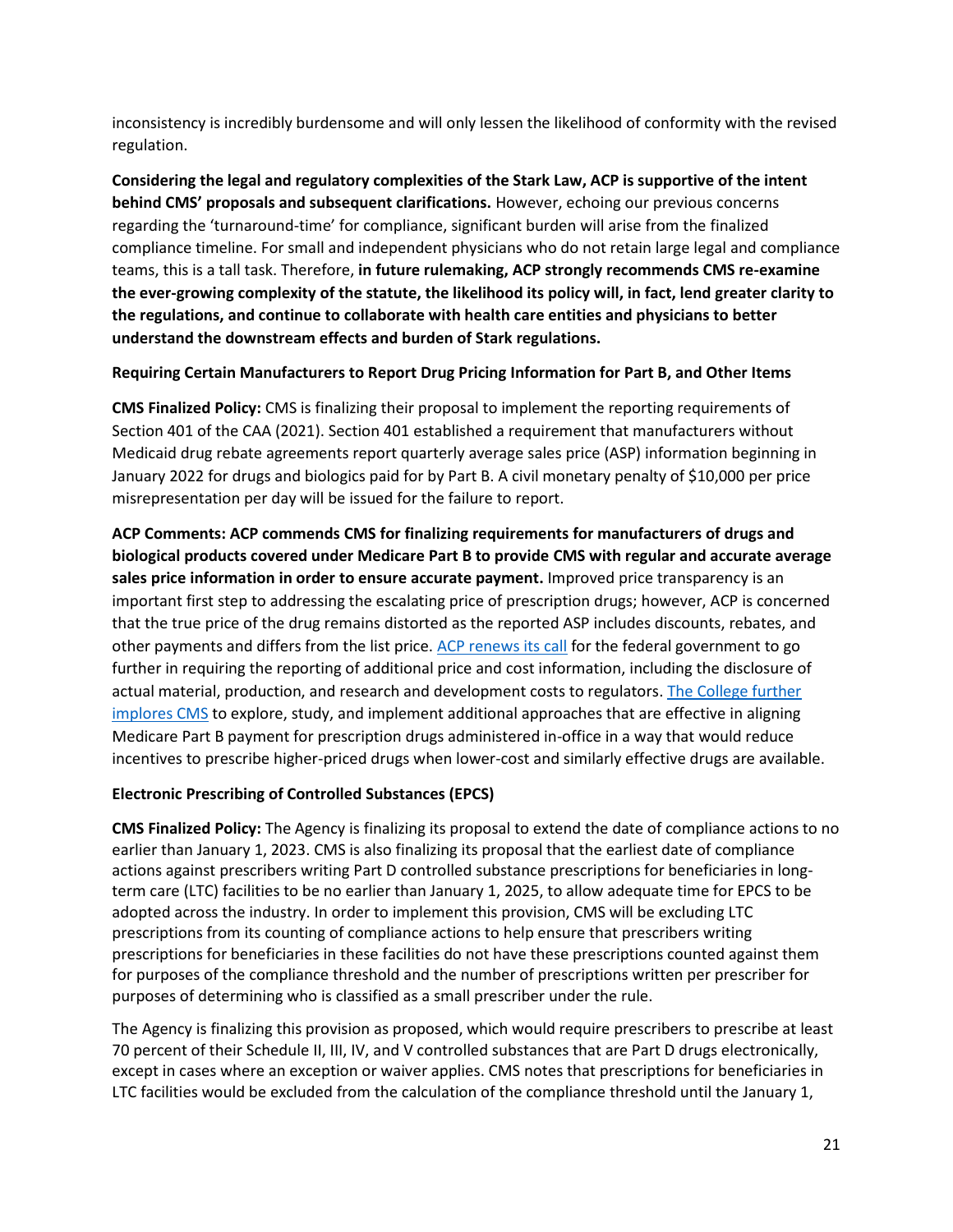2025, compliance threshold calculation is made, which would be using data beginning on January 1, 2024. CMS will determine compliance with the EPCS requirement by examining prescription drug events (PDE) data at the end of the calendar year (86 FR 39330), which is why the Agency will begin considering data for Part D prescriptions written for beneficiaries in LTC facilities on January 1, 2024, and continuing through December 31, 2024, for compliance actions that CMS takes on or after January 1, 2025.

ACP Comments: Where the practice is less burdensome for both patients and clinicians, ACP supports [the use of electronic prescribing for controlled substances,](https://www.acponline.org/acp_policy/policies/coding_nomenclature_compendium_2012.pdf) though we caution it is not always true that e-prescribing of controlled substances is *actually* less burdensome. **ACP commends CMS for extending the date of compliance actions to no earlier than January 1, 2023, because many clinician practices have not had time to implement the necessary technology and/or are struggling with the costs or other challenges associated with this technology**. For example, criticism has been leveled against the costs of two-factor authentication that some third-party vendors are passing onto the practices. Also, since e-prescribing adds an unfunded mandate whereby participating clinicians must pay an annual fee to use—and there are broadband issues for some clinicians—e-prescribing is often an additional burden. **For these reasons, [ACP continues to recommend](https://www.acponline.org/acp_policy/letters/acp_comments_on_proposed_2021_medicare_physician_fee_schedule_rule_oct_2020.pdf) CMS study the true costs and implications of this mandate on clinicians.**

Additionally, rural areas face their own challenges. In some rural parts of states, the system does not operate consistently due to limited broadband availability or reliability, and there is no manual back-up system in place. **Therefore, ACP strongly recommends that a backup system, such as paper or telephone, should be established in order to accommodate systems going down or other technological barriers.** In looking forward to January 1, 2023, CMS should pay close attention to the real, true conditions in practice and the downstream implications of its policies – especially to small, independent practices and those in rural areas – and be willing to extend the date of compliance actions in further rulemaking if it is determined that a significant percentage of small, rural, or independent practices are still facing implementation barriers.

### **Appropriate Use Criteria (AUC) Program for Advanced Diagnostic Imaging**

**CMS Finalized Policy:** CMS finalized its proposal to delay the penalty effective date of the AUC program until January 1, 2023, or the January 1 that follows the end of the declared COVID-19 PHE, whichever is later. The payment penalty phase had been previously set to begin January 1, 2022. When the penalty phase begins, CMS will return claims for correction and resubmission. Furnishing professionals will be allowed to modify an order with a replacement and/or additional imaging service, if they are unable to reach the ordering professional for a new order, and may append the claim for the original order.

**ACP Comments: ACP is grateful for the delay until 2023 and thanks CMS for the decision to return claims that fail AUC processing edits rather than deny them.** While the College recognizes that consultation of AUC for advanced diagnostic imaging tests is important, **we continue to believe that CMS should continue voluntary participation in the AUC Program.** Physicians and other health care professionals are unprepared for yet another burdensome regulatory requirement. ACP, while committed to educating physicians about Medicare policies and mandates, has prioritized our investment in education and training for successful participation in Medicare's Merit-based Incentive Payment System (MIPS) and Alternative Payment Models (APMs). Preparing physicians for a Medicare AUC Program that requires use of a qualified CDSM and claims documentation will divert important resources and attention away from meaningful quality improvement—particularly during the ongoing COVID-19 pandemic.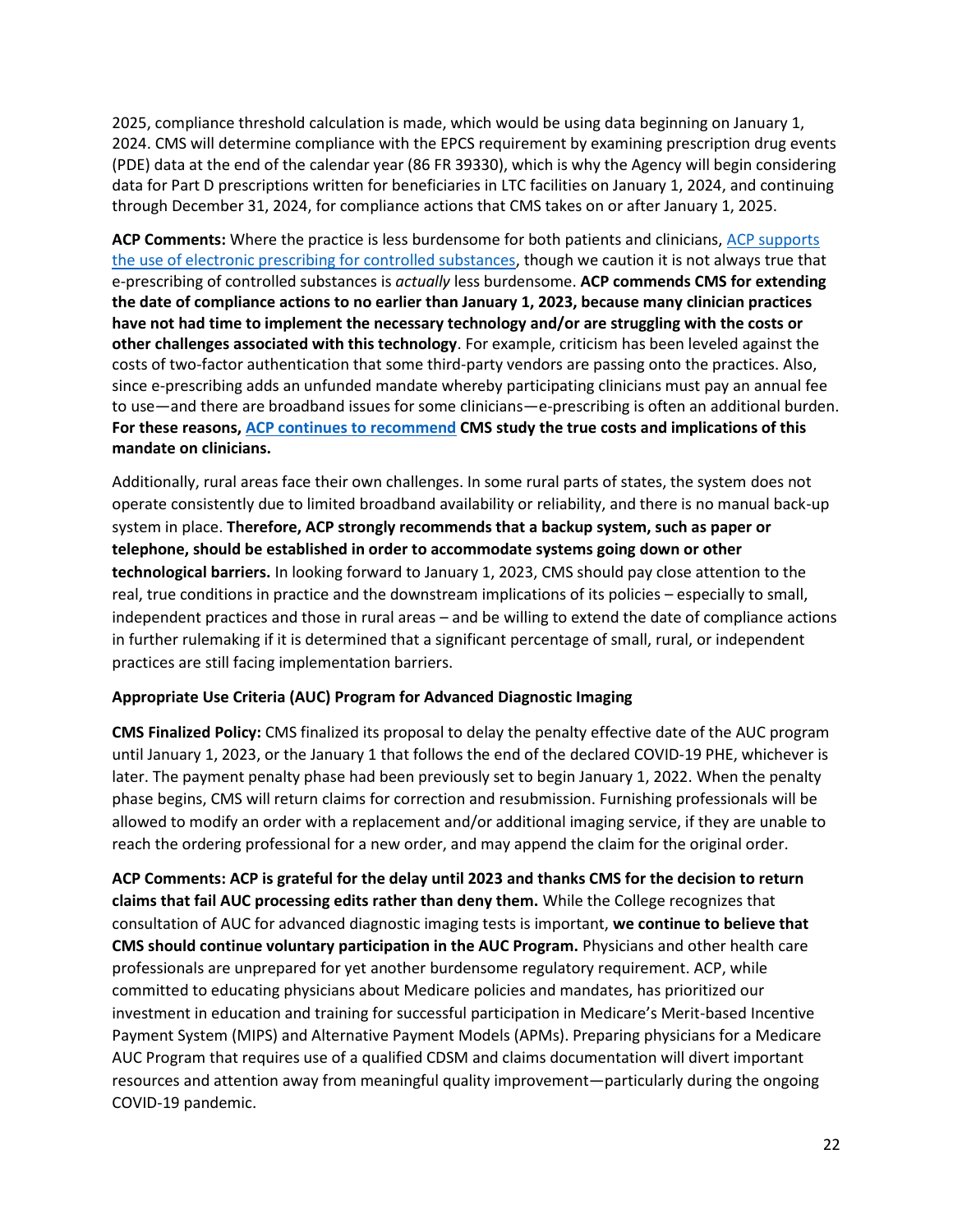### **Innovative Technology and Artificial Intelligence (AI) - Request for Information**

**CMS Finalized Policy:** In the [CY22 MPFS proposed rule,](https://www.acponline.org/acp_policy/letters/acp_comments_on_2022_physician_fee_schedule_and_quality_payment_program_proposed_rule_sept_2021.pdf) CMS solicited public comment to better understand the resource costs for services involving the use of innovative technologies, including but not limited to software algorithms and AI. In this proposed rule, CMS also posed several questions regarding coverage of AI and other innovative technologies.

In the CY22 MPFS final rule, CMS thanked commenters and said the information submitted would be taken under advisement in potential future rulemaking.

**ACP Comments:** The College remains pleased with CMS for initiating a discussion on the use of AI and other innovative technologies and was glad the Agency accepted feedback on this topic without finalizing any policy. **The College re-emphasizes its belief that, because of its importance and implications, this RFI should be removed from the MPFS rulemaking process and should be re-opened to allow more time to gather stakeholder feedback.**

The College believes rapid growth of digital technologies and their role in clinical care has the potential to improve patient care and outcomes. However, at present, these technologies are far from widespread or typical. Present experience with these applications is insufficient to draw conclusions that may have an impact across the payment schedule. Therefore, **the College continues to caution against establishing precedent-setting payment policy based on limited experience and data. ACP welcomes the opportunity to engage in ongoing discussion of this technology and its impact on both direct and indirect practice expense.**

**Advancing to Digital Quality Measurement and the Use of FHIR® in Physician Quality Programs – Request for Information** 

**CMS Finalized Policy:** CMS has finalized their plan to move fully to digital quality measures (dQMs) by 2025, with the acknowledgement that the timeline may vary across CMS' quality programs. CMS believes that their efforts to move to dQMs align with efforts described in the Office of the National Coordinator for Health Information Technology's (ONC) 21st Century Cures Act final rule and will coordinate with HL7's ongoing work to advance FHIR®. CMS plans to use policy levers and work with stakeholders, (e.g., programs, agencies, and private payers) to solve the issue of interoperable data exchange and to transition to full digital quality measurement.

While CMS will not be responding to specific comments submitted in response to this Request for Information in the CY22 MPFS final rule, the Agency will actively consider all input as it develops future regulatory proposals or future sub-regulatory policy guidance. Any updates to specific program requirements related to quality measurement and reporting provisions may be addressed through separate and future notice and comment rulemaking, as necessary.

**ACP Comments:** The College continues to believe that CMS' finalization of its plan to move fully to digital quality measures (dQMs) by 2025 is far too aggressive and unreasonable. Progress on many other fronts is necessary before quality measures can function in a truly digital way. In addition to building data collection systems and adapting to new data structure and storage mechanisms, dQMs will also require changes to workflow that busy physicians and practices will need time to adjust to. This, taken in conjunction with the many proposed modifications to the Quality Payment Program (QPP) regarding the inclusion of MIPS Value Pathways (MVPs) as a starting point to transition to APMs seems untenable. We also note that it would be particularly challenging for independent practice physicians and solo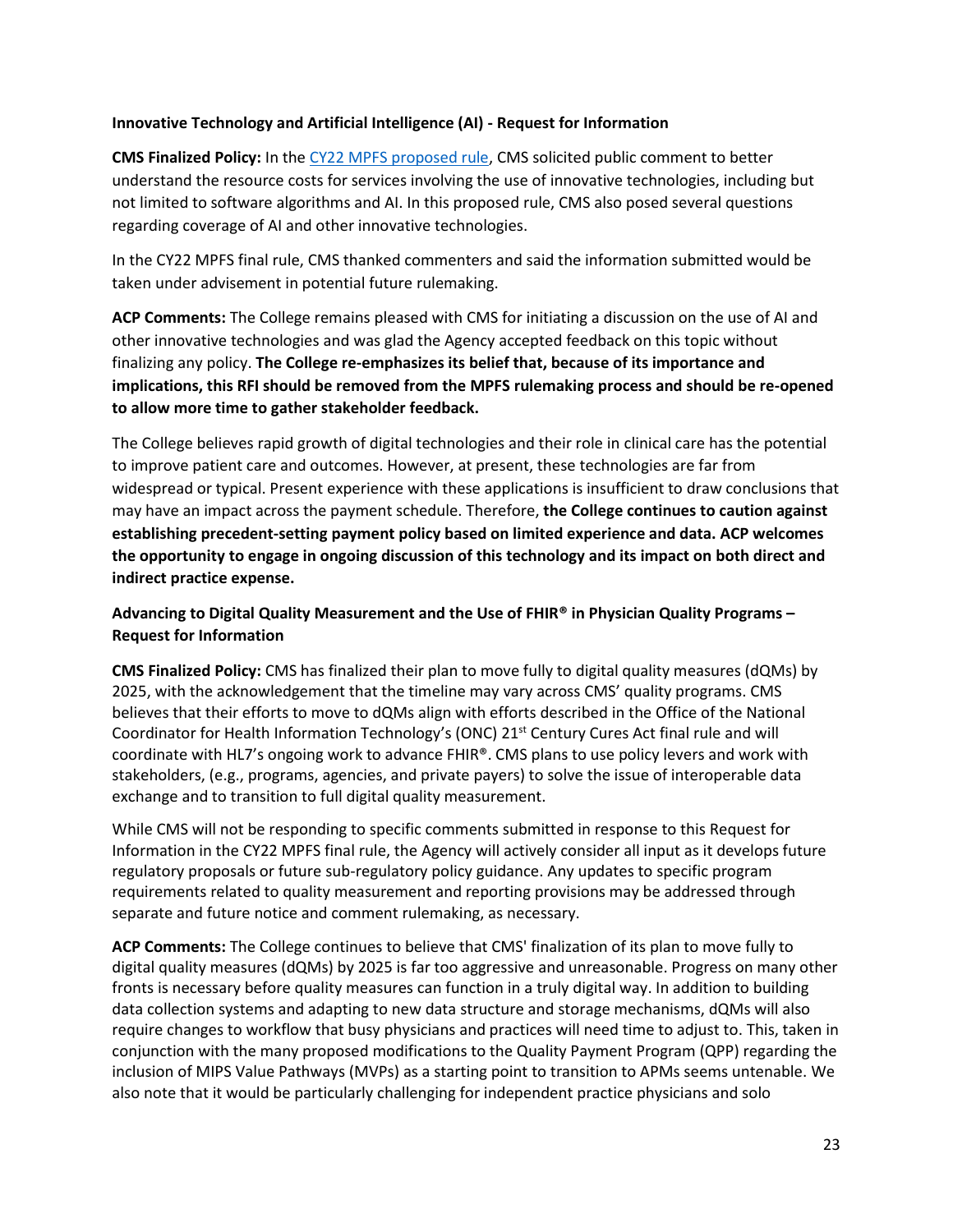practitioners to keep up with these changes given their slower adoption of electronic health records as compared to practices that exist within large health care systems. Therefore, **the College continues to ask CMS to focus on one significant modification at a time and supports the transition to MVPs being the priority given that their development is further along than dQMs and because they are more comprehensive of a change.**

**The College remains pleased that CMS is working in collaboration with ONC on improving interoperability and promoting the adoption of Fast Healthcare Interoperability Resource**® standards and standards-based application programming interfaces (APIs). While the College remains supportive of FHIR, we must reiterate that small and independent practices that are dependent upon third-party vendors to enable this functionality are worried by these proposals. If a third-party vendor refuses to turn on the functionality, those practices will fail. This is the same issue seen in the quality measures and elsewhere. **ACP remains concerned that CMS is failing to consider small or independent practices and their capabilities when writing its proposals in these spaces, and strongly encourages CMS to collaborate with stakeholders to greater understand the real-world circumstances. As before, the College recommends CMS consider issuing an Interim Final Rule (IFR) with an additional 30- or 60-day comment period prior to finalizing any recommendation for the use of FHIR.** This will allow CMS to review public feedback and make final determinations on the readiness of FHIR® Release versions.

### **Health Equity Initiative**

**CMS Finalized Policy:** CMS made several proposals to advance health equity, consistent with President Biden's recent [Executive Order 13985.](https://www.federalregister.gov/d/2021-01753) The CY22 MPFS proposed rule included a Request for Information asking for feedback on the Agency's efforts to collect additional data to identify and respond to health disparities in its programs and policies. The Agency noted several strategies it considered, including clinician and/or public-facing reports on MIPS quality measures stratified by dual-eligible status, race, and other factors. CMS also sought comment on ways the Agency can increase the collection of demographic and social risk data, including the collection of a "minimum set" of demographic elements (e.g., race, ethnicity, language, disability status) that could be used for a variety of tracking and quality measurement purposes. The Agency is considering using EHRs as a data collection mechanism.

In the CY22 MPFS final rule, CMS did not finalize any rules regarding this initiative. CMS thanked commenters and said the information submitted would be taken under advisement in potential future rulemaking.

**ACP Comments: While the College agrees that the collection of this data is a valuable effort, we recommend postponing any additional requirements until staffing shortages have eased.** The College proposes that when CMS considers adding something new to the physician workload, there also be consideration of whether anything else in the workload could stop being done (e.g., consider eliminating other current collection requirements that may be of lower overall value to patient care or CMS' goals). ACP also proposes that CMS consider technology or informatics-based solutions for collecting this data that would not require actual staff time. ACP strongly believes CMS should develop the kind of information exchange system that would allow health systems to connect with state identification databases to reduce clinician burden and increase accuracy of information.

Furthermore, ACP believes that requiring data collection is only one portion of data sharing being effective or useful. For example, some clinicians have concerns about pulling out even rudimentary data from EHRs because the information is not standardized in how it is stored, reported, or formatted. ACP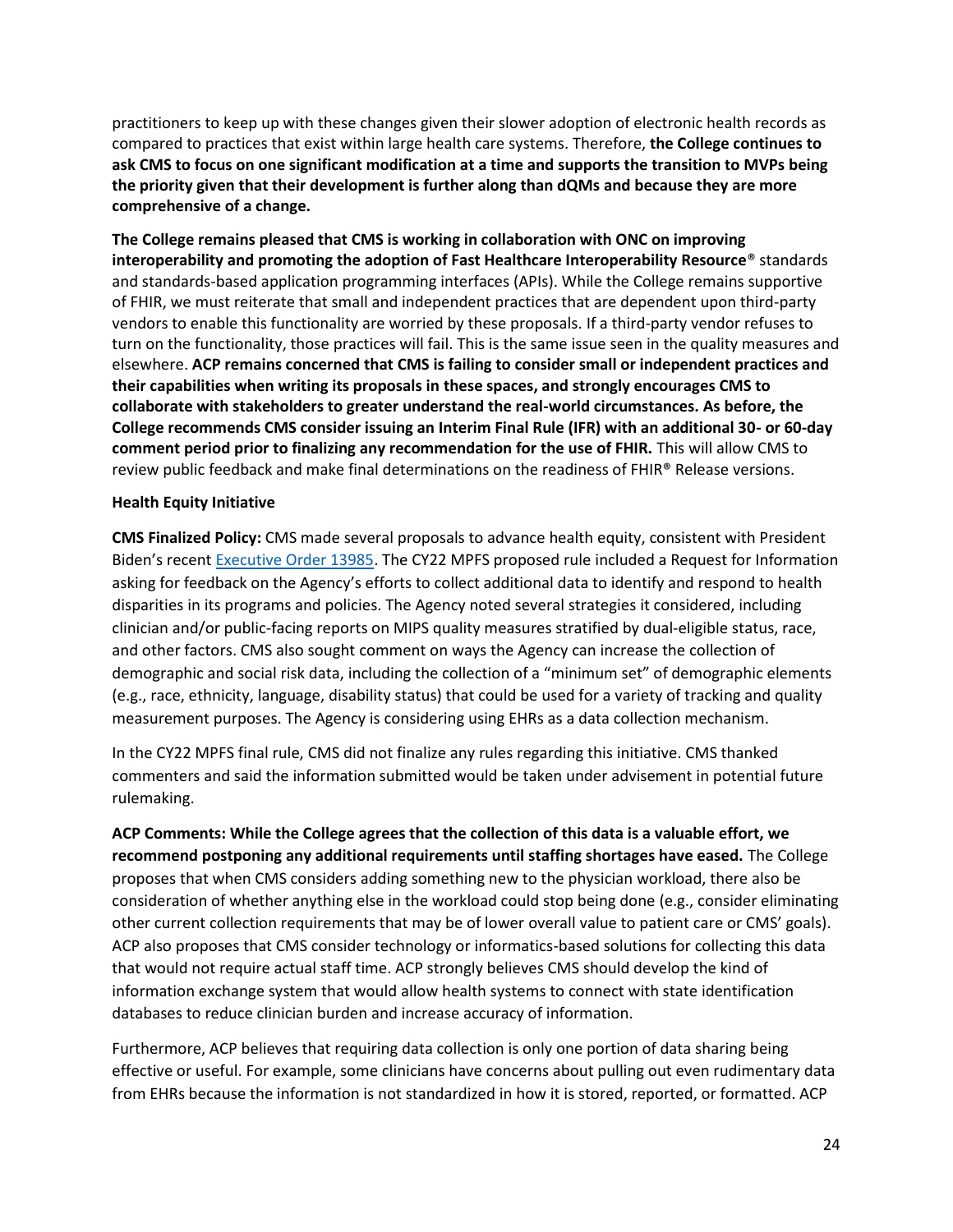also believes that many patients will not be willing to share significant personal information with physicians, let alone the federal government, and the College worries that additional collection requirements could end up vilifying physicians in patients' eyes.

**The College remains concerned about the undue burden this data collection requirement will have on frontline clinicians and their staff, especially during this time of extreme staffing shortages in health care.** In many cases, the frontline doctor is not the staff member collecting this data. In some practices, additional requirements around social drivers of health (SDOH) data collection would mean the patient taking longer to get from the waiting room to the exam room. Therefore, ACP believes the appropriate target for direct questions about or field-testing of proposed new data collection requirements should actually be the nurses, medical assistants, scribes, etc. However, even this can be problematic because of widespread staffing shortages that result in clinicians doing much of the work that should be done by staff. Moreover, in many practices, SDOH data is not actually being collected, and is instead being made up by staff who are making assumptions about people based on appearance. **ACP strongly believes that there is a need to train other members of the clinical staff team to ask the right questions and properly collect the data and that for data to be collected properly.** There also must be system-wide, administrative buy-in and infrastructure in place.

### **Quality Payment Program (QPP)**

### **MIPS Value Pathway (MVP)**

### *Quality Measures*

**CMS Finalized Policy:** The CY22 MPFS final rule maintains the data completeness criteria threshold of 70 percent for the 2022 and 2023 performance periods. For performance period 2022, the quality performance category weight is set at 30 percent.

CMS also finalized the Optimizing Chronic Disease Management MVP which includes nine quality measures and 12 improvement activities, the Advancing Rheumatology Patient Care MVP which includes nine quality measures and 11 improvement activities, and the Advancing Care for Heart Disease MVP which includes eight quality measures and 11 improvement activities.

In the final rule, CMS additionally suggests that "to the extent feasible" MVPs should include a maximum of 10 quality measures and 10 improvement activities.

**ACP Comments: ACP is pleased that CMS decided to maintain the data completeness criteria threshold of 70 percent.** Data completeness requirements have a direct and significant impact on physician burden and pull from practice resources that could be used toward direct patient care. The decision to not increase the threshold to 80 percent for PY 2023 will alleviate physician burden and improve patient care.

### *Improvement Activities*

**CMS Finalized Policy:** As with the MIPS, groups and sub-groups will select two medium-weighted or one high-weighted activity, or participation in a patient-centered medical home (PCMH), if available in the MVP.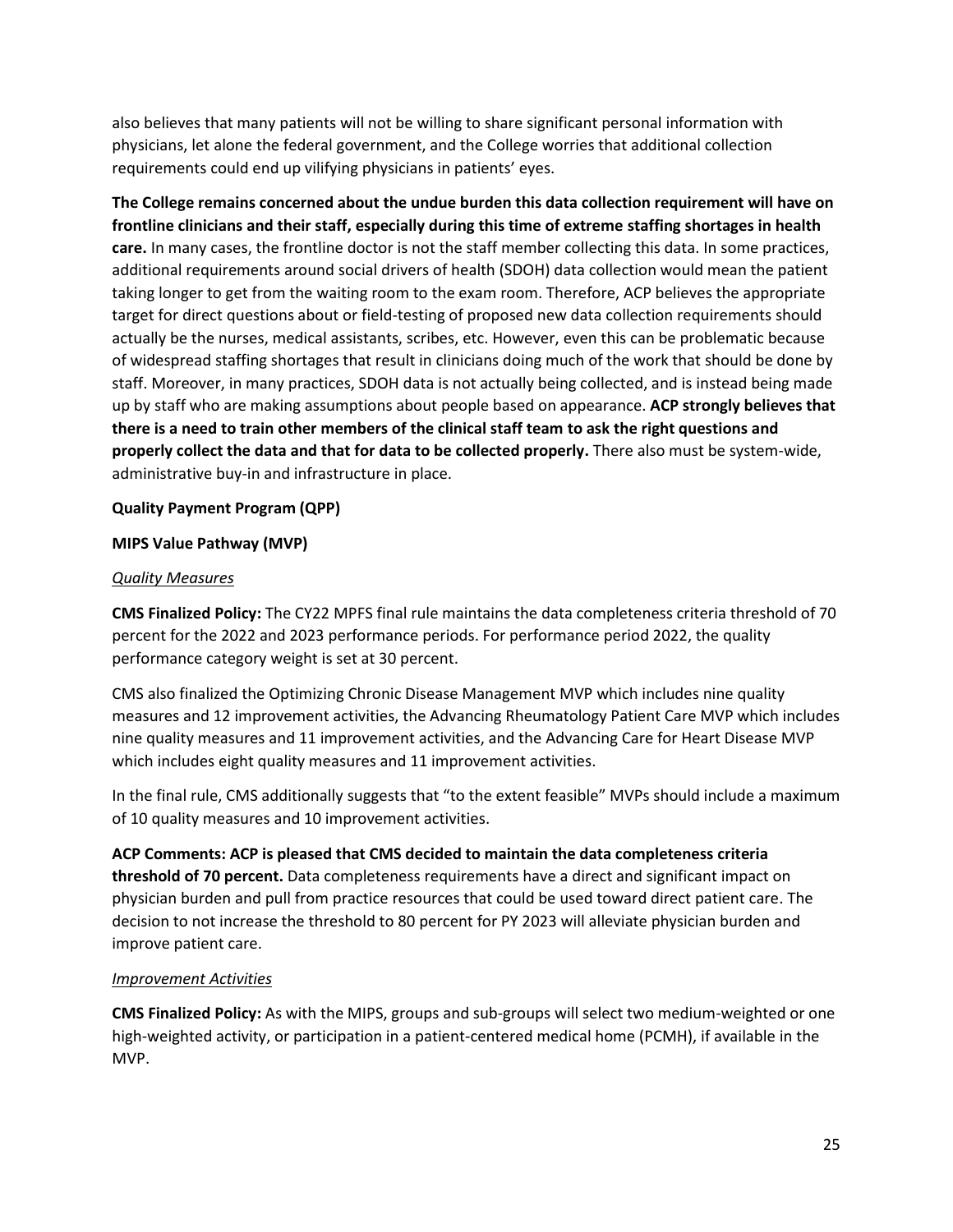For the CY22 performance period/2024 MIPS payment year and future years, CMS finalized adding seven new improvement activities, modifying 15 previously adopted improvement activities, and removing six previously adopted improvement activities. For performance period 2022, the improvement activities category weight is set at 15 percent.

# **ACP Comments: ACP appreciates the effort to streamline improvement activities and to eliminate duplicates.**

# *Promoting Interoperability*

**CMS Finalized Policy**: In order to give MIPS-eligible clinicians time to familiarize themselves with MVPs and subgroup reporting, CMS finalized its proposal to delay public reporting of new improvement activities and Promoting Interoperability measures and attestations reported via MVPs by one year and begin publicly reporting subgroup-level performance information in performance year (PY) 2024, on the compare tool hosted by HHS. The Agency finalized calculation of the Promoting Interoperability performance category score for an MVP Participant using specific methodology detailed in the rule, with some exceptions.

**ACP Comments: The College appreciates CMS finalizing its proposal to delay public reporting of new improvement activities and Promoting Interoperability measures and attestations reported via MVPs by one year. However, ACP remains committed to the idea of MVPs moving toward a wholescale departure from traditional MIPS in order to offer a true on-ramp for practices to APMs** and is concerned these regulations do not fully address issues raised in [earlier comments.](https://www.acponline.org/acp_policy/letters/acp_comments_on_2022_physician_fee_schedule_and_quality_payment_program_proposed_rule_sept_2021.pdf) For the MVP pathway to be a step in the right direction, it is critically important to include measures that are methodologically sound, evidence-based, and addressing areas of clinical significance.

# *MVP Review: Quality Measure, Patient Reported Outcome Measure, Population Health Measure and Cost Measure*

**CMS Finalized Policy:** CMS finalized that they would be starting to transition to MVPs from the 2023 performance year. In response to the comments received, the Agency delayed the requirement of multispecialty groups needing to form subgroups in order to report MVPs to 2026. Subgroup reporting will be voluntary in 2023, 2024, and 2025. CMS highlighted that they would be requiring QCDRs, Qualified Registries, and Health IT vendors to support MVPs, starting from 2023.

CMS finalized the below seven MVPs that will be available to report in 2023:

- 1. [Advancing Rheumatology Patient Care](https://www.federalregister.gov/d/2021-23972/page-66002)
- 2. [Coordinating Stroke Care to Promote Prevention and Cultivate Positive Outcomes](https://www.federalregister.gov/d/2021-23972/page-66007)
- 3. [Advancing Care for Heart Disease](https://www.federalregister.gov/d/2021-23972/page-66014)
- 4. [Optimizing Chronic Disease Management](https://www.federalregister.gov/d/2021-23972/page-66021)
- 5. [Adopting Best Practices and Promoting Patient Safety within Emergency Medicine](https://www.federalregister.gov/d/2021-23972/page-66024)
- 6. [Improving Care for Lower Extremity Joint Repair](https://www.federalregister.gov/d/2021-23972/page-66027)
- 7. [Support of Positive Experiences with Anesthesia](https://www.federalregister.gov/d/2021-23972/page-66030)

The MVP participants will be required to report on four Quality measures, out of the quality measures included in that MVP, where one must be an outcome measure. Participants can report on a highpriority measure to meet this requirement if an outcome measure is not included in the MVP. Other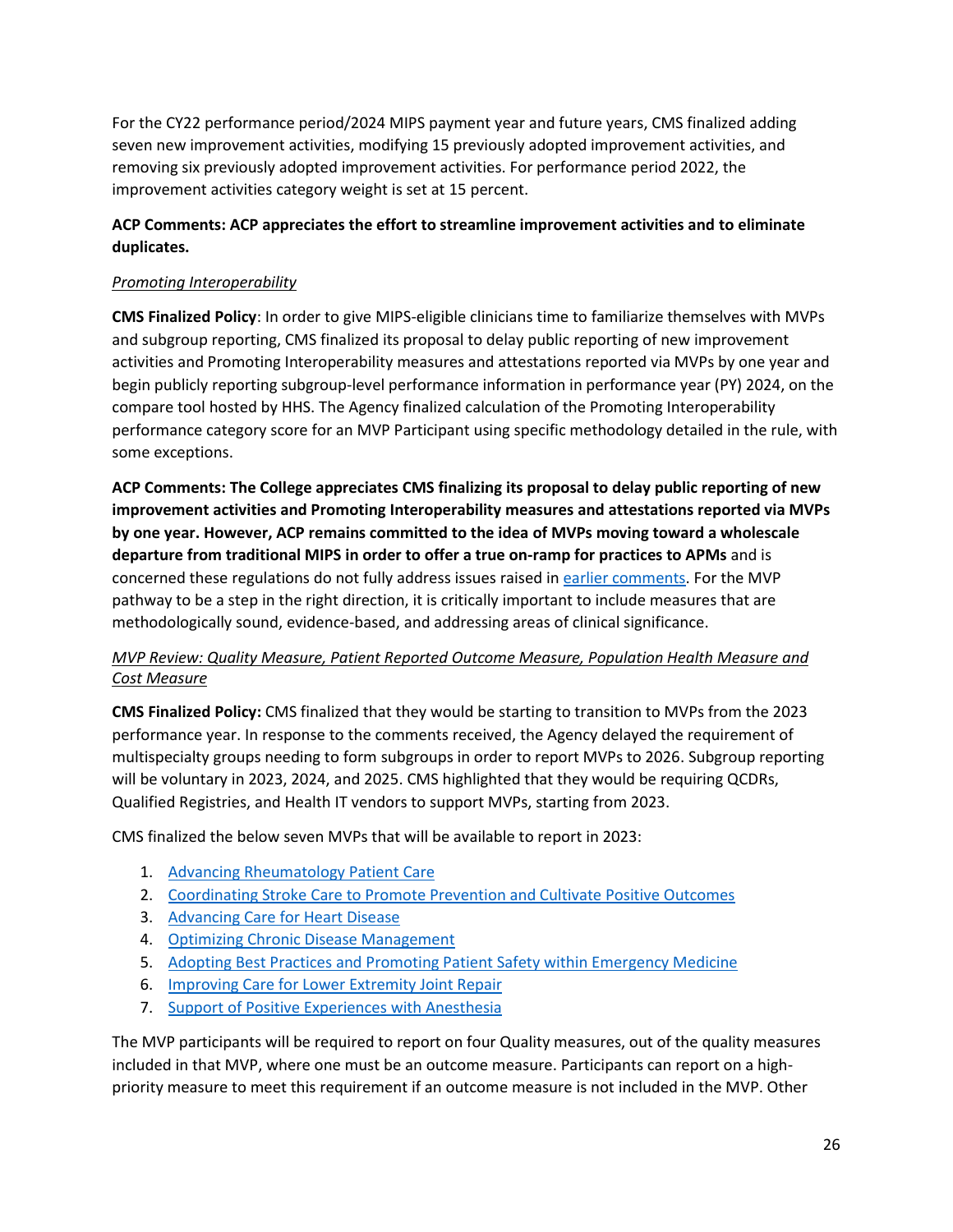than Quality, MVPs will also have to report on Improvement Activities Performance Category, Cost Performance Category, and an MVP agnostic Foundational Layer.

CMS has included two new quality measures in the MVPs. One is a population health measure, Clinician and Clinician Group Risk standardized Hospital Admission Rates for Patients with Multiple Chronic Conditions (Q484), which is included in all seven MVPs' Foundational Layer. The other new measure is the Person-Centered Primary Care Measure Patient Reported Outcome Performance Measure (PCPCM PRO-PM), which is included in the Optimizing Chronic Disease Management MVP.

The MVP agnostic Foundational Layer has two parts:

- (1) Population Health Measure: MVPs will have to report on one of these two available measures, and:
	- Hospital-Wide, 30-day, All-Cause Unplanned Readmission (HWR) Rate for the Merit-Based Incentive Payment System Program (MIPS) Eligible Clinician Groups
	- Clinician and Clinician Group Risk-standardized Hospital Admission Rates for Patients with Multiple Chronic Conditions
- (2) Promoting Interoperability Measures.

The scoring of the Quality category for MVPs differs slightly from that of the traditional MIPS. There is no three-point floor available for MVPs. Existing measures with no benchmark will score zero but new measures without a benchmark will score a seven-point floor in the first year and five-point floor in the second year. Like traditional MIPS, CMS has finalized the removal of end-to-end electronic reporting and high priority/outcome measure bonus points from the 2022 performance period. The score of the Population Health Measure will be added to the Quality Score for MVPs.

Though CMS acknowledged that their existing portfolio of patient reported outcome measures are limited and may not be applicable to all specialties and subspecialties, CMS is not taking any further action at this time. The Agency thanked commenters and stated the information submitted would be taken under advisement in potential future rulemaking.

CMS also finalized the inclusion of the TPCC (Total Per Capita Cost) cost measure for three MVPs (Advancing Rheumatology Patient Care, Advancing Care for Heart Disease, and Optimizing Chronic Disease Management) as proposed (displayed i[n Table 54](https://www.federalregister.gov/documents/2021/11/19/2021-23972/medicare-program-cy-2022-payment-policies-under-the-physician-fee-schedule-and-other-changes-to-part#page-65461) and Table[s A,](https://www.federalregister.gov/documents/2021/11/19/2021-23972/medicare-program-cy-2022-payment-policies-under-the-physician-fee-schedule-and-other-changes-to-part#page-65687) [C,](https://www.federalregister.gov/documents/2021/11/19/2021-23972/medicare-program-cy-2022-payment-policies-under-the-physician-fee-schedule-and-other-changes-to-part#page-65878) an[d D\)](https://www.federalregister.gov/documents/2021/11/19/2021-23972/medicare-program-cy-2022-payment-policies-under-the-physician-fee-schedule-and-other-changes-to-part#page-65892).

**ACP Comments: ACP continues to believe that the MVP pathway could be a step in the right direction if included measures are cohesive, methodologically sound, evidence-based, and addressing specific clinical areas of importance.** ACP worked closely with CMS in developing the Optimizing Chronic Disease Management MVP that has been finalized to be included in the MVP pathway, starting in 2023. We strongly urge CMS to ensure that MVP participation is voluntary and that physicians, group practices, and subgroups maintain the option to participate in traditional MIPS. The College additionally believes that the start of MVPs in 2023 gives practices, large organizations, registries, and Health IT companies adequate time to get equipped for the MVP pathway requirements.

**In response to our comments, ACP appreciates that CMS delayed the requirement of multispecialty groups needing to form subgroups in order to report MVPs to 2026.** We believe that allowing multispecialty groups to create subgroups is beneficial; however, we were opposed to the idea of making that a requirement by 2025. We believe that all practices, including multispecialty practices,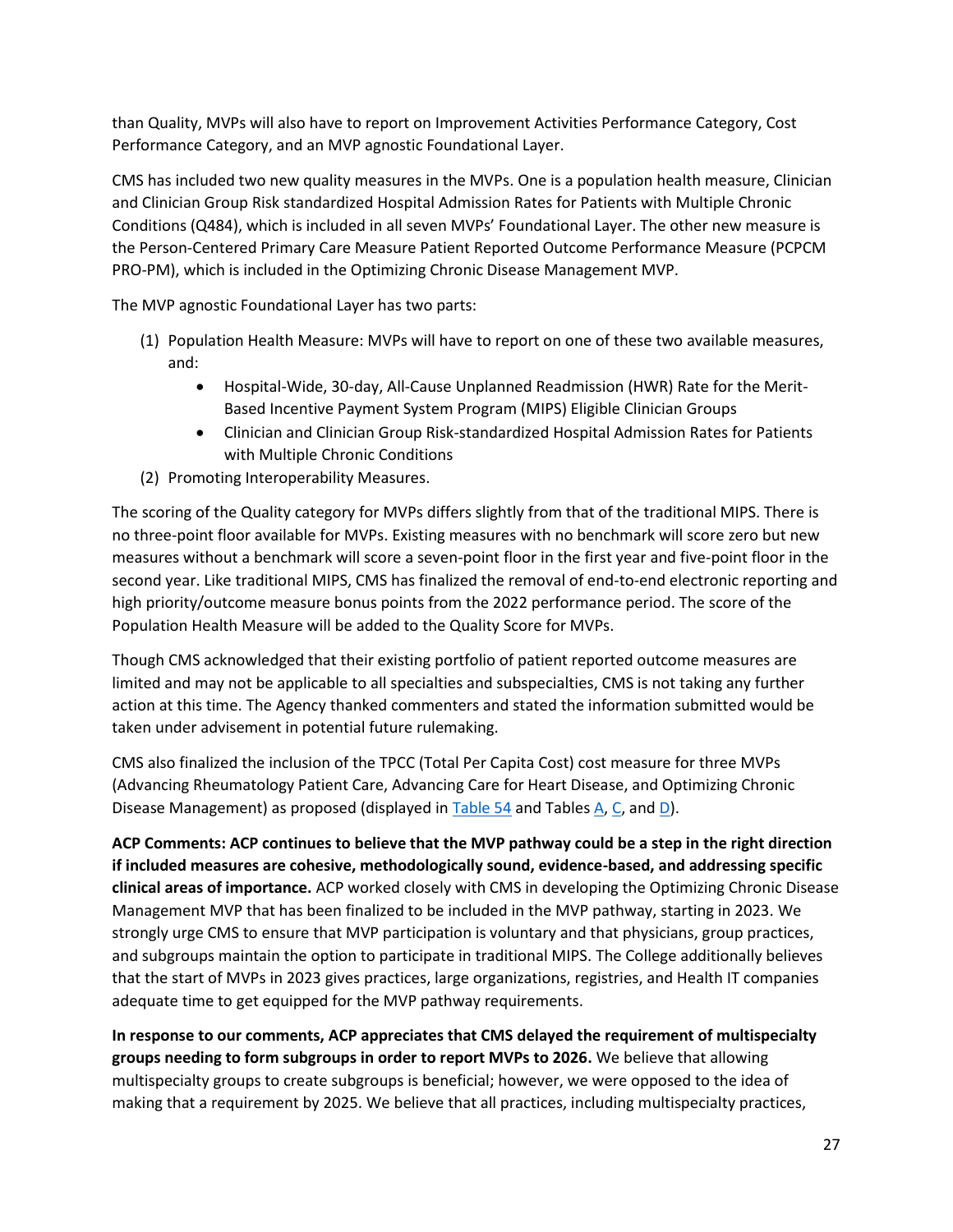would need an adjustment period to get used to MVP reporting. Making any such requirements that early would only create more challenges in their path to success.

The College also appreciates that CMS is starting with seven broad MVPs in 2023. That gives most practices some option to participate and try reporting through this new pathway. We look forward to CMS adding an MVP addressing preventive care and more MVPs for additional specialties in the near future.

After the 2022 proposed rule was published, ACP reviewed the quality measures under four MVPs (Optimizing Chronic Disease Management MVP, Advancing Care for Heart Disease MVP, Coordinating Stroke Care to Promote Prevention and Cultivate Positive Outcomes MVP, Advancing Rheumatology Patient Care MVP), that are related the Internal Medicine, and provided our comments.

We noticed that CMS has finalized the inclusion of the new measure, Person-Centered Primary Care Measure Patient Reported Outcome Performance Measure (PCPCM PROM) to the Optimizing Chronic Disease Management MVP. This measure has also been finalized to be added to the internal medicine specialty measure set. As commented before, **ACP reviewed this measure in January 2021 and does not support it. We appreciate CMS providing commenters with the measure's testing results in the CY22 final rule; however, our concerns regarding the measure's appropriateness in every clinical situation, especially to internal medicine, remain the same.**

**ACP also does not support the TPCC (Total Per Capita Cost) cost measure.** The College noted that CMS has finalized the inclusion of that measure in three MVPs. **As we commented previously, ACP strongly supports the development of cost measures targeted to specific specialties, patient populations, and conditions and believes the measures should be attributed at the group practice level or higher.** However, we do not support the current use of one-size-fits-all cost metrics. While every clinician plays an important role in controlling costs, their ability to influence costs at different points in the process can vary widely.

**The College additionally reviewed the Population Health Measures that have been finalized to be included in MVPs in 2023, and ACP does not support the MIPS 479 - Hospital-Wide, 30-Day, All-Cause Unplanned Readmission (HWR) Rate for the MIPS Eligible Clinician Groups measure because of uncertain validity.** The Performance Measurement Committee at ACP reviewed this measure and found that the importance and impact of the measure was in question, and there was no evidence to demonstrate its impact on health outcomes at the group practice level. There were also significant concerns regarding gaming that have been documented with the hospital level measure (i.e., putting patients in observation status for a few days so they will not count as a readmission). One way to mitigate this concern is to incorporate an exclusion related to excess days of acute care, which is an approach that has been well validated in cardiac care. Another issue relates to the measure's reliability, particularly with volumes below 200. This needs to be accounted for in some way with an exclusion or a low volume threshold when implemented. The risk adjustment was marginal and did not include social determinants or measures of income. Finally, there are concerns about the attribution approach and the multiple attribution model. This approach can lead to bias against attribution groups that are not aligned financially.

The ACP has not yet reviewed the Clinician and Clinician Group Risk-standardized Hospital Admission Rates for Patients with Multiple Chronic Conditions measure.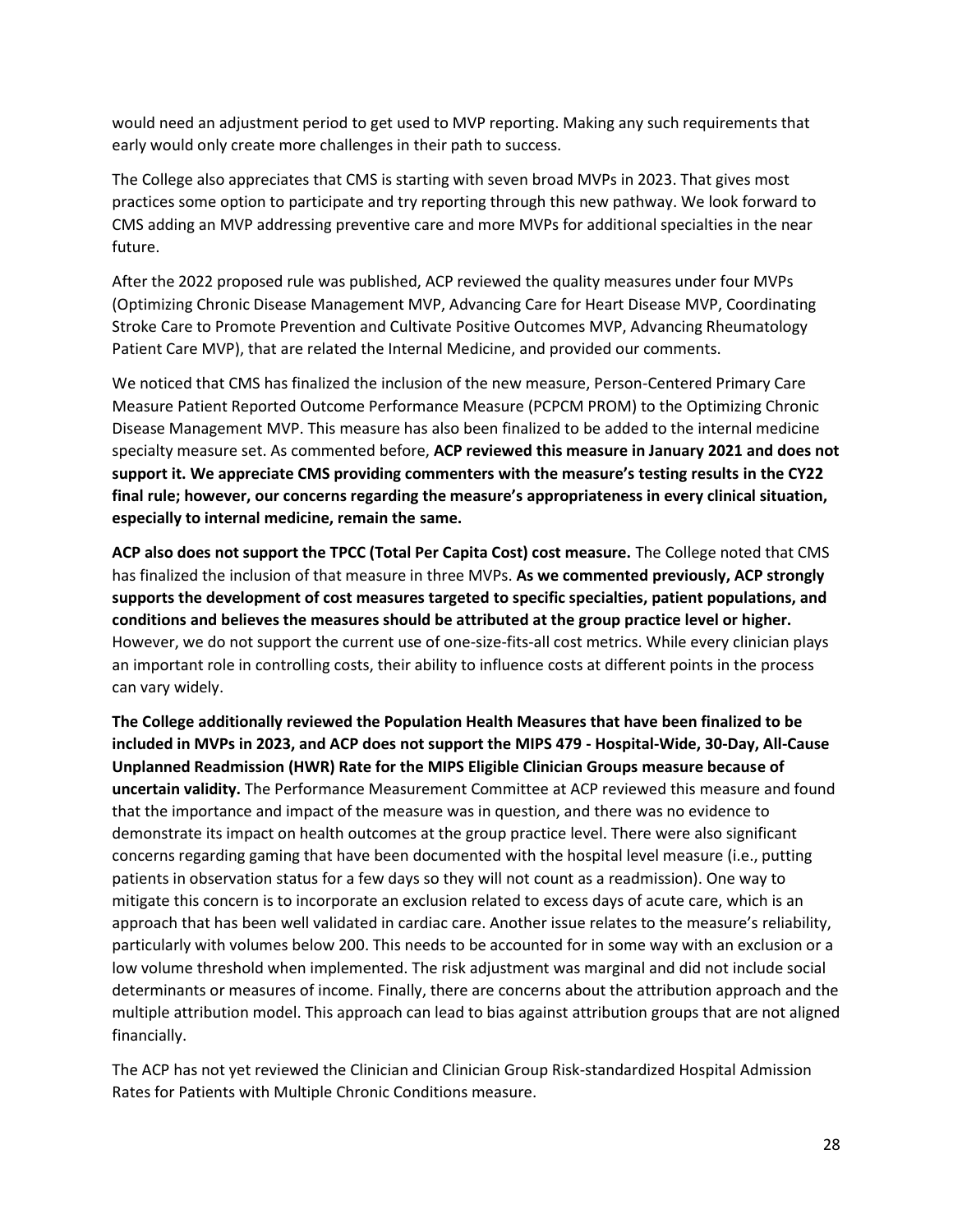### **PY 2022 MIPS Changes**

### *PY22 Reporting Exemptions Due to COVID-19*

**CMS Finalized Policy:** CMS finalized continuing its MIPS extreme and uncontrollable circumstances exceptions for the 2022 performance year on a case-by-case basis.

**ACP Comments: ACP applauds CMS for continuing its MIPS extreme and uncontrollable circumstances exceptions for the 2022 performance year on a case-by-case basis.** MIPS-eligible clinicians, groups, and virtual groups may submit an application to reweight any or all MIPS performance categories if they have been affected by extreme and uncontrollable circumstances that impact these categories. Individual MIPS-eligible clinicians will have all four performance categories reweighted to zero percent and receive a neutral payment adjustment in 2023 unless they submit data. This critical policy will provide physician practices with needed assurance to continue diverting all necessary resources toward treating patients and bringing about an end to the COVID-19 PHE. The College commends CMS for making this important and necessary extension.

# **PY 2022 Scoring and PY 2021 Performance Feedback**

**CMS Finalized Policy:** CMS delayed MVPs until 2023. It will begin as optional, but eventually CMS intends to sunset traditional MIPS and require reporting via MVPs. MIPS-eligible clinicians will generally be able to participate in MVPs, with limited exceptions. CMS will start with seven MVPs and plans to add more in the future. CMS still aims to sunset traditional MIPS and replace it with MVPs starting with PY 2028. CMS also finalized their proposal to remove measure bonus points for reporting high priority measures and for submitting with end-to-end electronic reporting beginning in the 2022 MIPS performance period.

CMS finalized the removal of the three-point scoring floor for measures that can be reliably scored against a benchmark to be implemented in CY23 (except in the case of small practices, for which CMS will maintain the three-point floor).

**ACP Comments: ACP supports the approach of aligning MVP Scoring with Traditional MIPS Scoring and the College appreciates CMS introducing a new scoring policy for new measures from 2022. However, the removal of the three-point floor for measures without a benchmark from 2023 can weigh heavily on the practices that are already struggling with this pandemic, unless the situation improves drastically in 2022.** We also do not support CMS removing the high-priority measures and end-to-end electronic bonuses in PY 2022.

As stated in our comments on the MPFS proposed rule, **ACP opposes CMS' proposal to make MVP participation mandatory starting in PY 2028.** While ACP supports the MVP concept and would like it to move forward as soon as possible, we believe it is important to get it right. MVPs represent a critical juncture in the evolution of MIPS and the larger QPP. It offers a unique opportunity to critically evaluate the shortcomings of MIPS and devise meaningful, long-lasting solutions to make the program more effective and workable for years to come.

### *Quality Category: Data Completeness*

**CMS Finalized Policy:** CMS has not made significant changes to the Quality Category for PY22. Quality will be 30 percent of the total score, compared to 40 percent in 2021. CMS had initially proposed to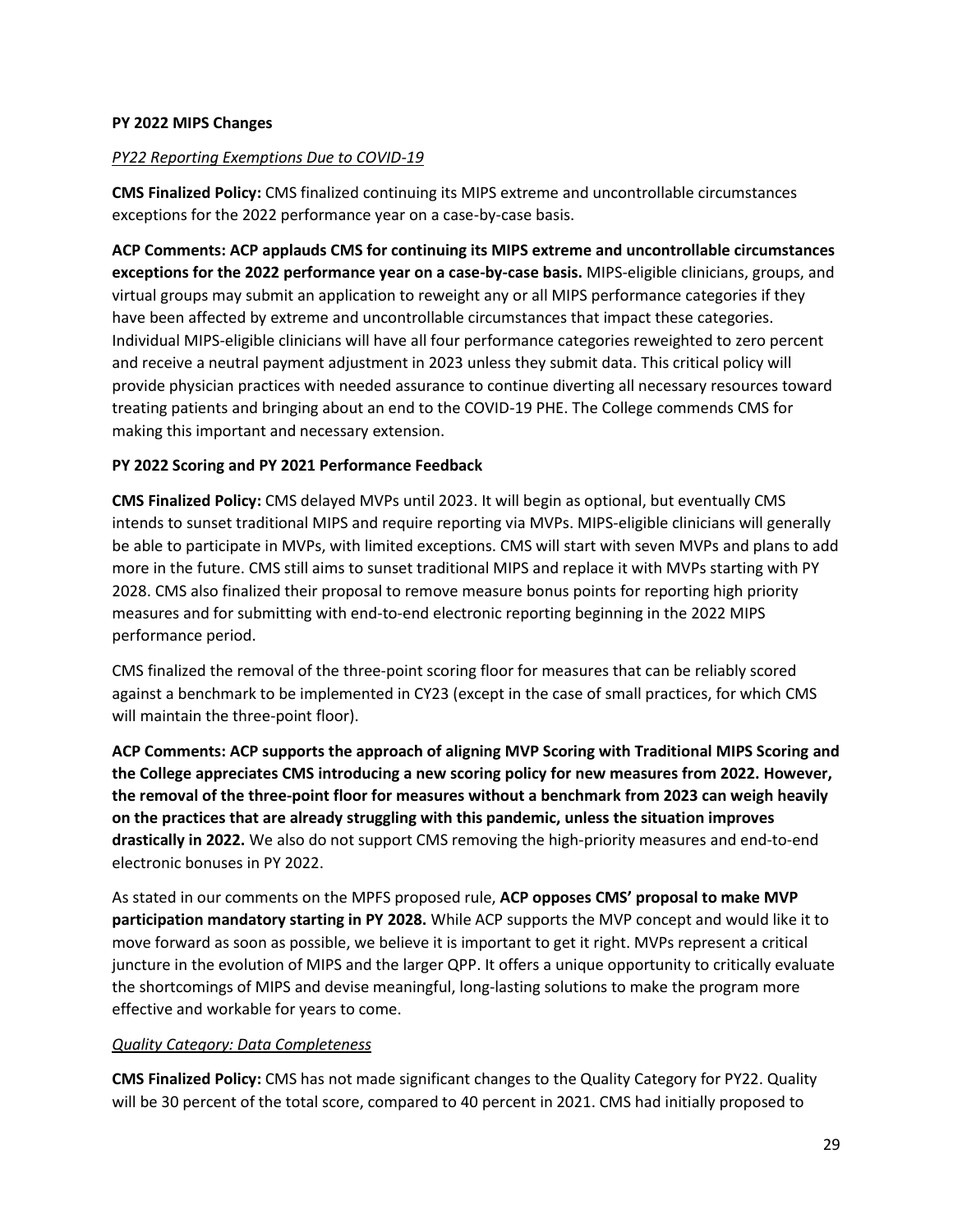increase the data completeness threshold to 80 percent, from 70 percent in 2021. In the CY22 final rule, CMS stated that it was maintaining it at 70 percent for the 2022 and 2023 performance periods in response to the comments received. CMS finalized that it would use the CMS Web Interface as a quality reporting option for the 2022 performance period.

**ACP Comments: The College appreciates CMS not increasing the data completeness threshold to 80 percent and instead choosing to maintain the same at 70 percent for 2022 and 2023.** With the current PHE, the increased data completeness requirement would have only created more challenges for practices. ACP is happy to see that CMS is offering CMS Web-Interface reporting as a quality reporting option in 2022.

# *Quality Category: Quality Measure Scoring Changes*

**CMS Finalized Policy:** The overall scoring and the scoring for the Quality Section has some changes. CMS finalized that it would be increasing the performance threshold for the total score to 75, from 60. There is an additional threshold of 89 points for exceptional performance. The Agency also mentioned it would be using 2020's performance data as the historical benchmark for 2022 reporting because their research showed that it would be able to create reliable benchmarks with 2020 data. For the Quality section scoring, CMS has finalized the removal of end-to-end electronic reporting and high priority/outcome measure bonus points from the 2022 performance period. However, in response to comments concerning the removal of three-point floor during this PHE, CMS finalized that it would be delaying the removal of three-point floor for measures until the CY 2023 performance period. The Agency additionally finalized the removal of the following four measures from the internal medicine set:

- 1. Falls: Risk Assessment
- 2. Psoriasis: Tuberculosis (TB) Prevention for Patients with Psoriasis, Psoriatic Arthritis and Rheumatoid Arthritis on a Biological Immune Response Modifier
- 3. Pain Brought Under Control Within 48 Hours
- 4. Medication Management for People with Asthma

MIPS scoring, as statutorily required, will be as follows for PY22:

- Traditional MIPS (individuals, groups, virtual groups): Quality 30 percent, Cost 30 percent, Promoting Interoperability 25 percent (no change), and Improvement activities 15 percent (no change);
- Traditional MIPS (APM entities) did not change: Quality 55 percent, Cost zero percent, Promoting Interoperability 30 percent, Improvement Activities 15 percent, and;
- APM Performance Pathway did not change: Quality 50 percent, Cost zero percent, Promoting Interoperability 30 percent, Improvement Activities 20 percent.

CMS will continue to double the complex patient bonus (five points x two) for the 2021 MIPS performance year. For PY22, the Agency will limit the bonus to clinicians who have a median or higher value for at least one of the two risk indicators (HCC score and dual eligible patients). The maximum bonus will increase to 10 points.

CMS also finalized their proposal to establish the performance threshold using the mean and the CY 2017 performance period/2019 MIPS payment year data, which sets the performance threshold at 75 points.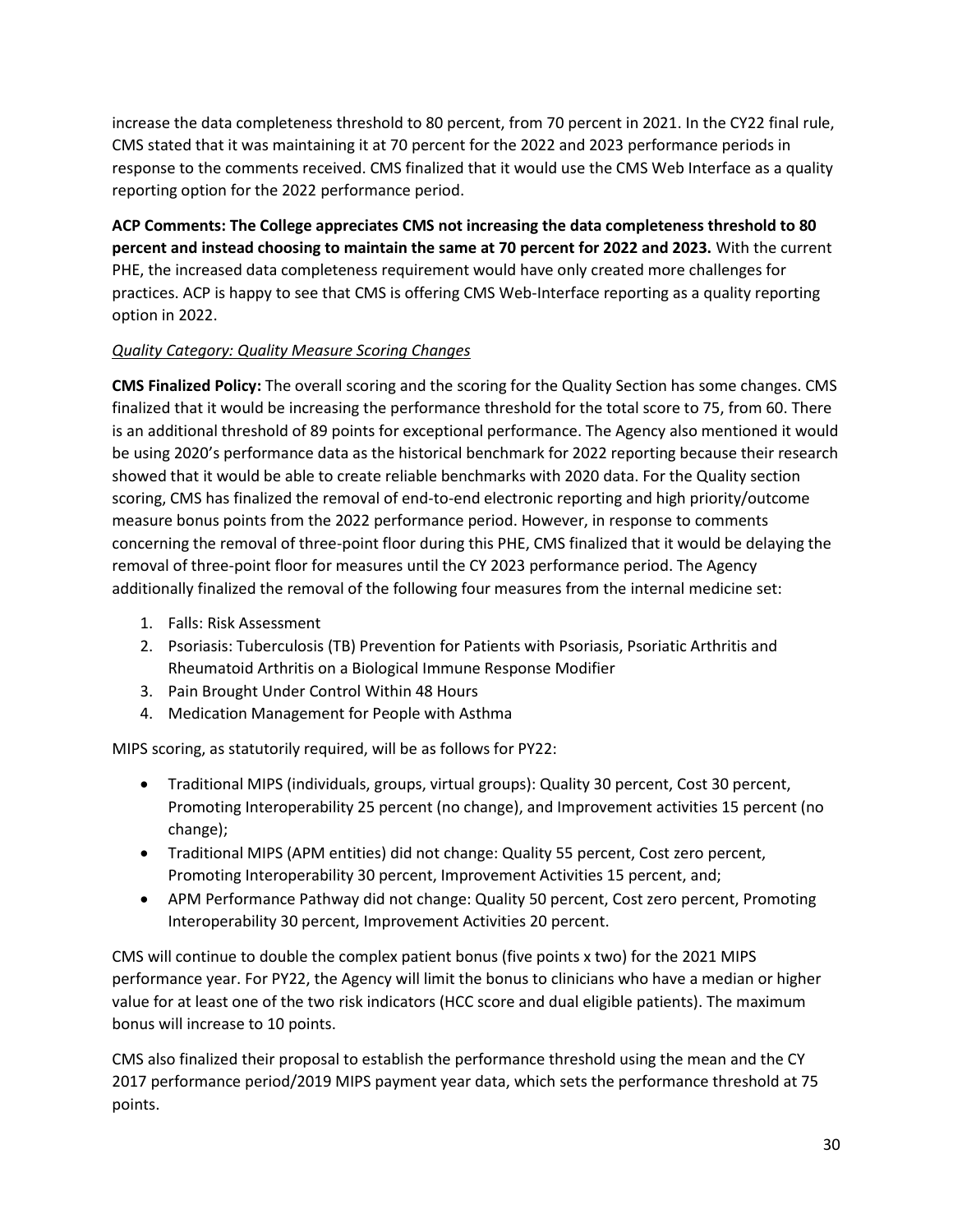**ACP Comments: ACP does not support CMS' decision to remove the high priority/outcome measure bonuses from Traditional MIPS Quality scoring during this PHE in 2022.** We continue to urge CMS to reconsider the removal of the three-point floor for scoring measures from 2023 performance period. Unless the situation improves dramatically in 2022, this removal can weigh heavily on the practices that are already struggling with this pandemic.

The College understands that it is a statutory requirement to raise the performance threshold during the first five years of the MIPS program. However, setting 2022 performance year's threshold to 2017's means a final score of 75 points, and this does not seem appropriate. 2017 was MIPS' transition year, and the scoring was lenient. Using that benchmark, which is significantly higher than last year's 60-point threshold when the scoring rules have become strict, seems penalizing.

ACP is supportive of the removal of three of the four measures removed from the internal medicine set (Falls: Risk Assessment, Psoriasis: Tuberculosis (TB) Prevention for Patients with Psoriasis, Psoriatic Arthritis and Rheumatoid Arthritis on a Biological Immune Response Modifier, and Pain Brought Under Control Within 48 Hours). However, ACP is disappointed in CMS' decision to remove the Medication Management for People with Asthma measure, as implementation may have promoted patient adherence to prescribed controller medication therapy.

### *Promoting Interoperability Changes*

**CMS Finalized Policy:** CMS finalized their proposal to make the Immunization Registry Reporting a required measure under the Public Health and Clinical Data Exchange objective of the Promoting Interoperability performance category beginning with the CY22 performance period/CY24 MIPS payment year. The Agency believes that making the Immunization Registry Reporting measure required will increase the reporting of immunization data by health care clinicians and other providers to public health agencies and that it is critical for the COVID-19 vaccination response because it will provide a better view of the vaccines administered and distributed at national, state, and local levels. The Agency believes requiring the measure will reduce the regulatory and administrative burden health care practitioners experience when exchanging information with immunization registries.

CMS additionally finalized these proposals:

- Beginning with the CY22 performance period/CY24 MIPS payment year, a MIPS-eligible clinician will receive 10 points for the Public Health and Clinical Data Exchange objective if they report a "yes" response for each of the following required measures: Immunization Registry Reporting, and Electronic Case Reporting. If a MIPS-eligible clinician can claim an exclusion for one or more of these required measures, they will receive 10 points for the objective if they report a "yes" response for one measure and claim an applicable exclusion for which they qualify for the remaining measure. If the MIPS-eligible clinician fails to report on any one of the two measures required for this objective or reports a "no" response for one or more of these measures, the MIPS-eligible clinician will receive a score of zero for the Public Health and Clinical Data Exchange objective, and a total score of zero for the Promoting Interoperability performance category. If a MIPS-eligible clinician claims applicable exclusions for which they qualify for both required measures, the Agency will redistribute the points associated with the objective to the Provider to Patient Exchange objective.
- The Public Health Registry Reporting, Clinical Data Registry Reporting, and Syndromic Surveillance Reporting measures will be optional and available for bonus points beginning with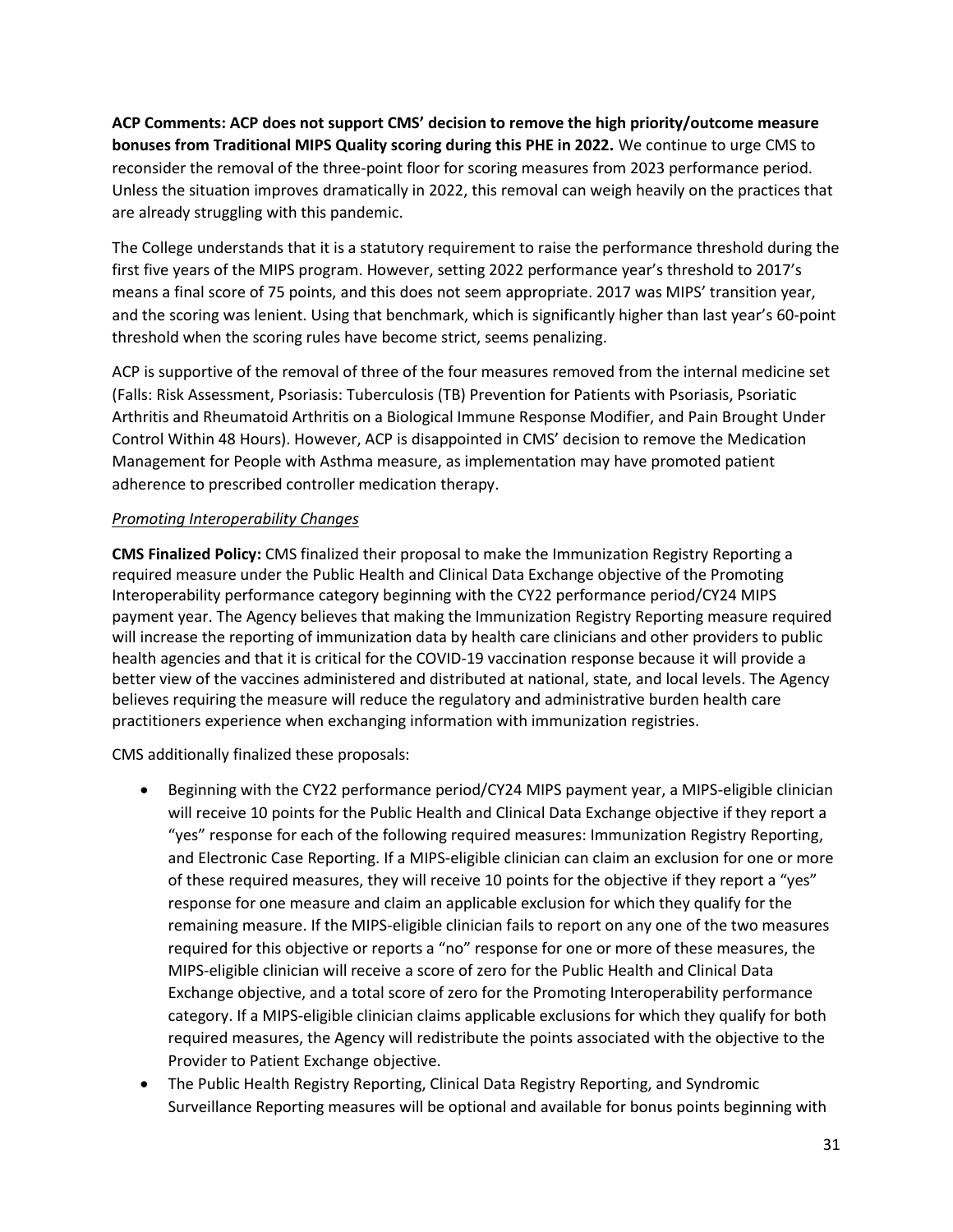the CY22 performance period/CY24 MIPS payment year. A MIPS-eligible clinician may earn five bonus points if they report a "yes" response for either the Public Health Registry Reporting measure or the Clinical Data Registry Reporting measure or the Syndromic Surveillance Reporting measure.

• CMS is removing the three exclusions established in the CY19 MPFS final rule (83 FR 59815- 59817) for the Public Health Registry Reporting measure, Clinical Data Registry Reporting measure, and the Syndromic Surveillance Reporting measure.

**ACP Comments: ACP is disappointed CMS has decided to finalize its proposal to make the Immunization Registry Reporting a required measure under the Public Health and Clinical Data Exchange objective of the Promoting Interoperability performance category beginning with the CY22 performance period/CY24 MIPS payment year.** While the College strongly agrees that the accurate, timely collection of this information is crucial and admires CMS' desire to ensure that data are collected in a uniform way, we believe this should be a function of local and state public health agencies. ACP objects to it being a required measure under the "Public Health and Clinical Data Exchange" objective of the Promoting Interoperability category within MIPS, as it will place the onus on the MIPS-eligible clinician for something that is far out of their control.

**The College encourages CMS to, at minimum, delay the timeline for making the Immunization Registry Reporting a required measure under the Public Health and Clinical Data Exchange objective of the Promoting Interoperability performance category.** With widespread reports of physician burnout and the knowledge that EHRs and performance measure reporting are cited as internists' greatest source of administrative burden, we recommend a phased approach to combining these two elements into one. We additionally note that it would be particularly challenging for independent practice physicians and solo practitioners to keep up with these changes given their slower adoption of EHRs as compared to practices that exist within large health care systems.

**The College is supportive of the Public Health Registry Reporting, Clinical Data Registry Reporting, and Syndromic Surveillance Reporting measures being optional and available for bonus points beginning with the CY22 performance period/CY24 MIPS payment year.** While the points are less, the minimum needed to earn the points is less. Reporting it as a bonus also means ECs do not have to report the exclusion.

These Public Health Registry Reporting, Clinical Data Registry Reporting, and Syndromic Surveillance Reporting measures would be optional and available for bonus points beginning with the CY22 performance period/CY24 MIPS payment year. A MIPS-eligible clinician may earn five bonus points if they report a "yes" response for either the Public Health Registry Reporting measure or the Clinical Data Registry Reporting measure or the Syndromic Surveillance Reporting measure. But if an EC does not report the registry reporting measures, they do not have to report an exclusion.

### *Improvement Activities (IA) Category*

**CMS Finalized Policy:** This final rule adds seven new activities, modifies 15, and removes six. There are two new activities, "Create and implement an anti-racism plan" (IA\_AHE\_8) and "Implement food insecurity and nutrition risk identification and treatment protocols" (IA\_AHE\_9), as well as several modifications to other IAs that are intended to address health equity and social drivers of health. Others are intended to address clinician well-being, emergency preparedness, and PPE management.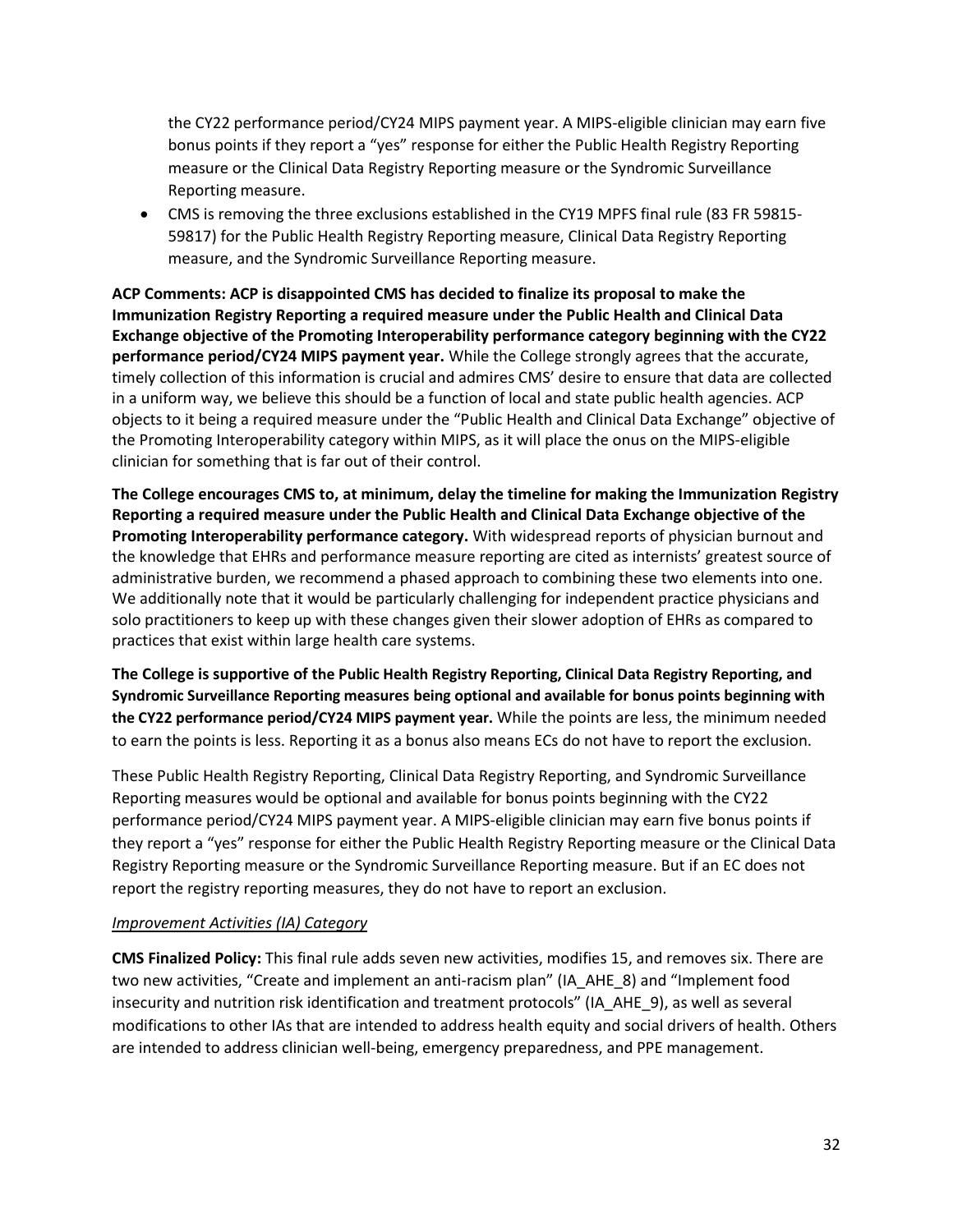Groups that report IAs must be performed by at least 50 percent of the National Provider Identifier's (NPIs) billing under the group's or virtual group's tax identification number (TIN), and the NPIs must perform the same activity during any continuous 90-day period during the same performance period.

The final rule also made some changes to the process of nominating new IAs during the PHE. CMS also finalized two additional criteria for new IAs, requiring that they are not duplicative of other IAs, and that they "drive improvements that go beyond purely common clinical practices."

**ACP Comments: ACP agrees that new IAs should not be duplicative of existing options. However, ACP continues to be concerned that the criteria to "drive improvements that go beyond purely common clinical practices" is unrealistic.** ACP believes the current weighting system is sufficient to help physicians prioritize high weighted activities that go beyond standard clinical activities. **The College is also pleased to see IAs that address disparities, as well as patient and family engagement.**

# *Cost Performance Category*

**CMS Finalized Policy:** CMS is adding five new episode-based measures, including two chronic condition episodes (asthma/chronic obstructive pulmonary disease, diabetes), two procedural episodes (colon and rectal resection (COPD), melanoma resection), and one acute inpatient medical condition episode (sepsis). This adds to the two global or population-based measures and 18 episode-based measures. For performance period 2022, the cost performance category weight is set at 30 percent.

In addition to the current process, CMS finalized a process for stakeholders to develop cost measures outside the current measure development process, where all cost measures are developed by CMS' measure development contractor.

**ACP Comments:** As stated in our comments on the CY22 MPFS proposed rule, **ACP continues to have specific concerns, including attributing costs at the group practice level or higher, not attributing the same costs to multiple clinicians/groups, and risk adjusting for social determinants of health.** ACP supports counting telehealth services toward the calculation of existing cost measures, but reiterates the importance of issuing appropriate guidance and making necessary changes to accommodate instances where the quality action cannot be completed during the telehealth and add-on telehealth modifiers for eCQMs. We continue to urge CMS whenever possible to make technical improvements to measures, as opposed to removing them.

# **APM Performance Pathway (APP)**

**CMS Finalized Policy:** CMS finalized that individual MIPS-eligible clinicians who are participants in MIPS APMs may report through the APP at the individual level. Additionally, CMS finalized that groups and APM entities may report through the APP on behalf of constituent MIPS-eligible clinicians.

Regarding CMS' proposal to allow MIPS-eligible clinicians to report the APP as a subgroup beginning with the PY23, CMS is finalizing this with the modification that multispecialty groups will be required to form subgroups in order to report MVPs beginning in the CY26 performance period/2028 MIPS payment year, instead of the CY25 performance period/2027 MIPS payment year, as proposed.

**ACP Comments:** As stated in ACP's comments on the proposed rule, the College supports efforts to promote consistency across the QPP and to offer clinicians flexible reporting options, which reduces burden. **The College supports the proposal that data could be reported at the clinician, group, or APM**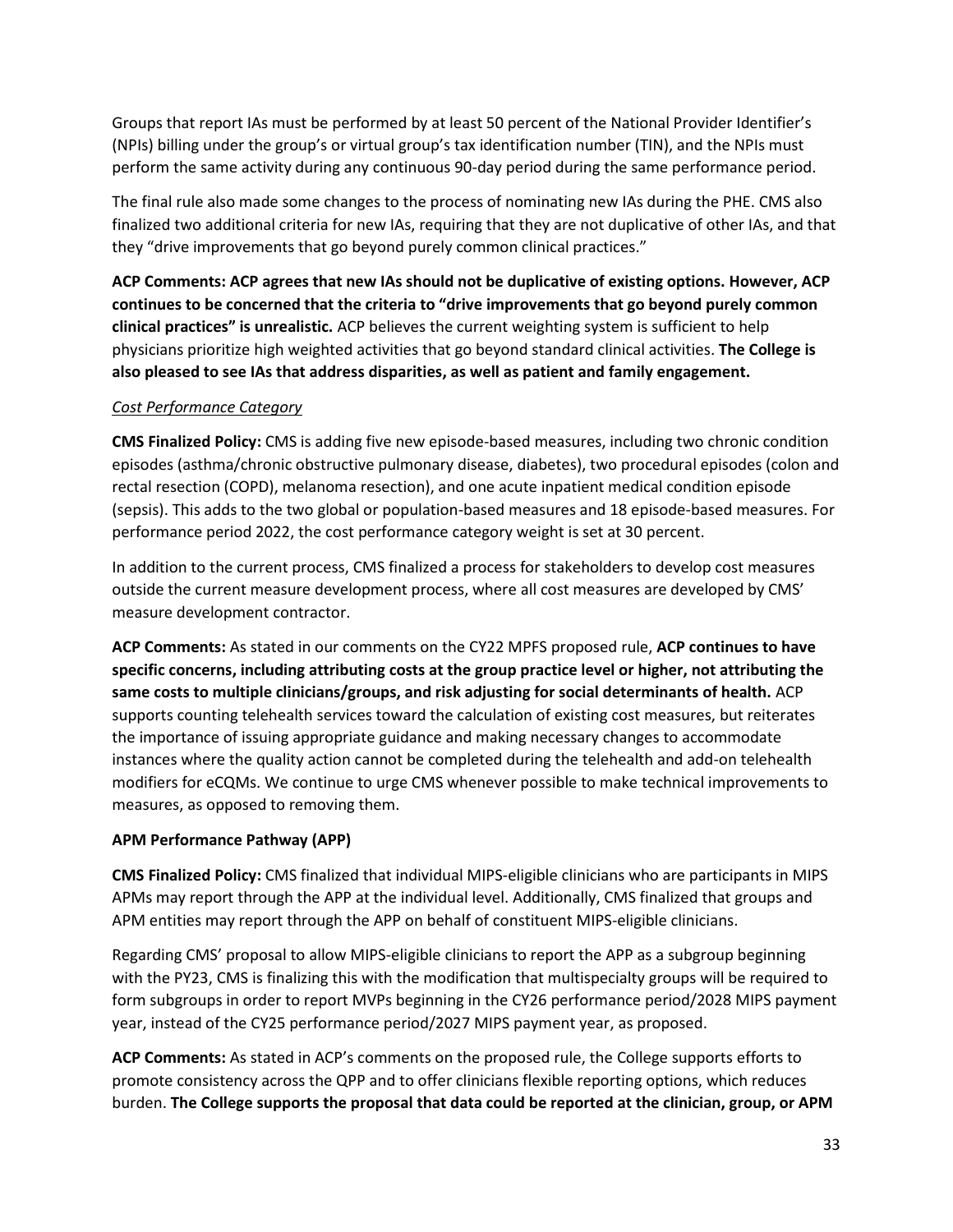**Entity level and that the highest available TIN/NPI level score would apply.** This appropriately awards credit that the clinician/practice has earned by participating in these innovative arrangements while minimizing a potentially burdensome and confusing nomination process. **However, we continue to emphasize the rigidity of the design of the new APP, particularly concerning quality measurement, and how this may inadvertently create more administrative burden.**

### *Complex Patient Bonus*

**CMS Finalized Policy:** CMS finalized their proposal on formulas for the complex patient bonus with two separate components (medical complexity and social complexity) and an overall cap of 10 bonus points beginning with the 2022 MIPS performance year.

**ACP Comments: The College supports the finalized formulas for the complex patient bonus and the introduction of the five- to seven-point floor to incentivize new measures.** ACP encourages CMS to continue to support the reporting bonuses in future reporting years. However, ACP is critical of CMS making the complex patient bonus a more tedious by adding the social complexity component and by removing the high-priority measure and e-prescribing bonuses. Adding complexity often means adding administrative burden and especially in the context of the ongoing PHE, this is not in the best interest of the patient or physicians.

# **Medicare Shared Savings Program (MSSP)**

**CMS Finalized Policy:** In the final rule, CMS finalized extending the availability of the CMS Web Interface collection type for an additional three years (though PY24) for Accountable Care Organizations (ACOs) to prepare for reporting electronic clinical quality measures (eCQM)/MIPS clinical quality measures (MIPS CQM) under the Alternative Payment Model (APM) Performance Pathway (APP). For performance years 2022-2024, CMS will allow ACOs to report either the 10 CMS Web Interface measures and administer Consumer Assessment of Healthcare Providers and Systems (CAHPS) or report the three Alternative Payment Model Performance Pathway (APP) eCQMs/MIPS CQMs and administer CAHPS. Beginning with the 2025 performance period and subsequent years, ACOs must report the three APP eCQM/MIPS CQMs.

For PY 2022 and 2023, CMS has established an incentive for the quality performance standard for ACOs that report the eCQMs/MIPS CQMs. CMS will add several codes (include CPT codes 99441-99445, until they are no longer payable under the MPFS) to the list of primary care services used to assign patients to the ACO.

CMS finalized lowering the repayment mechanism amounts and modification of the methodology used for the annual repayment amount recalculation to use more recent data.

CMS finalized freezing the quality performance standard at the 30<sup>th</sup> percentile for MIPS Quality Performance Category scores for an additional year (PY 2023). CMS will increase the quality performance standard to the 40<sup>th</sup> percentile beginning with PY 2024.

CMS finalized policies impacting the Shared Savings Program application process by modifying the prior participation disclosure requirement. The disclosure is required only at the request of CMS during the application process.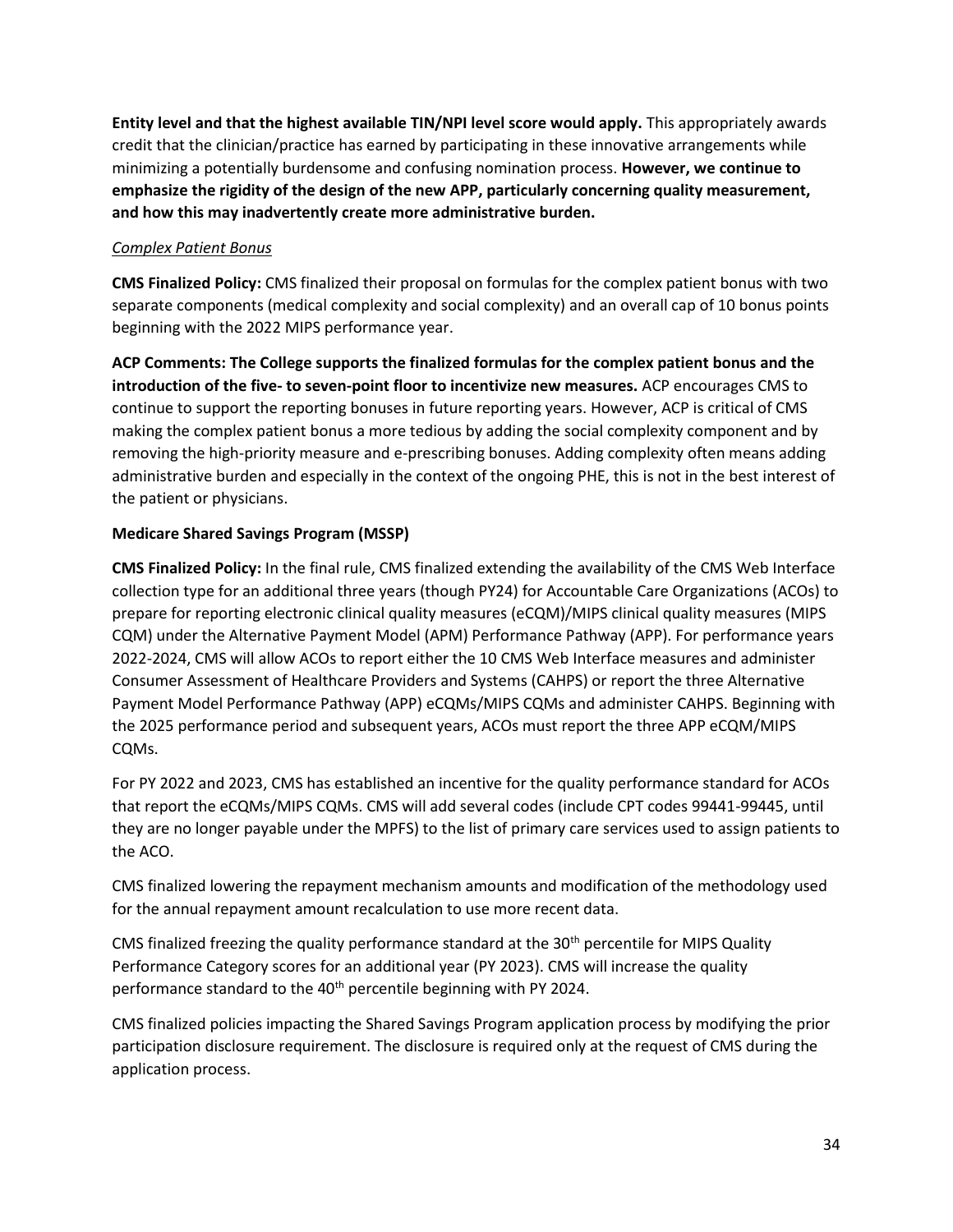**ACP Comments:** ACP appreciates CMS finalizing the phasing out of the Web Interface as a reporting option. However, ACP maintains strong reservations about the alignment of ACO and MIPS quality standards. In our comments on the MPFS proposed rule, ACP expressed concern over the feasibility of reporting eCQM and all-payer data starting in 2023. The College is happy with CMS' decision to postpone these requirements to PY 2024. **ACP continues to encourage CMS to work collaboratively with the ACO, vendor, and medical community to resolve these barriers.** 

### **Medicare Diabetes Prevention Program (MDPP) PHE Permanent Exceptions**

**CMS Finalized Policy:** CMS finalized the proposal to continue the waiver of the enrollment application fee beginning on January 1, 2022. Also, CMS will redistribute all the ongoing maintenance sessions to certain core and core payment sessions over one year instead of two and will maintain the current payment for five percent weight loss goal the same while increasing the payment for attendance.

| <b>Payment Description</b>                                                    | Current | Proposed | Final |
|-------------------------------------------------------------------------------|---------|----------|-------|
| <b>Core Sessions (Months 1-6)</b>                                             |         |          |       |
| Attend 1 Core Session or Bridge Payment                                       | \$26    | \$26     | \$35  |
| Attend 4 Core Sessions                                                        | \$52    | \$78     | \$105 |
| <b>Attend 9 Core Sessions</b>                                                 | \$95    | \$130    | \$175 |
| Core Maintenance (CM) Sessions (Months 7-12)                                  |         |          |       |
| Attend 2 Core Maintenance Sessions (No 5% WL) in CM Interval 1 (Months 7-9)   | \$15    | \$52     | \$75  |
| Attend 2 Core Maintenance Sessions (5% WL) in CM Interval 1 (Months 7-9)      | \$63    | \$106    | \$93  |
| Attend 2 Core Maintenance Sessions (No 5% WL) in CM Interval 2 (Months 10-12) | \$15    | \$52     | \$75  |
| Attend 2 Core Maintenance Sessions (5% WL) in CM Interval 2 (Months 10-12)    | \$63    | \$106    | \$93  |
| 5% WL Achieved from baseline weight                                           | \$169   | \$189    | \$169 |
| 9% WL Achieved from baseline weight                                           | \$26    | \$26     | \$35  |
| <b>Ongoing Maintenance Sessions (Months 13-24)</b>                            |         |          |       |
| Attend 2 Ongoing Maintenance (OM) Sessions in OM Interval 1 (Months 13-15)    | \$52    |          |       |
| Attend 2 Ongoing Maintenance Sessions in OM Interval 2 (Months 16-18)         | \$52    |          |       |
| Attend 2 Ongoing Maintenance Sessions in OM Interval 3 (Months 19-21)         | \$53    |          |       |
| Attend 2 Ongoing Maintenance Sessions in OM Interval 4 (Months (22-24)        | \$53    |          |       |
|                                                                               |         |          |       |
| Subtotal Maximum Payment - Attendance Only                                    | \$203   | \$338    | \$455 |
| Total Maximum Payment*                                                        | S704    | \$661    | \$705 |

| <b>TABLE 39: MDPP Payment Structur</b> |  |  |
|----------------------------------------|--|--|

**ACP Comments: ACP applauds CMS' extension of the waiver for "provider' enrollment application fees after the PHE as a way to increase participation.** We also appreciate the Agency reducing the emphasis on weight loss by increasing the payment for attendance.

### **Advanced Alternative Payment Models (APMs)**

**CMS Finalized Policy:** CMS finalized that qualifying APM participants (QPs) for the year receive a five percent lump sum incentive payment through CY24, or a differential payment update under the MPFS beginning with PY26. Determination of the Advanced APM five percent bonus takes place at the facility/APM entity level or at the individual eligible clinical level.

CMS did not finalize any rules impacting the timeline of incentive payments for APM participation beyond the MACRA 2024 deadline.

**ACP Comments: ACP is disappointed in CMS' decision to not extend incentive payments for APM participation, which would have further encouraged future APM participation beyond the MACRA 2024 deadline.** ACP continues to strongly oppose CMS' new approach for distributing Advanced APM incentive payments that prioritizes payment year TINs, which minimizes the clinical care team model and moves further from actions completed during the performance year. ACP is not supportive of CMS'